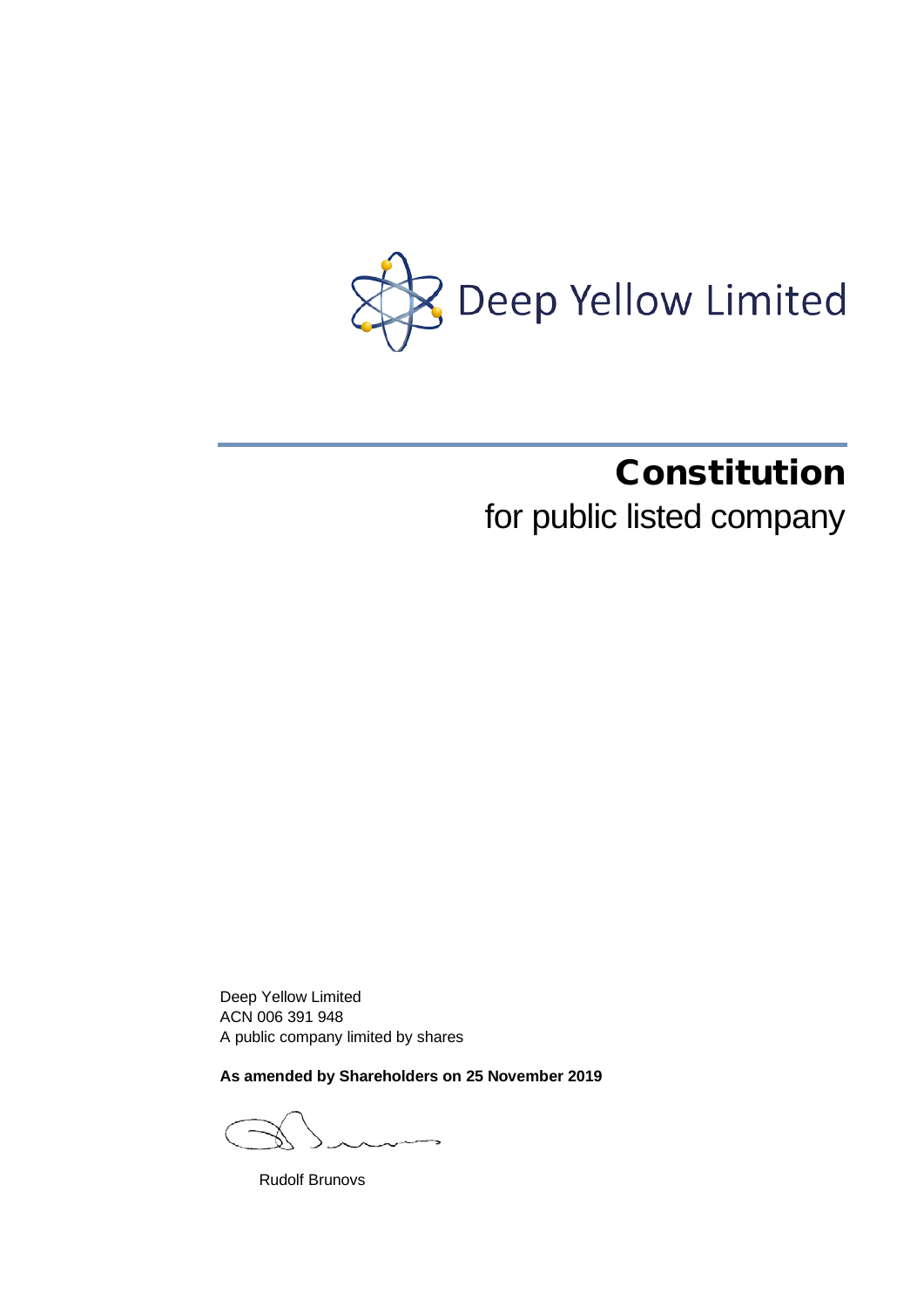| <b>Contents</b> |                  |                                                                                  |                |  |
|-----------------|------------------|----------------------------------------------------------------------------------|----------------|--|
| 1               | Dictionary       |                                                                                  |                |  |
| $\overline{2}$  | Share capital    |                                                                                  | 1              |  |
|                 | 2.1              | <b>Shares</b>                                                                    | 1              |  |
|                 | 2.2              | <b>Certificates and Holding Statements</b>                                       | 1              |  |
|                 | 2.3              | Preference shares                                                                | $\overline{2}$ |  |
|                 | 2.4              | Joint holders of shares                                                          | 4              |  |
|                 | 2.5              | Equitable interests in shares                                                    | 4              |  |
|                 | 2.6              | <b>Restricted securities</b>                                                     | 4              |  |
|                 | 2.7              | Non-marketable parcels                                                           | 5              |  |
|                 | 2.8              | Variation of Class Rights                                                        | 6              |  |
|                 | 2.9              | Reductions of capital                                                            | 6              |  |
| 3               |                  | Calls, forfeiture, indemnities, lien and surrender                               | $\overline{7}$ |  |
|                 | 3.1              | Calls                                                                            | $\overline{7}$ |  |
|                 | 3.2              | Proceedings for recovery of calls                                                | 8              |  |
|                 | 3.3              | Payments in advance of calls                                                     | 8              |  |
|                 | 3.4              | Forfeiture of partly paid shares                                                 | 8              |  |
|                 | 3.5              | Indemnity for payments by the Company                                            | 10             |  |
|                 | 3.6              | Lien on shares                                                                   | 10             |  |
|                 | 3.7              | Surrender of shares                                                              | 11             |  |
|                 | 3.8              | General provisions applicable to a Disposal of shares<br>under this constitution | 11             |  |
|                 | 3.9              | Interest payable by member                                                       | 13             |  |
| 4               |                  | Transfer and transmission of shares                                              | 13             |  |
|                 | 4.1              | Transfer of shares                                                               | 13             |  |
|                 | 4.2              | Power to decline registration of transfers                                       | 14             |  |
|                 | 4.3              | Transmission of shares                                                           | 15             |  |
| 5               | General meetings |                                                                                  |                |  |
|                 | 5.1              | Convening of general meetings                                                    | 16             |  |

. . . . . . . . . . . . .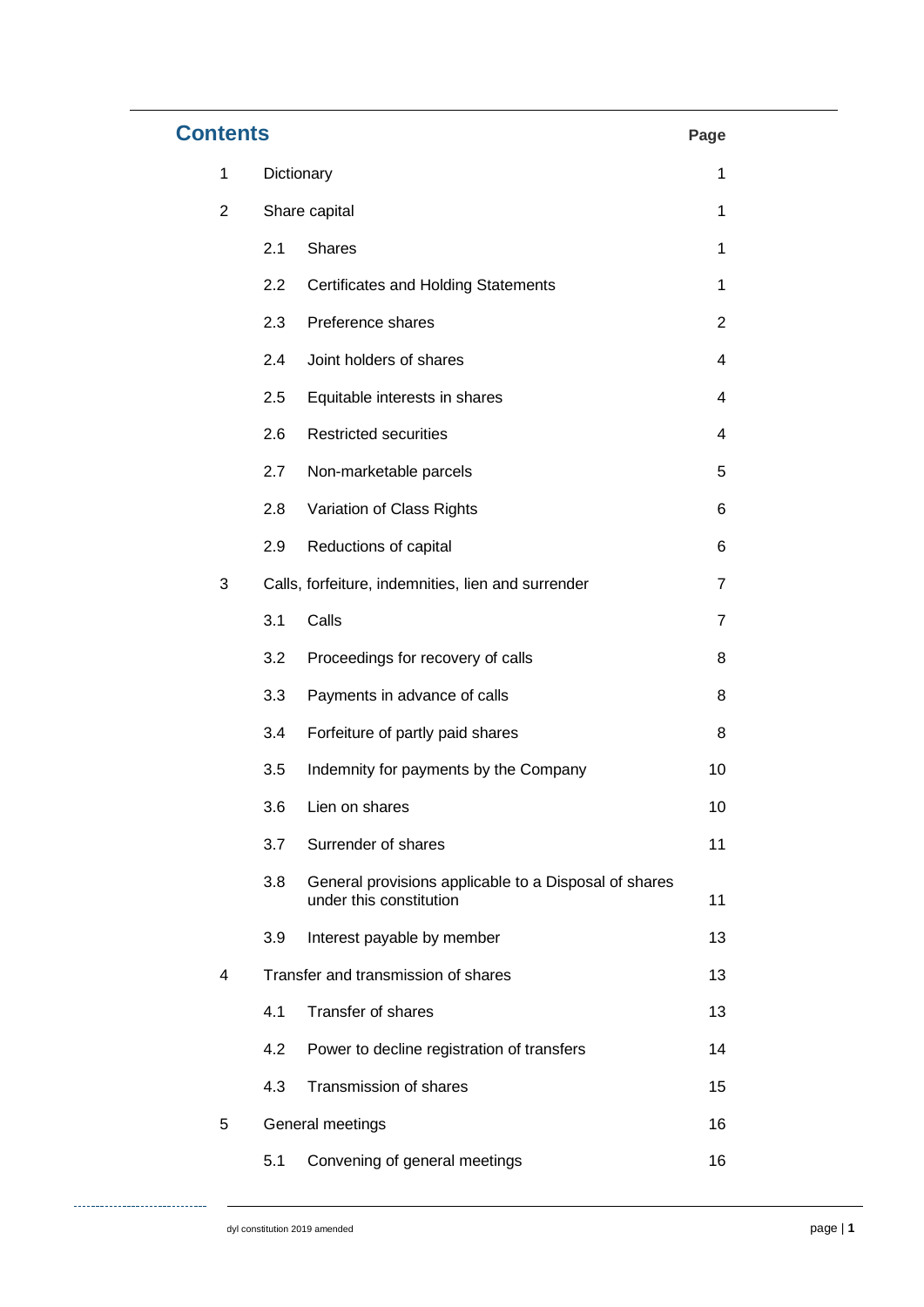|   | 5.2              | Notice of general meetings           | 16 |
|---|------------------|--------------------------------------|----|
|   | 5.3              | Admission to general meetings        | 17 |
|   | 5.4              | Quorum at general meetings           | 18 |
|   | 5.5              | Chair of general meetings            | 19 |
|   | 5.6              | Conduct of general meetings          | 19 |
|   | 5.7              | Decisions at general meetings        | 20 |
|   | 5.8              | Voting rights                        | 21 |
|   | 5.9              | Representation at general meetings   | 22 |
| 6 | <b>Directors</b> |                                      |    |
|   | 6.1              | Appointment and removal of directors | 24 |
|   | 6.2              | Vacation of office                   | 27 |
|   | 6.3              | Remuneration of directors            | 27 |
|   | 6.4              | Share qualification                  | 28 |
|   | 6.5              | Interested directors                 | 28 |
|   | 6.6              | Powers and duties of directors       | 30 |
|   | 6.7              | Proceedings of directors             | 30 |
|   | 6.8              | Convening of meetings of directors   | 31 |
|   | 6.9              | Notice of meetings of directors      | 31 |
|   | 6.10             | Quorum at meetings of directors      | 32 |
|   | 6.11             | Chair and deputy chair of directors  | 33 |
|   | 6.12             | Decisions of directors               | 33 |
|   | 6.13             | Written resolutions                  | 34 |
|   | 6.14             | Alternate directors                  | 34 |
|   | 6.15             | Committees of directors              | 35 |
|   | 6.16             | Delegation to individual directors   | 36 |
|   | 6.17             | Validity of acts                     | 36 |
| 7 |                  | <b>Executive officers</b>            | 36 |
|   | 7.1              | Managing directors                   | 36 |
|   | 7.2              | Deputy managing directors            | 36 |

. . . . . . . . . . . . . .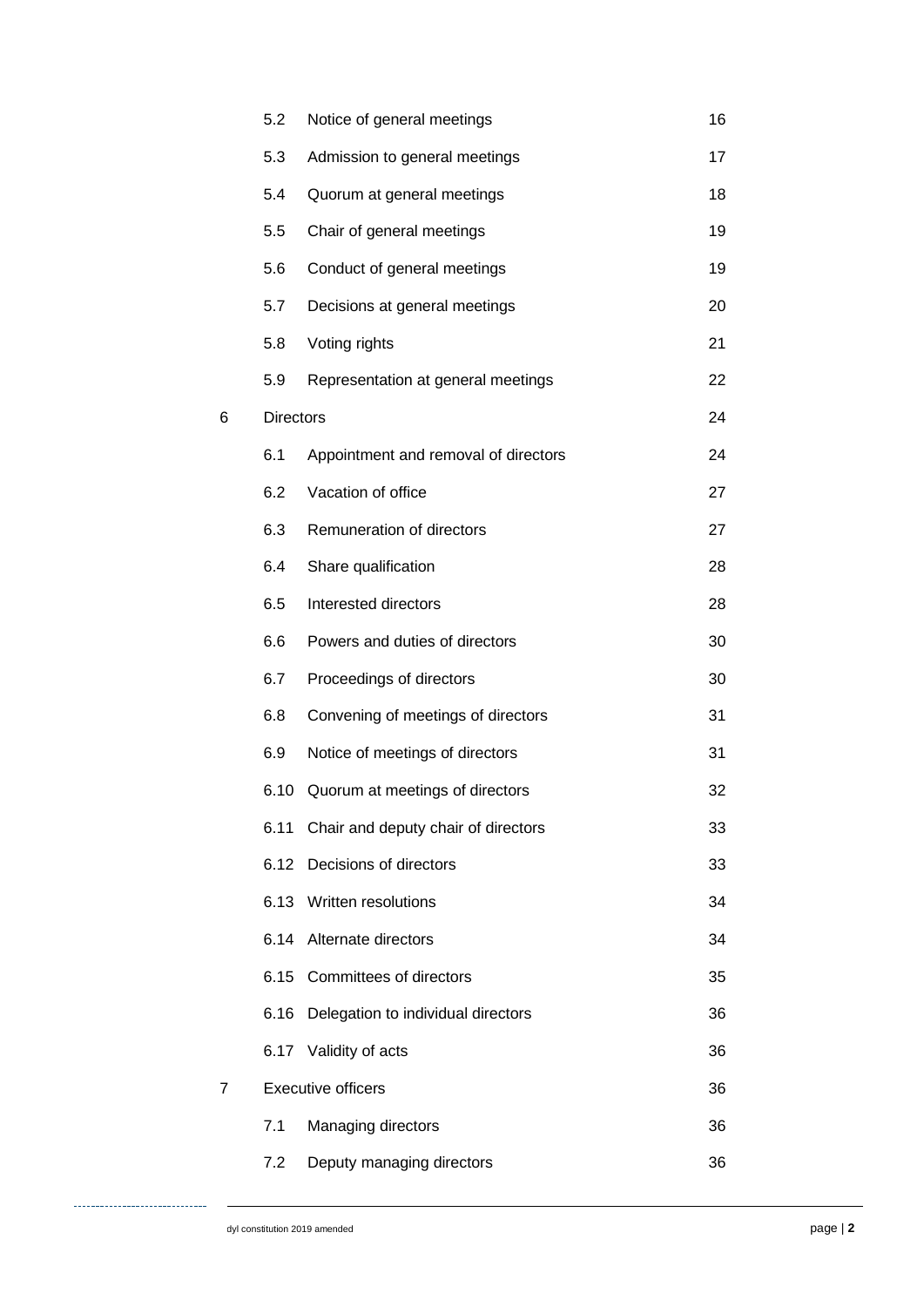|    | 7.3        | <b>Executive directors</b>                      | 37 |
|----|------------|-------------------------------------------------|----|
|    | 7.4        | Secretaries                                     | 37 |
|    | 7.5        | Provisions applicable to all executive officers | 37 |
| 8  | Seals      |                                                 | 38 |
|    | 8.1        | Adoption of common seal                         | 38 |
|    | 8.2        | Use of Seal                                     | 38 |
|    | 8.3        | Duplicate seal                                  | 38 |
|    | 8.4        | Share seal or certificate seal                  | 38 |
|    | 8.5        | Sealing and signing of certificates             | 38 |
| 9  |            | Dividends and reserves                          | 39 |
|    | 9.1        | <b>Dividends</b>                                | 39 |
|    | 9.2        | Capitalisation of profits                       | 40 |
|    | 9.3        | Ancillary powers                                | 41 |
|    | 9.4        | Reserves                                        | 42 |
|    | 9.5        | Dividend reinvestment plans                     | 42 |
|    | 9.6        | Dividend selection plans                        | 42 |
| 10 | Winding up |                                                 | 42 |
|    | 10.1       | Distribution of surplus                         | 42 |
|    |            | 10.2 Division of property                       | 43 |
| 11 |            | Minutes and records                             |    |
|    | 11.1       | <b>Minutes</b>                                  | 43 |
|    | 11.2       | Proxies                                         | 44 |
|    | 11.3       | Polls                                           | 44 |
|    | 11.4       | Signing of minutes                              | 44 |
|    | 11.5       | Minutes as evidence                             | 44 |
|    | 11.6       | Inspection of records                           | 44 |
| 12 |            | Indemnity and insurance                         | 44 |
|    | 12.1       | Persons to whom rules 12.2 and 12.4 apply       | 44 |
|    | 12.2       | Indemnity                                       | 45 |

. . . . . . . . . . . . . . . . . . .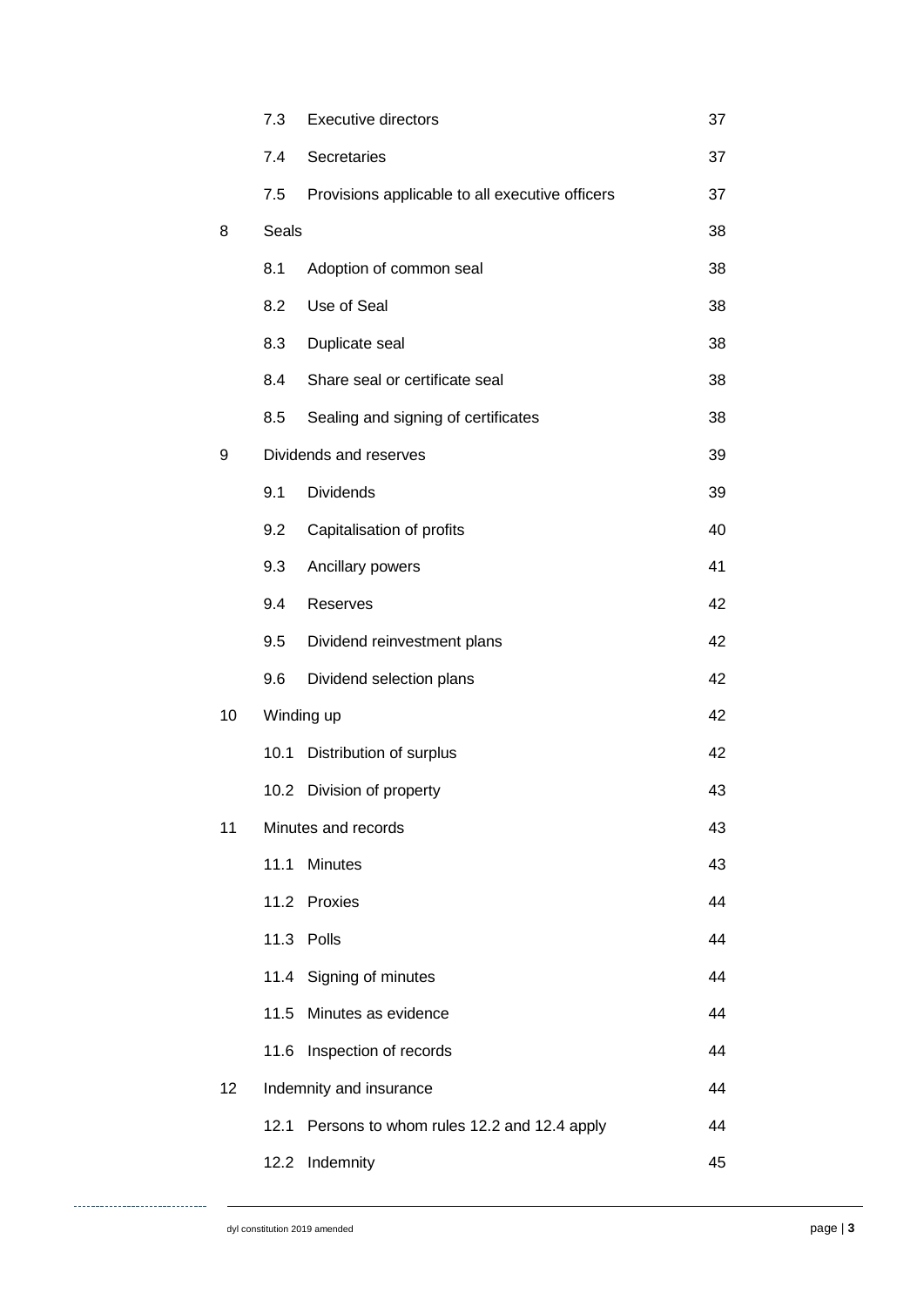|    |                                        | 12.3 Extent of Indemnity                       | 45 |
|----|----------------------------------------|------------------------------------------------|----|
|    | 12.4                                   | Insurance                                      | 45 |
|    |                                        | 12.5 Savings                                   | 45 |
| 13 | <b>Notices</b>                         |                                                | 45 |
|    | 13.1                                   | Notices by the Company to members              | 45 |
|    | 13.2                                   | Notices by the Company to directors            | 46 |
|    | 13.3                                   | Notices by members or directors to the Company | 47 |
|    | 13.4                                   | Notices to members outside Australia           | 47 |
|    | 13.5                                   | Time of service                                | 47 |
|    | 13.6                                   | Other communications and documents             | 47 |
|    |                                        | 13.7 Notices in writing                        | 47 |
| 14 | Approval of Proportional Takeover Bids |                                                | 47 |
|    | 14.1                                   | Definitions                                    | 47 |
|    | 14.2                                   | Transfers not to be registered                 | 48 |
|    | 14.3                                   | Resolution                                     | 48 |
|    |                                        | 14.4 Sunset                                    | 49 |
| 15 | General                                |                                                | 49 |
|    | 15.1                                   | Currency                                       | 49 |
|    |                                        | 15.2 Submission to jurisdiction                | 49 |
|    | 15.3                                   | Prohibition and enforceability                 | 49 |
|    | Schedule 1                             | - Dictionary                                   | 1  |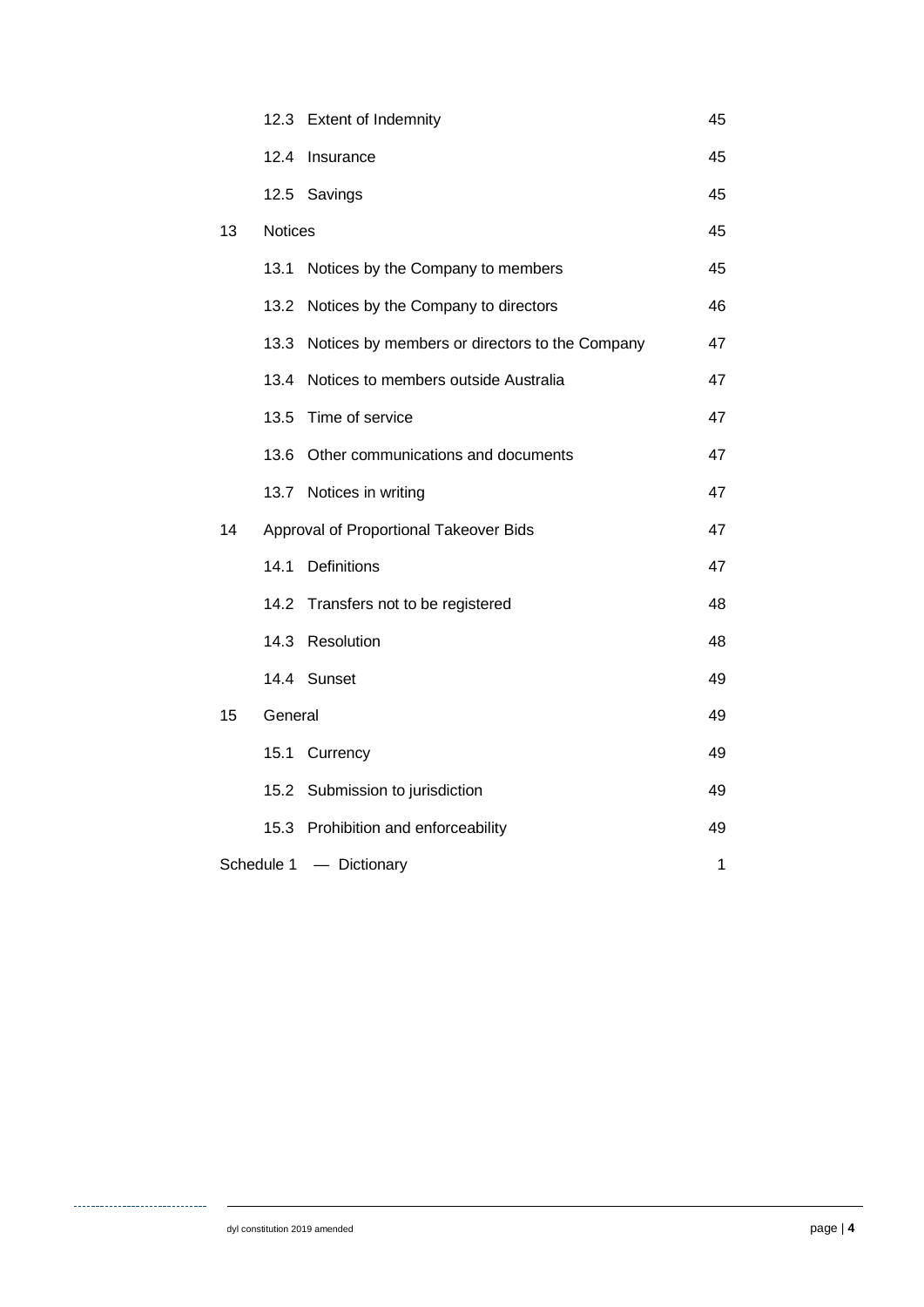# **1 Dictionary**

The Dictionary in Schedule 1:

- (a) defines some of the terms used in this constitution;
- (b) sets out the rules of interpretation which apply to this constitution; and
- (c) clarifies the effect of the Corporations Act on this constitution.

## <span id="page-5-1"></span>**2 Share capital**

#### <span id="page-5-0"></span>**2.1 Shares**

- (a) Subject to this constitution, the directors have the right to issue shares or grant options over unissued shares to any person and they may do so at such times as they think fit and on the conditions they think fit.
- (b) Shares referred to in rule [2.1\(a\)](#page-5-0) may have preferred, deferred or other special rights or special restrictions about dividends, voting, return of capital, participation in the property of the Company on a winding up or otherwise, as the directors think fit.
- (c) This rule [2.1](#page-5-1) must not be construed so as to adversely affect any special rights of holders of any shares or class of shares.
- (d) This rule [2.1](#page-5-1) is subject to the ASX Listing Rules and the ASX Settlement Operating Rules, whilst the Company is an ASX Listed Company.
- <span id="page-5-2"></span>(e) The directors may exercise the power conferred by the Corporations Act to make payments by way of brokerage or commission in respect of subscriptions for shares.
- (f) Payment in accordance with rule [2.1\(e\)](#page-5-2) may be made in cash, by the issue and allotment of shares, whether fully paid or partly paid, the issue of debentures, or by combination of any of those methods.

#### <span id="page-5-4"></span>**2.2 Certificates and Holding Statements**

- (a) While the Company is not an ASX Listed Company, it must comply with its obligations under the Corporations Act regarding the issue to members of certificates for shares.
- <span id="page-5-3"></span>(b) While the Company is an ASX Listed Company:
	- (i) in relation to Uncertificated Holdings, the Company must comply with its obligations under the ASX Listing Rules and the ASX Settlement Operating Rules, as applicable, regarding the provision to members of holding statements:
	- (ii) in relation to Certificated Holdings, the Company must comply with its obligations under the Corporations Act, the ASX Listing Rules and the ASX Settlement Operating Rules, as applicable, regarding the issue to members of certificates for shares; and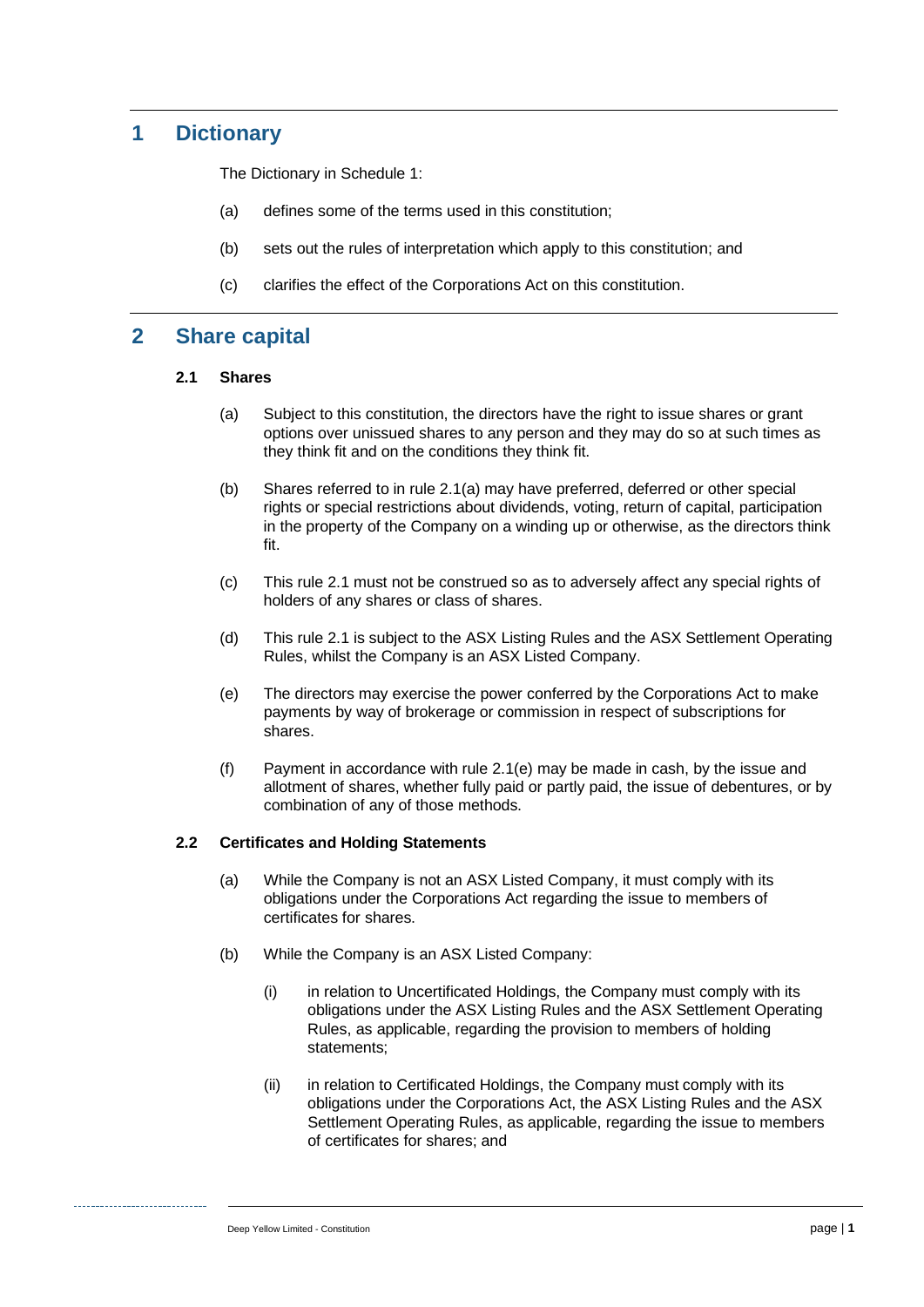- (iii) subject to the applicable ASX Listing Rules, the Company may elect not to maintain a certificated subregister and that all shares on any class of securities in the Company may only be held as Uncertificated Holdings.
- (c) The directors may order lost, damaged or defaced share certificates be cancelled and, if necessary, replaced by new share certificates.

#### <span id="page-6-0"></span>**2.3 Preference shares**

The Company may issue preference shares from time to time. Preference shares have the following rights and restrictions:

- (a) **repayment of capital:** the right in priority to any other class of shares to repayment of the amount paid on the preference share:
	- (i) in a winding up or reduction of capital; and
	- (ii) in the case of a redeemable preference share, on redemption;
- (b) **dividends:** the right to payment of a cumulative preferential dividend in priority to the payment of a dividend on any other class of shares, accruing from day to day and payable on the amount paid on the preference share at the times and at the rate, which may be fixed or variable, specified or determined in the certificate for the preference share or the holding statement referred to in rule  $2.2(b)(i)$ , if the preference share is held as an Uncertificated Holding;
- (c) **accrued dividends:** the right in priority to any other class of shares to the amount of any dividend accrued but unpaid on the preference share:
	- $(i)$  in a winding up or reduction of capital; and
	- (ii) in the case of a redeemable preference share, on redemption;
- (d) **participation in surplus assets and profits:** no rights to participate in the profits or property of the Company other than as set out in this rule [2.3](#page-6-0) whether on a winding up, reduction of capital or, in the case of a redeemable preference share, on redemption;
- (e) **attending general meetings and receiving documents:** the same right as the holder of an ordinary share to:
	- (i) receive notice of a general meeting;
	- (ii) attend the general meeting; and
	- (iii) receive notices, reports and audited accounts;
- <span id="page-6-1"></span>(f) **voting:** the right to vote in the following circumstances and in no other circumstances:
	- (i) on a proposal to wind up the Company or reduce the share capital of the Company or on a proposal for the Disposal of the whole of the Company's property, business and undertaking;
	- (ii) while a dividend or part of a dividend in respect of the preference share is unpaid;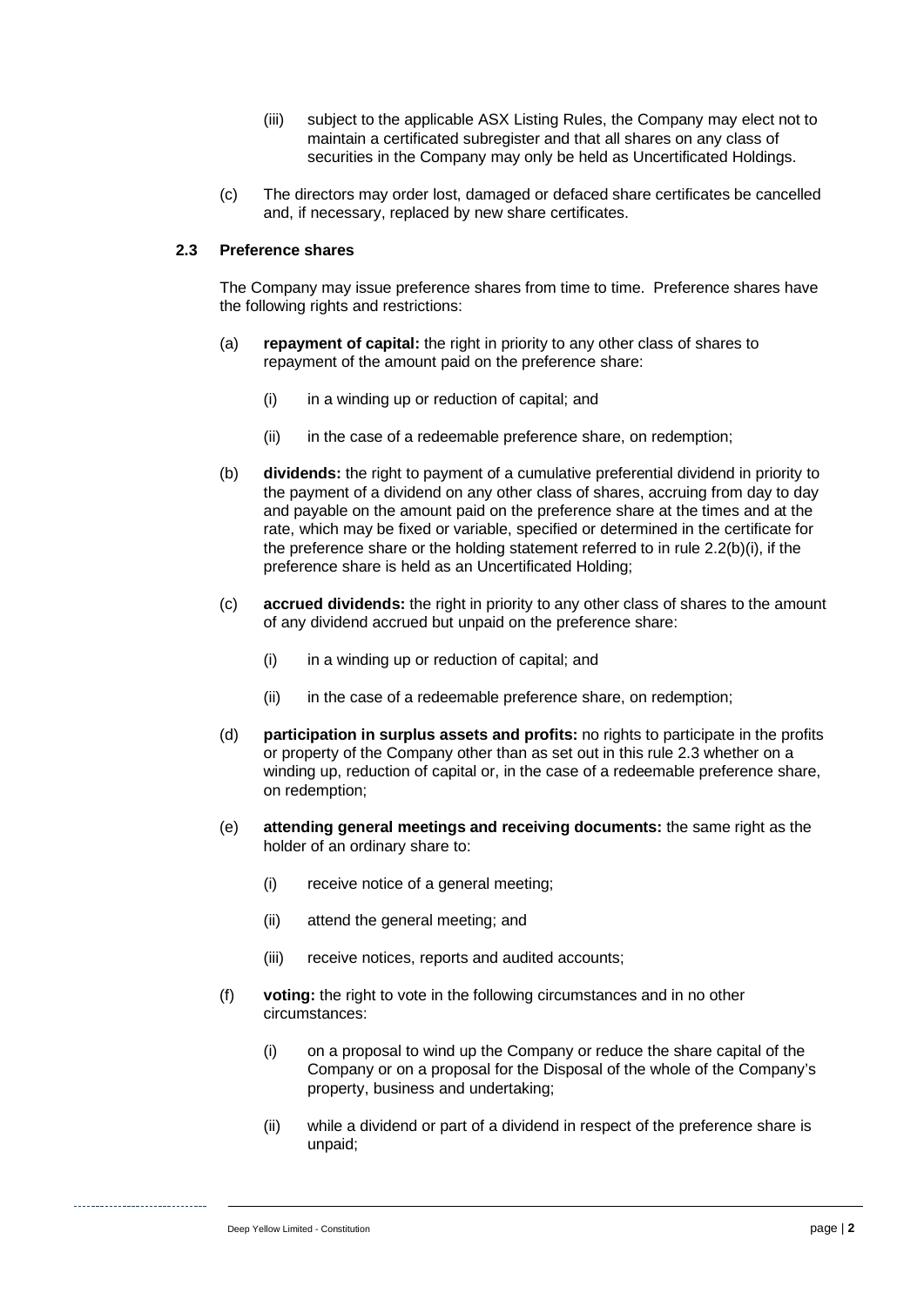- (iii) on a resolution to approve the terms of a buy-back agreement;
- (iv) on a proposal that affects rights attached to the preference share;
- (v) during the winding up of the Company;
- (vi) as may be required by the Corporations Act; or
- (vii) while the Company is an ASX Listed Company, in any other circumstances in which the ASX Listing Rules require holders of preference shares to be entitled to vote;
- (g) **numbering votes:** the holder of a preference share who is entitled to vote in respect of that share under rule [2.3\(f\)](#page-6-1) is, on a poll, entitled to the number of votes specified in, or determined in accordance with, the terms of issue for the preference share;
- (h) **redemption:** in the case of a redeemable preference share the right to require the Company to redeem the preference share at the time and place specified in the certificate for the preference share or the statement required by rule [2.2,](#page-5-4) if the preference share is held as an Uncertificated Holding;
- (i) **conversion:** if the preference share is to have rights of conversion to another class of securities, the following rights to be specified by the directors as the terms of issue:
	- (i) the class of security into which the preference share converts;
	- (ii) whether and in what circumstances, conversion is at the option of the holder or the Company or is fixed to some other date or event;
	- (iii) the dates on, or circumstances in which the preference share will convert, or may be converted;
	- (iv) the method of conversion of the preference share, which may include:
		- (A) the manner in which the number of securities into which the preference share converts is to be calculated; and
		- (B) any right to be issued with additional securities of the class into which the preference share may be converted and the manner in which that number of securities is to be calculated;
	- (v) the treatment of the preference share and conversion rights on the occurrence of specified events in respect of the class of securities into which the preference share may convert, which may include, without limitation:
		- (A) the announcement of any dividend or distribution or other entitlement in respect of those securities;
		- (B) a new issue of those securities;
		- (C) a bonus or rights issue of those securities; and
		- (D) a return or reorganisation of capital in respect of those securities; and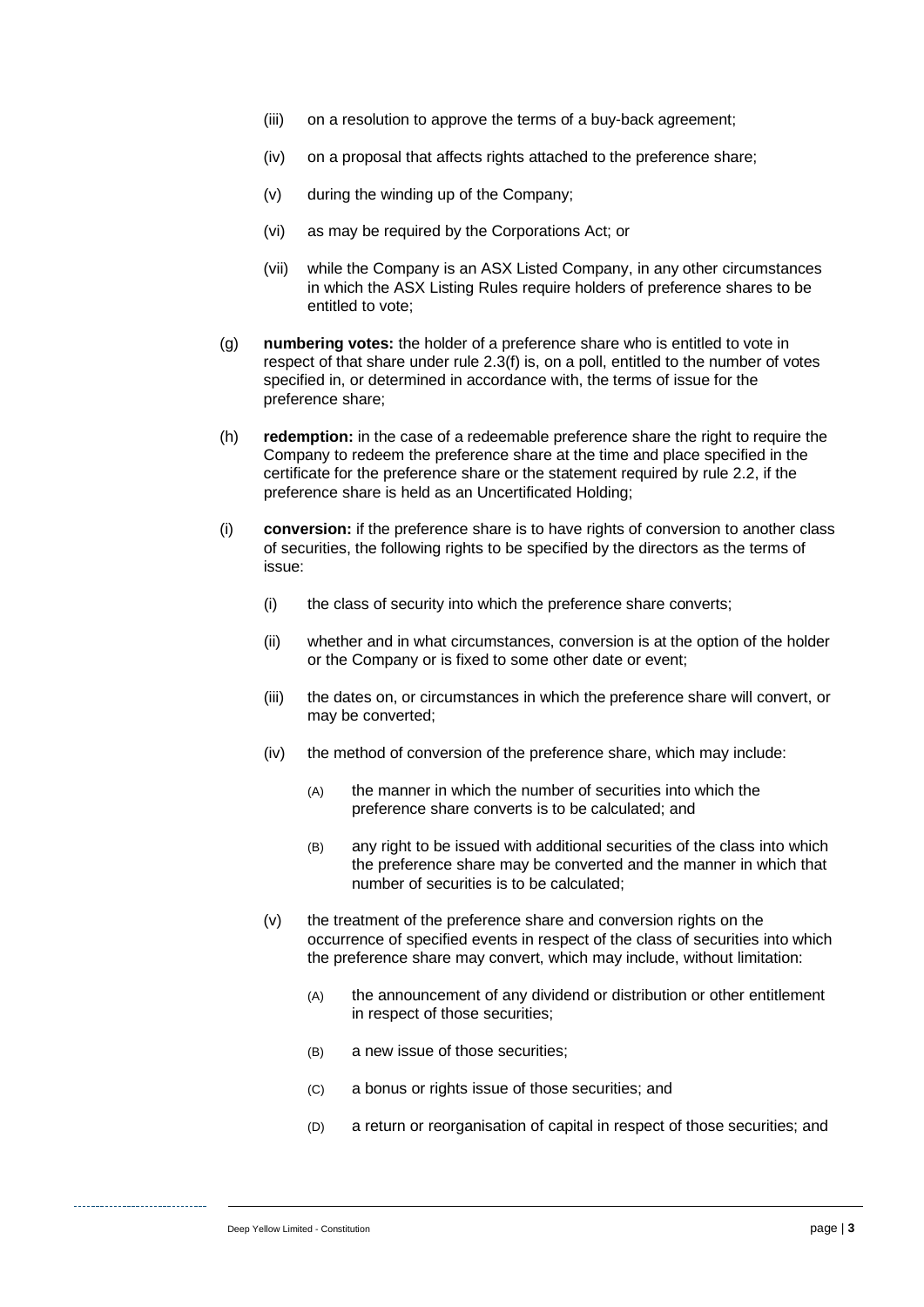(j) **restrictions:** the restrictions, if any, specified in the certificate for the preference share or the statement required by rule [2.2,](#page-5-4) if the preference share is held as an Uncertificated Holding.

#### <span id="page-8-1"></span>**2.4 Joint holders of shares**

Where two or more persons are registered as the holders of a share they hold it as joint tenants with rights of survivorship subject to the following provisions:

- (a) the Company is not bound to register more than three of those persons as joint holders of the share, except where otherwise required under the ASX Settlement Operating Rules;
- <span id="page-8-0"></span>(b) each of those persons and their respective legal personal representatives are liable severally as well as jointly for all payments, including calls, which ought to be made in respect of the share;
- (c) subject to rule [2.4\(b\),](#page-8-0) on the death of any one of them the Company is entitled to recognise the survivor or survivors as the only person or persons who have any title to the share;
- (d) any one of those persons may give effective receipts for any dividend, interest or other distribution or payment in respect of the share;
- (e) any one of them may appoint a proxy under rule [5.9](#page-26-0) in respect of the share;
- (f) when the Corporations Act requires the number of members to be counted, they are to be counted as one member; and
- (g) if the share is held as a Certificated Holding, the Company is not bound to issue more than one certificate for the share and delivery of a certificate to any one of those persons is sufficient delivery to all of them.

#### **2.5 Equitable interests in shares**

- (a) The Company may treat the registered holder of a share as the absolute owner of that share.
- (b) The Company is not bound by or compelled in any way to recognise an equitable, contingent, future, partial or other right or interest in a share or unit of a share, even if the Company has notice of that right or interest.

#### **2.6 Restricted securities**

- (a) While the Company is on the official list of ASX, the Company must recognise and comply with the Listing Rules with respect to Restricted Securities.
- (b) Notwithstanding the generality of article 2.6(a):
	- (i) a holder of Restricted Securities must not dispose of, or agree or offer to dispose of, the Restricted Securities during the escrow period applicable to the Restricted Securities except as permitted by the Listing Rules or ASX;
	- (ii) if the Restricted Securities are in the same class as quoted securities, the holder will be taken to have agreed in writing that the Restricted Securities are to be kept on the Company's issuer sponsored sub-register and are to have a holding lock applied for the duration of the escrow period applicable to those securities;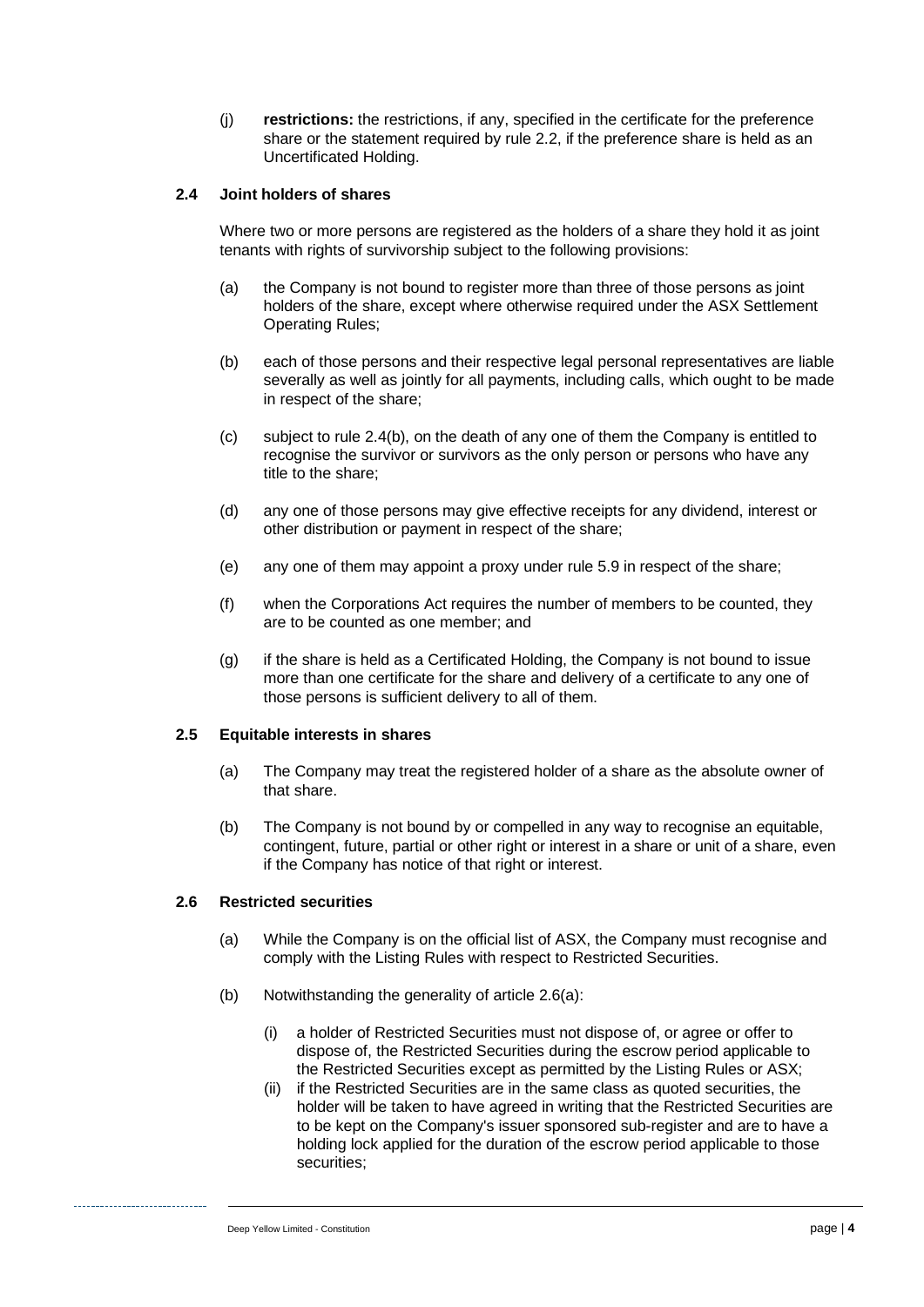- (iii) the Company must refuse to acknowledge any disposal (including registering any transfer), assignment or transfer of Restricted Securities during the escrow period applicable to those securities except as permitted by the Listing Rules or the ASX;
- (iv) a holder of Restricted Securities is not entitled to participate in any return of capital those securities during the escrow period applicable to those securities except as permitted by the Listing Rules or ASX; and
- (v) if a holder of Restricted Securities breaches a Restriction Agreement or a provision of the Constitution restricting a disposal of the Restricted Securities, the holder will not be entitled to any dividend or distribution, or to exercise any voting rights, in respect of those securities for so long as the breach continues.

#### <span id="page-9-1"></span><span id="page-9-0"></span>**2.7 Non-marketable parcels**

- <span id="page-9-2"></span>(a) The Company may sell the shares of a holder who has less than a Marketable Parcel of those shares on the following conditions:
	- (i) The Company may do so only once in any 12 month period.
	- (ii) The Company must notify the holder in writing of its intention in the manner authorised by rule [13.1.](#page-49-0)
	- (iii) The holder must be given at least six weeks from the date the notice is sent in which to tell the Company that the holder wishes to retain the holding.
	- (iv) If the holder tells the Company under rule [2.7](#page-9-0)[\(a\)](#page-9-1)[\(iii\)](#page-9-2) that the holder wishes to retain the holding, the Company is not permitted to sell it.
	- (v) The Company's power to sell lapses following the announcement of a Takeover. The procedure may be started again after the close of the offers made under the Takeover.
	- (vi) The Company must ensure that it or the purchaser pays the costs of the sale.
	- (vii) In the case of a Certificated Holding, the Company must not send the proceeds of the sale to the holder until the Company has received any certificate relating to the shares (or it is satisfied that the certificate has been lost or destroyed).
- (b) Subject to rule [2.7](#page-9-0)[\(a\),](#page-9-1) the ASX Listing Rules and the ASX Settlement Operating Rules, the Company may sell the shares under this rule [2.7](#page-9-0) on the terms and in the manner the directors think appropriate.
- (c) Where any shares are sold under this rule [2.7,](#page-9-0) the directors may:
	- (i) receive the purchase money or consideration given for the shares on the sale;
	- (ii) effect a transfer of the shares and, if necessary, execute, or appoint a person to execute, on behalf of the former holder an instrument of transfer of the shares or any other instrument for the purpose of giving effect to the sale; and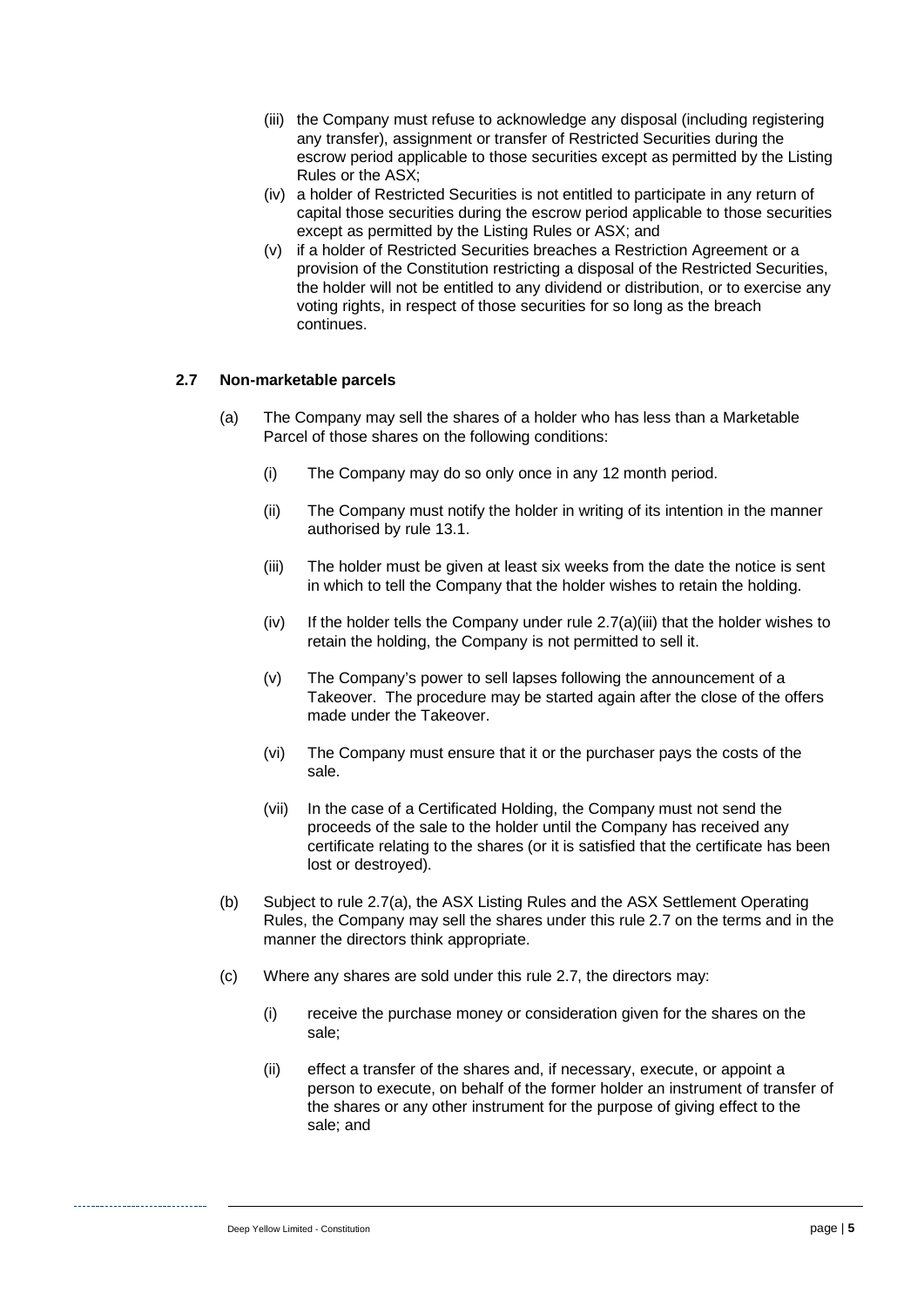- (iii) register as the holder of the shares the person to whom the shares have been sold.
- (d) In the case of shares held as an Uncertificated Holding, the Company must do all things necessary or appropriate for it to do under the ASX Settlement Operating Rules to effect a sale of shares under this rule [2.7.](#page-9-0)
- (e) The title of a person to whom shares are sold under this rule [2.7](#page-9-0) is not affected by an irregularity or invalidity in connection with that sale.
- (f) The remedy of any person aggrieved by a sale of shares under this rule [2.7](#page-9-0) is limited to damages only and is against the Company exclusively.
- (g) The Company may deduct from the proceeds of a sale of shares under this rule [2.7,](#page-9-0) all sums of money presently payable by the former holder to the Company for calls due and payable and apply the amount deducted in or towards satisfaction of the money owing.
- (h) A statement in writing signed by a director or secretary of the Company to the effect that a share in the Company has been duly sold under this rule [2.7](#page-9-0) on a date stated in the statement, is conclusive evidence of the facts stated in the statement as against all persons claiming to be entitled to the share and of the right of the Company to sell the share.

#### **2.8 Variation of Class Rights**

- (a) The rights attached to any class of shares may, unless their terms of issue state otherwise, be varied:
	- (i) with the written consent of the holders of 75% of the shares of the class; or
	- (ii) by a special resolution passed at a separate meeting of the holders of shares of the class.
- (b) The provisions of this constitution relating to general meetings apply, with necessary changes, to separate class meetings as if they were general meetings except that:
	- (i) a quorum is two persons holding or representing by proxy, attorney or Representative, at least 25% of the issued shares of the class, or if there is one holder of shares in a class, that person; and
	- (ii) any holder of shares in the class present, in person or by proxy, attorney or Representative, may demand a poll.
- (c) The rights conferred on the holders of any class of shares are to be taken as not having been varied by the creation or issue of further shares ranking equally with them.

#### <span id="page-10-0"></span>**2.9 Reductions of capital**

(a) The Company may reduce its share capital by any of the means allowed or provided for by the Corporations Act and, where applicable, the ASX Listing Rules. Where the Company reduces its share capital in accordance with the Corporations Act, it may do so by way of payment of cash or an in specie distribution of the assets of the Company (including any shares, options or other securities in another corporation), or in any other manner permitted by law.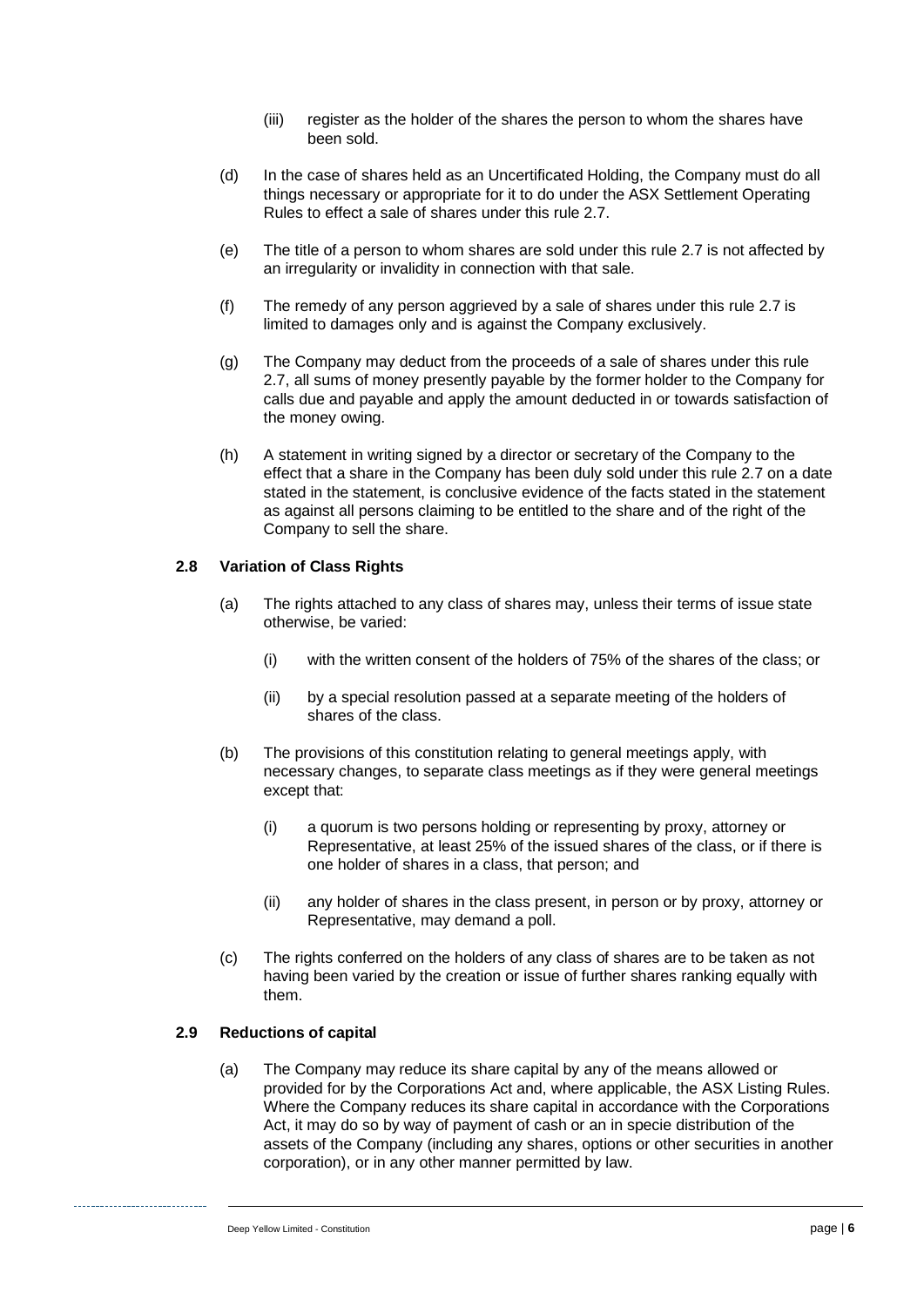- (b) Where the Company pursuant to a reduction of its share capital in accordance with rule [2.9\(a\)](#page-10-0) distributes to its members shares, options or other securities in another corporation, each member:
	- (i) agrees to become a member of that corporation;
	- (ii) agrees to be bound by the constitution of that corporation; and
	- (iii) appoints the Company or any of the Directors as its agent to execute any transfer or other document required to effect the distribution of shares, options or other securities to that member.

# <span id="page-11-0"></span>**3 Calls, forfeiture, indemnities, lien and surrender**

#### **3.1 Calls**

- (a) Subject to this constitution and to the terms on which any shares may be issued, the directors may make calls on the members for any money unpaid on their shares which is not by the terms of issue of those shares made payable at fixed times.
- (b) When the directors issue shares they may differentiate between the holders as to the amount of calls to be paid and the times of payment.
- (c) The directors may require a call to be paid by instalments.
- (d) A member on whom a call is made must be given not more than 40 Business Days' notice and at least 30 Business Days' notice specifying:
	- (i) the name of the member;
	- (ii) the number of shares held by the member;
	- (iii) the amount of the call;
	- (iv) the due date for payment;
	- (v) the consequences of a failure to pay the call; and
	- (vi) all matters required to be included in the notice by the ASX Listing Rules.
- (e) A member on whom a call is made in accordance with this constitution must pay to the Company the amount called on that member's shares at the time or times and place specified.
- (f) A call is to be taken as having been made when the resolution of the directors authorising the call was passed.
- (g) The directors may revoke a call or postpone a call or extend the time for payment.
- (h) A call is not invalidated by the non-receipt of a notice of a call or the accidental omission to give notice of a call to any member.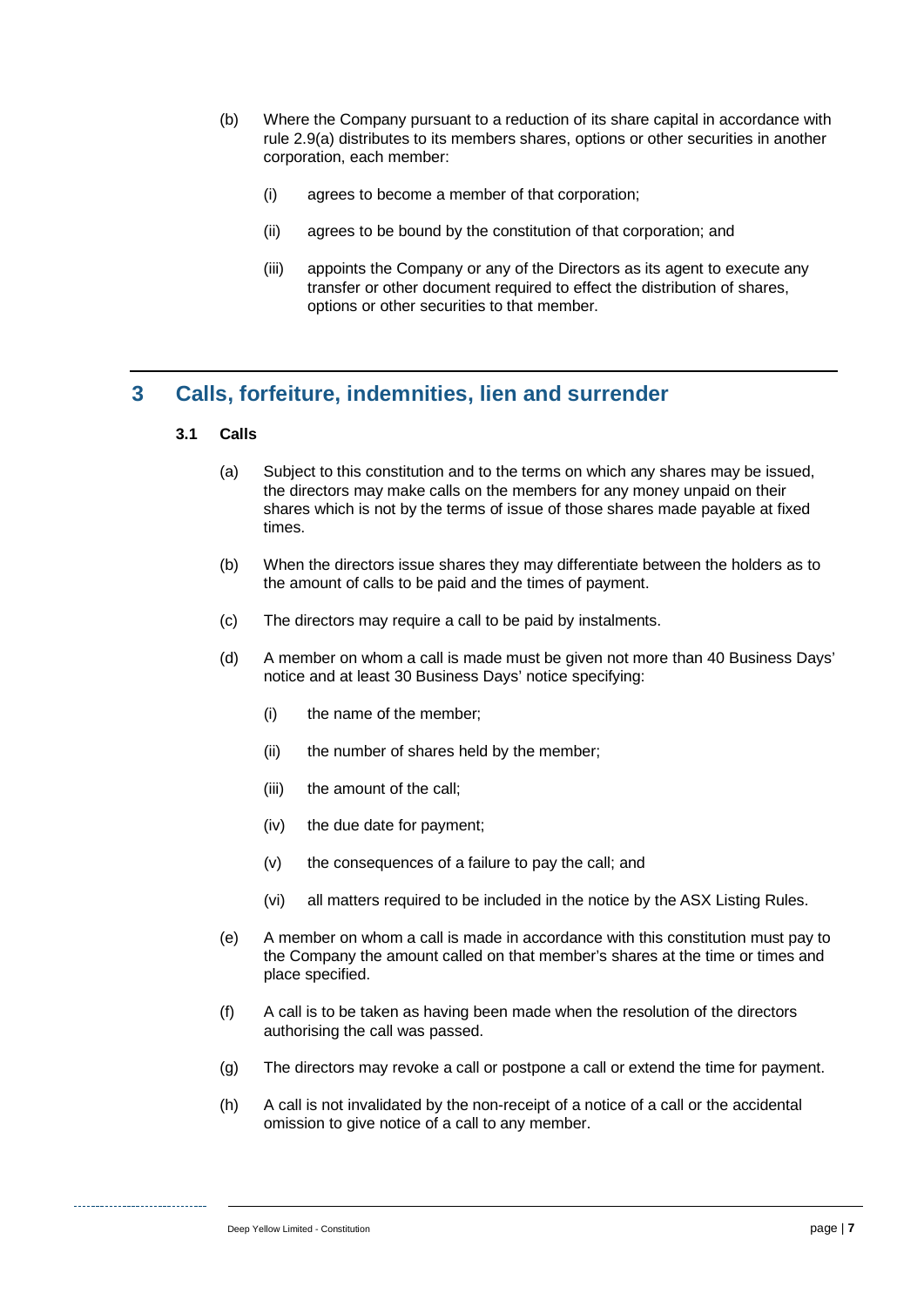- <span id="page-12-4"></span>(i) If a sum called on a share is not paid in full by the day appointed for payment, the person from whom the sum is due must pay:
	- (i) interest on the unpaid amount from the date appointed for payment of the sum to the date of actual payment, at a rate determined under rule [3.9;](#page-17-0) and
	- (ii) any costs, expenses or damages incurred by the Company in relation to the non-payment or late payment of the sum.
- (j) The directors may, to the extent permitted by law, waive or compromise all or any part of any payment due to the Company under the terms of issue of a share or under this rule [3.1.](#page-11-0)

#### <span id="page-12-0"></span>**3.2 Proceedings for recovery of calls**

- (a) In an action or other proceedings for the recovery of a call, or interest or costs or expenses incurred in relation to the non-payment or late payment of a call, proof that:
	- (i) the name of the defendant is entered in the register as the holder or one of the holders of the share in respect of which the call is claimed;
	- (ii) the resolution making the call is recorded in the minute book; and
	- (iii) notice of the call was given to the defendant in accordance with this constitution,

is conclusive evidence of the debt and it is not necessary to prove the appointment of the directors who made the call or any other matter.

(b) In rule [3.2\(a\),](#page-12-0) "defendant" includes a person against whom a set-off or counterclaim is alleged by the Company and "proceedings for the recovery of a call" is to be construed accordingly.

#### <span id="page-12-1"></span>**3.3 Payments in advance of calls**

- (a) The directors may accept from a member the whole or a part of the amount unpaid on a share even though no part of that amount has been called.
- (b) The directors may authorise payment by the Company of interest upon the whole or any part of an amount accepted under rule [3.3\(a\),](#page-12-1) until the amount becomes payable, at a rate agreed between the directors and the member paying the amount.
- (c) The directors may repay to a member all or any of the amount accepted under rule [3.3\(a\).](#page-12-1)

#### <span id="page-12-3"></span><span id="page-12-2"></span>**3.4 Forfeiture of partly paid shares**

(a) If a member fails to pay the whole of a call or instalment of a call by the time appointed for payment of the call or instalment, the directors may serve a notice on that member requiring payment of the unpaid amount, together with any interest that has accrued and all costs, expenses or damages that may have been incurred by the Company by reason of the non-payment or late payment of the call or instalment.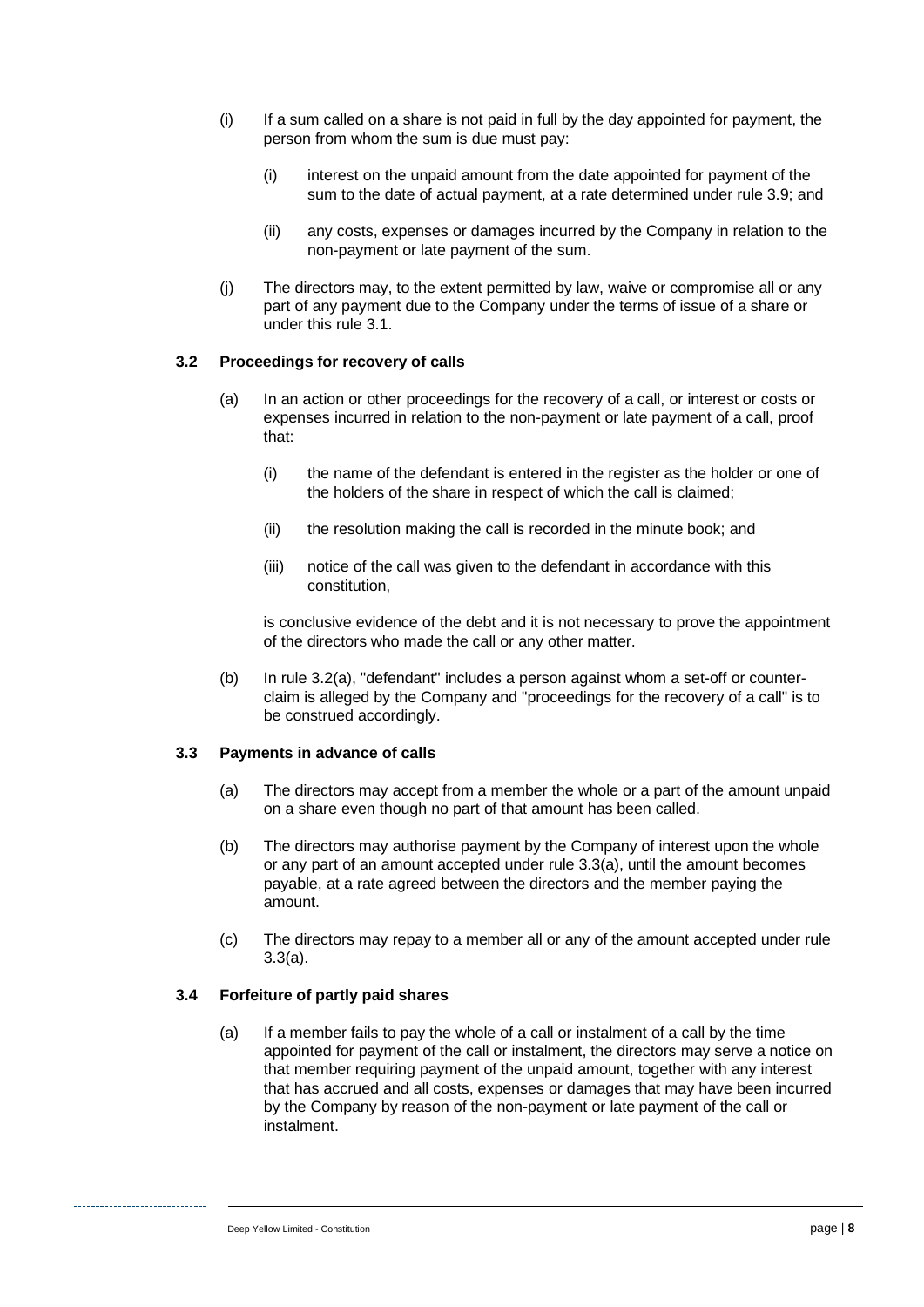- (b) A notice under rule [3.4\(a\)](#page-12-2) must name a place and a day for payment. The day must be at least 14 days after the date of service of the notice.
- (c) The notice must state that the shares on which the call was made are liable to be forfeited if the whole amount payable is not paid by the time and at the place specified in the notice.
- (d) The notice must comply with the ASX Listing Rules and the ASX Settlement Operating Rules, as applicable.
- <span id="page-13-3"></span>(e) If a member does not comply with a notice under rule [3.4\(a\),](#page-12-2) the shares to which the notice relates may be forfeited by a resolution of the directors. Forfeiture includes all dividends declared on the forfeited shares and not actually paid before the forfeiture.
- <span id="page-13-0"></span>(f) Where a share has been forfeited:
	- (i) notice of the resolution must be given to the member in whose name the share was registered immediately before the forfeiture; and
	- (ii) an entry of the forfeiture, with the date, must be made in the register of members.
- (g) Failure to give the notice or to make the entry required under rule [3.4\(f\)](#page-13-0) does not invalidate the forfeiture.
- <span id="page-13-2"></span>(h) The directors may, in accordance with the ASX Listing Rules and the ASX Settlement Operating Rules:
	- (i) sell or otherwise Dispose of a share which has been forfeited on the terms and in the manner the directors think appropriate;
	- (ii) at any time before a sale or Disposal, cancel the forfeiture of a share on the terms the directors think appropriate; and
	- (iii) reissue a share which has been forfeited, with or without any money paid on the share by any former holder being credited as paid and on the other terms and in the manner the directors think appropriate.
- <span id="page-13-1"></span>(i) A person whose shares have been forfeited ceases to be a member in respect of the forfeited shares, but remains liable to pay, and must immediately pay, to the Company:
	- (i) all calls, instalments, interest, costs, expenses and damages owing in respect of the shares at the time of the forfeiture; and
	- $(ii)$  interest on so much of the amount payable under this rule [3.4\(i\)](#page-13-1) as is unpaid from time to time, from the date of the forfeiture to the date of actual payment, at a rate determined under rule [3.9.](#page-17-0)
- <span id="page-13-4"></span>(j) The forfeiture of a share extinguishes all interest in, and all claims and demands against the Company in respect of, the forfeited share and all other rights incident to the share, subject to this constitution and the ASX Listing Rules.
- (k) Subject to the ASX Listing Rules, the directors may:
	- (i) exempt a share from all or any part of this rule [3.4;](#page-12-3)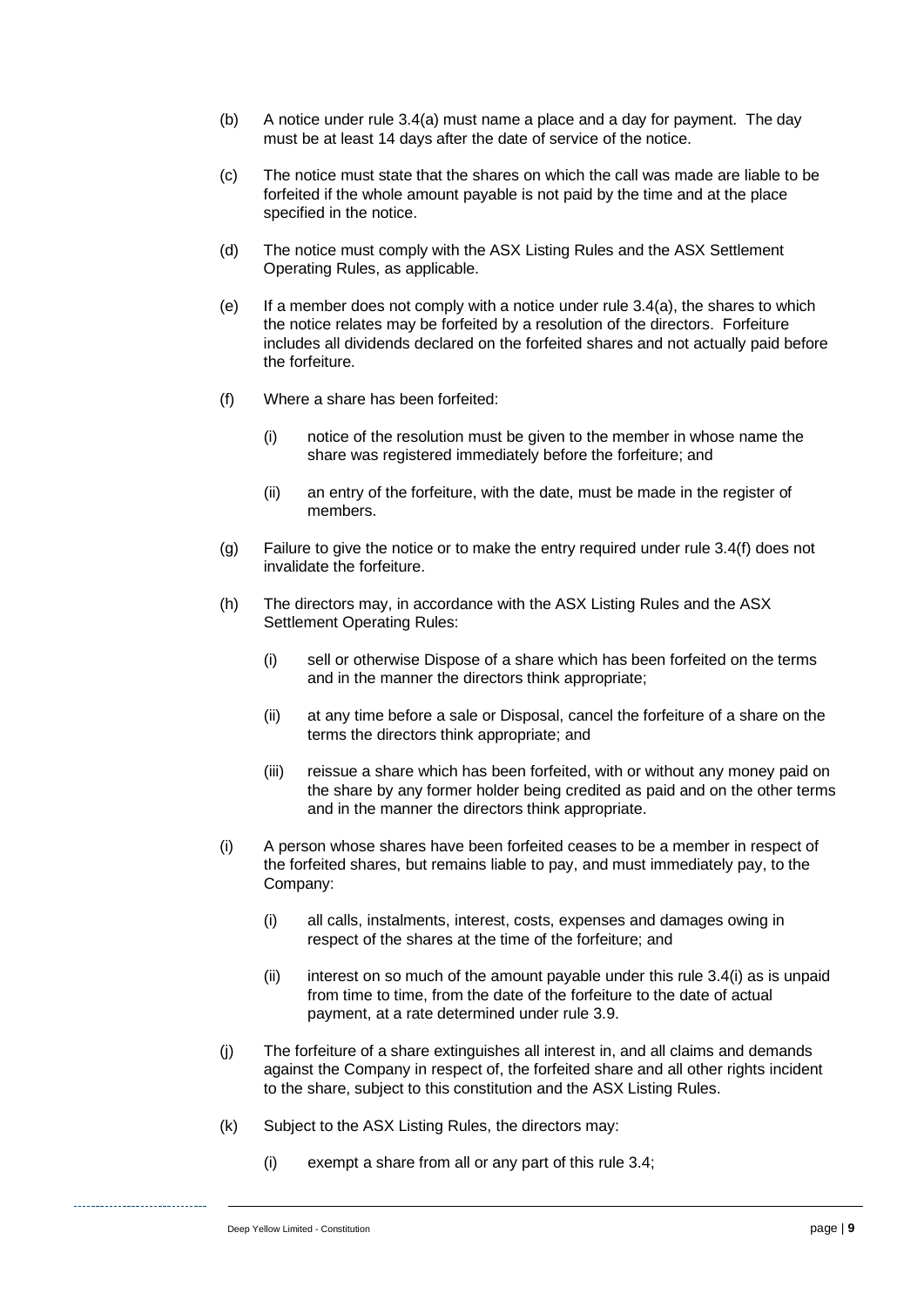- (ii) waive or compromise all or part of any payment due to the Company under this rule [3.4;](#page-12-3) or
- (iii) before a forfeited share has been sold, reissued or otherwise Disposed of, cancel the forfeiture on the conditions they decide.

#### <span id="page-14-1"></span><span id="page-14-0"></span>**3.5 Indemnity for payments by the Company**

- (a) A member or, if the member is dead, the member's legal personal representative, must indemnify the Company against any liability which the Company has under any law to make a payment for or on account of that member including in respect of:
	- (i) shares held by that member, solely or jointly;
	- (ii) a transfer or transmission of shares by a member; or
	- (iii) dividends, bonuses or other money owed to the member.
- (b) Rule [3.5\(a\)](#page-14-0) includes, without limitation, a payment arising from:
	- (i) the death of that member;
	- (ii) the non-payment of any income tax, capital gains tax, wealth tax or other tax by that member or the legal personal representative of that member; or
	- (iii) the non-payment of any estate, probate, succession, death, stamp or other duty by that member or the legal personal representative of that member.
- (c) The member or, if the member is dead, the member's legal personal representative, must pay to the Company immediately on demand:
	- (i) the amount required to reimburse the Company for a payment described in rule [3.5\(a\);](#page-14-0) and
	- (ii) interest on any part of that amount which is unpaid from the date the Company makes the payment until the date the Company is reimbursed in full for that payment, at a rate determined under rule [3.9.](#page-17-0)
- <span id="page-14-3"></span>(d) This rule [3.5](#page-14-1) is in addition to any right or remedy the Company may have under the law which requires it to make the payment.
- (e) The directors may:
	- (i) exempt a share from all or any part of this rule [3.5;](#page-14-1) and
	- (ii) waive or compromise all or any part of any payment due to the Company under this rule [3.5.](#page-14-1)

#### <span id="page-14-2"></span>**3.6 Lien on shares**

- (a) The Company has a first and paramount lien on:
	- (i) each partly paid share for all unpaid calls and instalments due but unpaid in respect of that share;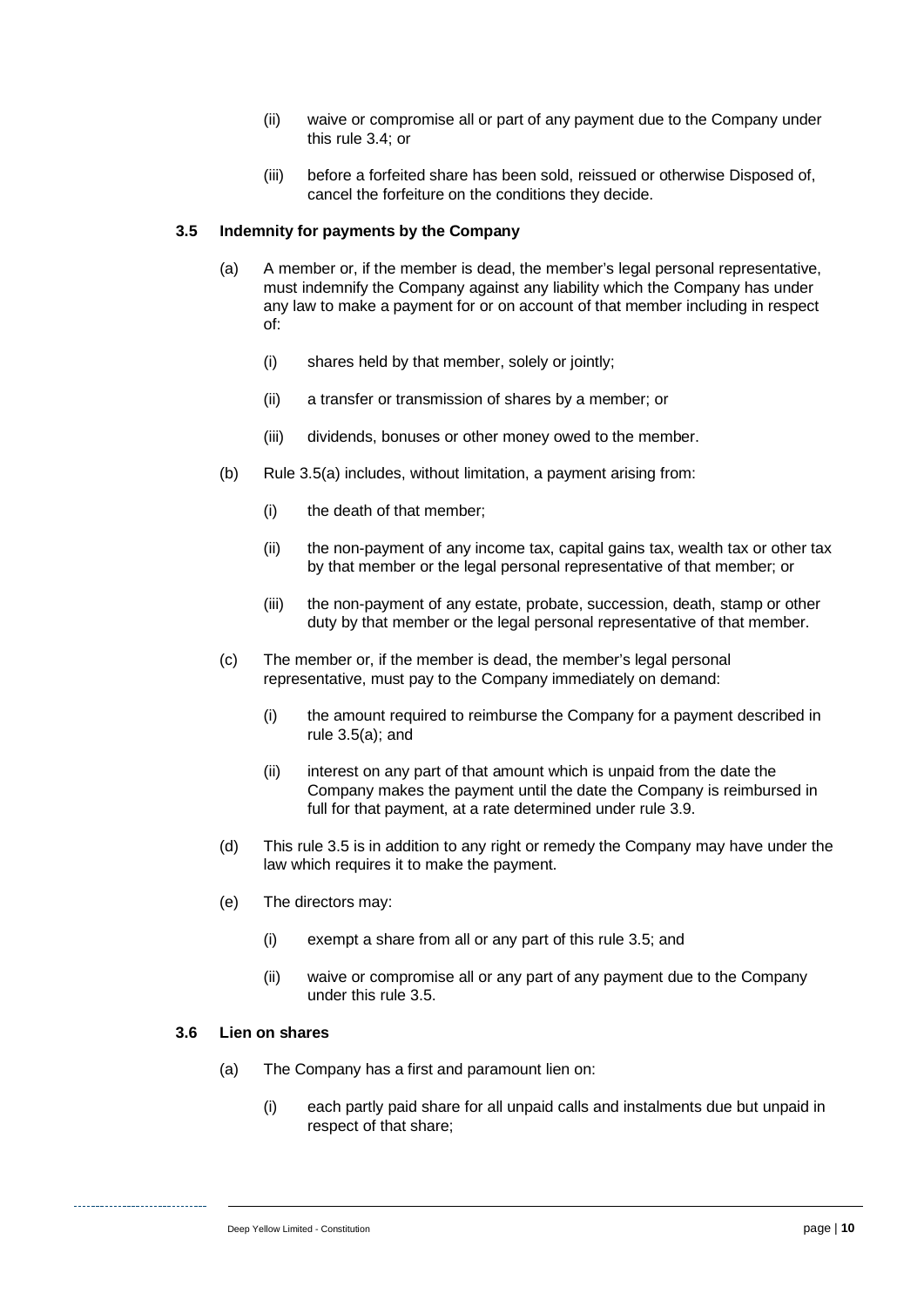- (ii) each share for any amounts the Company may be required by law to pay (and has paid) in respect of that share; and
- (iii) each share acquired under an employee incentive scheme, where an amount is owed to the Company for its acquisition.
- (b) The Company's lien on a share extends to all dividends payable in respect of the share and to the proceeds of sale of the share and to reasonable interest and expenses incurred because an amount is not paid.
- <span id="page-15-0"></span>(c) The directors may sell a share on which the Company has a lien in any manner they think fit where:
	- (i) an amount in respect of which a lien exists under this rule [3.6](#page-14-2) is presently payable; and
	- (ii) the Company has, not less than 14 days before the date of the sale, given to the registered holder of the share a notice in writing demanding payment of that amount.
- (d) A notice under rule [3.6\(c\)](#page-15-0) must:
	- (i) set out the amount in respect of which the lien exists that is presently payable; and
	- (ii) comply with the ASX Listing Rules and the ASX Settlement Operating Rules.
- (e) The directors may do all things necessary or desirable under the ASX Listing Rules or the ASX Settlement Operating Rules to protect any lien, charge or other right to which the Company may be entitled under any law or under this constitution.
- (f) Registration by the Company of a transfer of shares on which the Company has a lien releases the Company's lien in so far as it relates to sums owing by the transferor or any predecessor in title, without giving notice of its claim to the transferee.
- (g) The directors may:
	- (i) exempt a share from all or any part of this rule [3.6;](#page-14-2) and
	- (ii) waive or compromise all or any part of any payment due to the Company under this rule [3.6.](#page-14-2)

#### <span id="page-15-3"></span><span id="page-15-1"></span>**3.7 Surrender of shares**

- (a) The directors may accept a surrender of a share by way of compromise of any claim as to whether or not that share has been validly issued or in any other case where the surrender is within the powers of the Company.
- (b) Any share surrendered under rule [3.7\(a\)](#page-15-1) may be sold, reissued or otherwise Disposed of in the same manner as a forfeited share.

#### <span id="page-15-2"></span>**3.8 General provisions applicable to a Disposal of shares under this constitution**

(a) A reference in this rule [3.8](#page-15-2) to a Disposal of shares under this constitution is a reference to: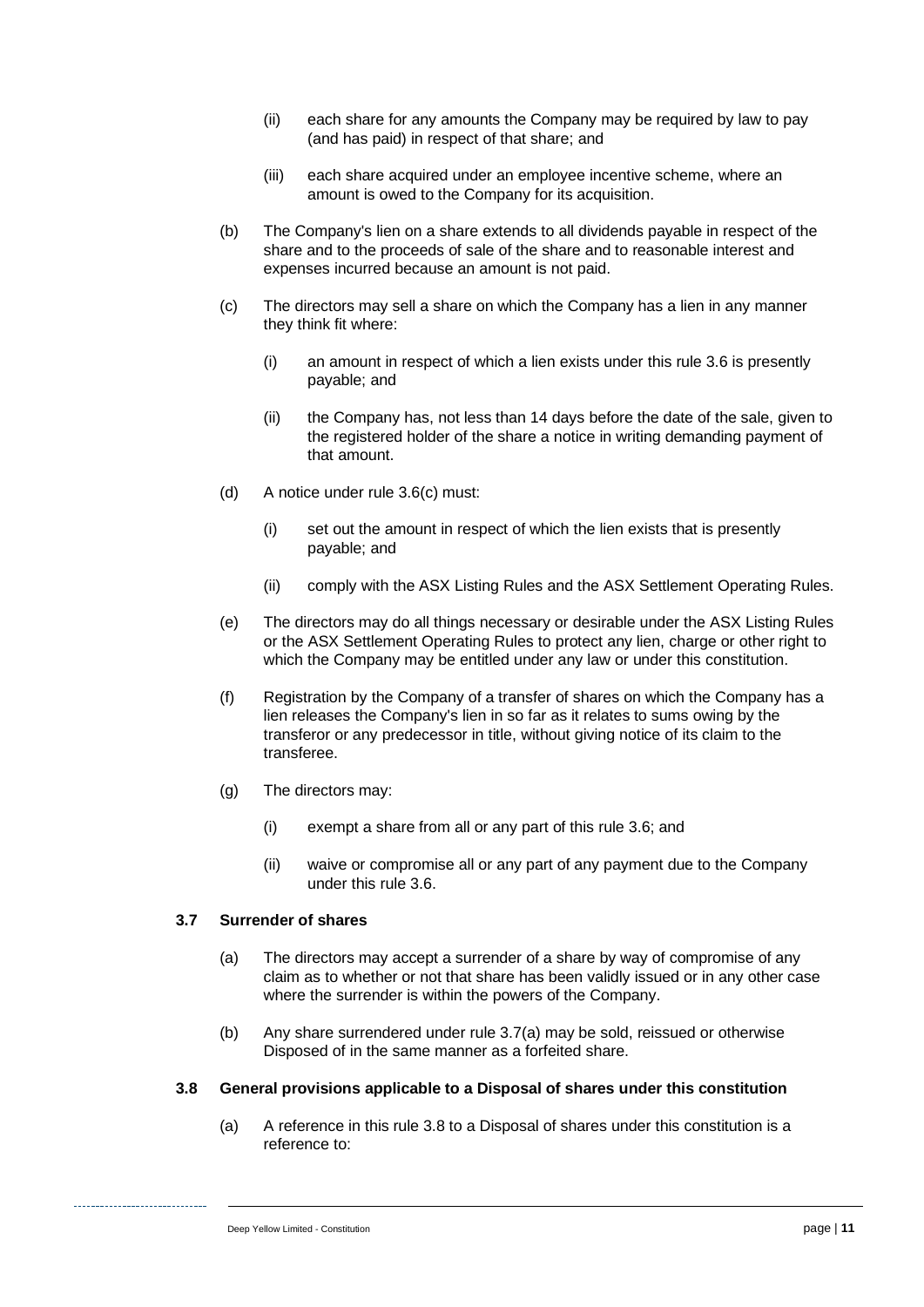- (i) any sale, reissue or other Disposal of a forfeited share under rule [3.4\(h\)](#page-13-2) or a surrendered share under rule [3.7](#page-15-3) or of less than a Marketable Parcel under rule [2.7;](#page-9-0) and
- (ii) any sale of a share on which the Company has a lien under rule [3.6\(c\).](#page-15-0)
- (b) Where any shares are Disposed of under this constitution, the directors may:
	- (i) receive the purchase money or consideration given for the shares on the Disposal;
	- (ii) effect a transfer of the shares and, if necessary, execute, or appoint a person to execute, on behalf of the former holder an instrument of transfer of the shares or any other instrument for the purpose of giving effect to the Disposal; and
	- (iii) register as the holder of the shares the person to whom the shares have been Disposed.
- (c) In the case of shares held as an Uncertificated Holding, the Company must do all things necessary or appropriate for it to do under the ASX Settlement Operating Rules to effect a Disposal of shares under this constitution.
- (d) The title of a person to whom shares are Disposed under this constitution is not affected by an irregularity or invalidity in connection with that Disposal.
- (e) The remedy of any person aggrieved by a Disposal of shares under this constitution is limited to damages only and is against the Company exclusively.
- (f) The proceeds of a Disposal of shares under this constitution must be applied in the payment of:
	- (i) first, the expenses of the Disposal;
	- (ii) secondly, all money presently payable by the former holder whose shares have been Disposed of; and
	- (iii) finally, but subject to any lien under rule [3.6](#page-14-2) for money not presently payable, any remaining proceeds must be paid to the former holder as soon as practicable. In the case of a Certificated Holding, the former holder must first deliver to the Company the certificate for the shares that have been Disposed of or any other proof of title as the directors may accept.
- (g) Until the proceeds of a Disposal of a share sold by the Company are claimed or otherwise Disposed of according to law, the directors may invest the proceeds in any other way for the benefit of the Company.
- (h) The Company is not required to pay interest on money payable to a former holder under this rule [3.8.](#page-15-2)
- (i) A statement in writing signed by a director or secretary of the Company to the effect that a share in the Company has been:
	- (i) duly sold under rule [2.7;](#page-9-0)
	- (ii) duly forfeited under rule [3.4\(e\);](#page-13-3)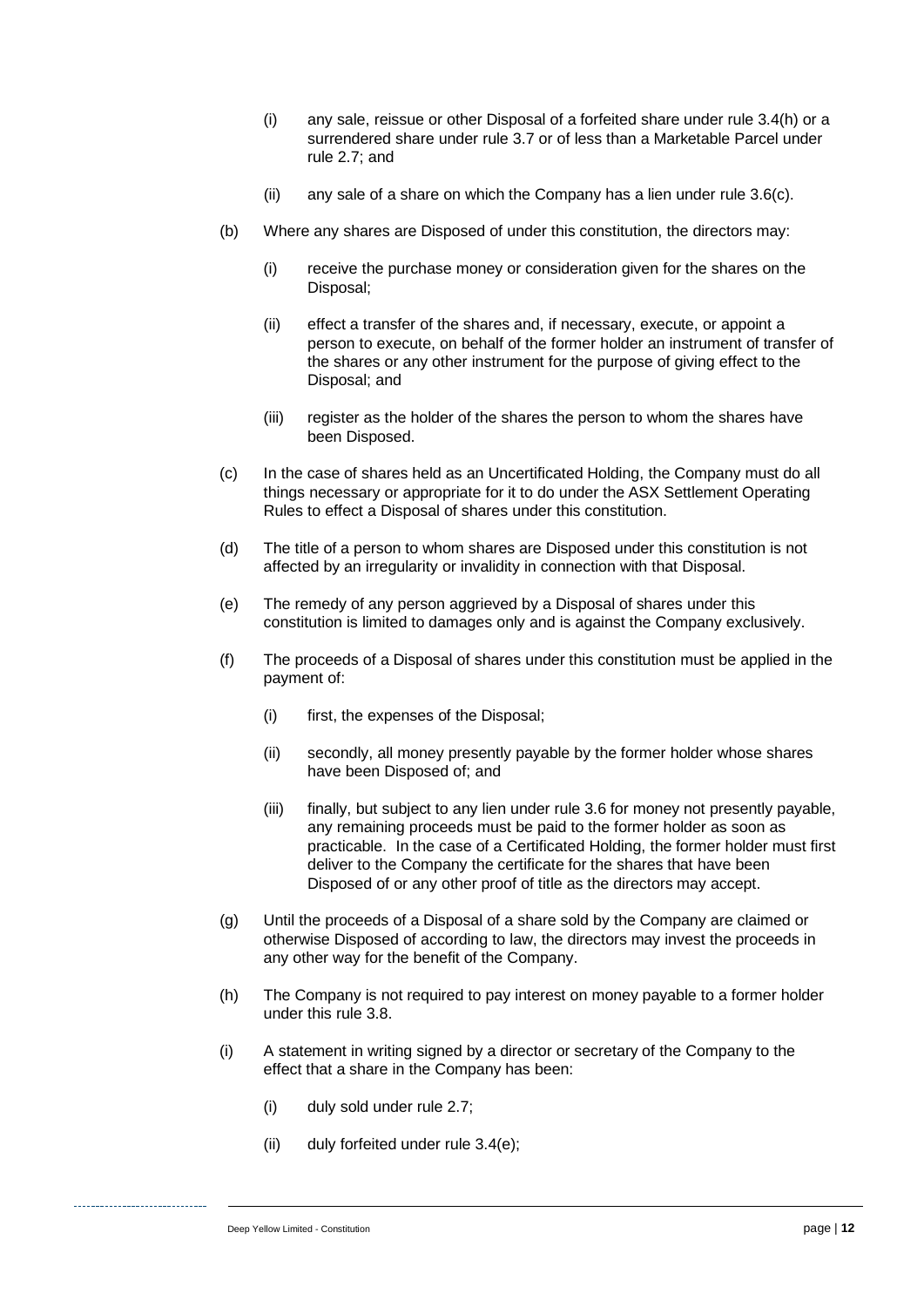- (iii) duly sold, reissued or otherwise Disposed of under rules [3.4\(h\)](#page-13-2) or [3.7;](#page-15-3) or
- (iv) duly sold under rule [3.6\(c\),](#page-15-0)

on a date stated in the statement is conclusive evidence of the facts stated in the statement as against all persons claiming to be entitled to the share and of the right of the Company to forfeit, sell, reissue or otherwise Dispose of the share.

#### <span id="page-17-0"></span>**3.9 Interest payable by member**

- (a) For the purposes of rules  $3.1(i)(i)$ ,  $3.4(i)(ii)$  and  $3.5(c)(ii)$ , the rate of interest payable to the Company is:
	- (i) if the directors have fixed a rate, the rate so fixed; or
	- (ii) in any other case, 10% per annum.
- (b) Interest payable under rules  $3.1(i)(i)$ ,  $3.4(i)(ii)$  and  $3.5(c)(ii)$  accrues daily and may be capitalised monthly or at other intervals the directors think fit.

# <span id="page-17-4"></span>**4 Transfer and transmission of shares**

#### **4.1 Transfer of shares**

- (a) Subject to this constitution and to the rights or restrictions attached to any shares or class of shares, a member may transfer all or any of the member's shares by:
	- (i) a Market Transfer; or
	- (ii) an instrument in writing in any usual form or in any other form that the directors approve.
- <span id="page-17-1"></span>(b) A transferor of shares remains the holder of the shares transferred until the transfer is:
	- (i) effected in accordance with the applicable ASX Settlement Operating Rules; or
	- (ii) registered and the name of the transferee is entered in the register of members in respect of the shares.
- (c) The Company must not charge a fee for the registration of a transfer of shares.
- <span id="page-17-2"></span>(d) An instrument of transfer referred to in rule [4.1\(a\)\(ii\)](#page-17-1) must be signed by or on behalf of both the transferor and the transferee unless the transfer:
	- (i) relates only to fully paid shares and signature by the transferee has been dispensed with by the directors; or
	- (ii) is a sufficient transfer of marketable securities for the purposes of the Corporations Act.
- <span id="page-17-3"></span>(e) An instrument of transfer referred to in rule [4.1\(a\)\(ii\)](#page-17-1) must be duly stamped if required by law to be stamped.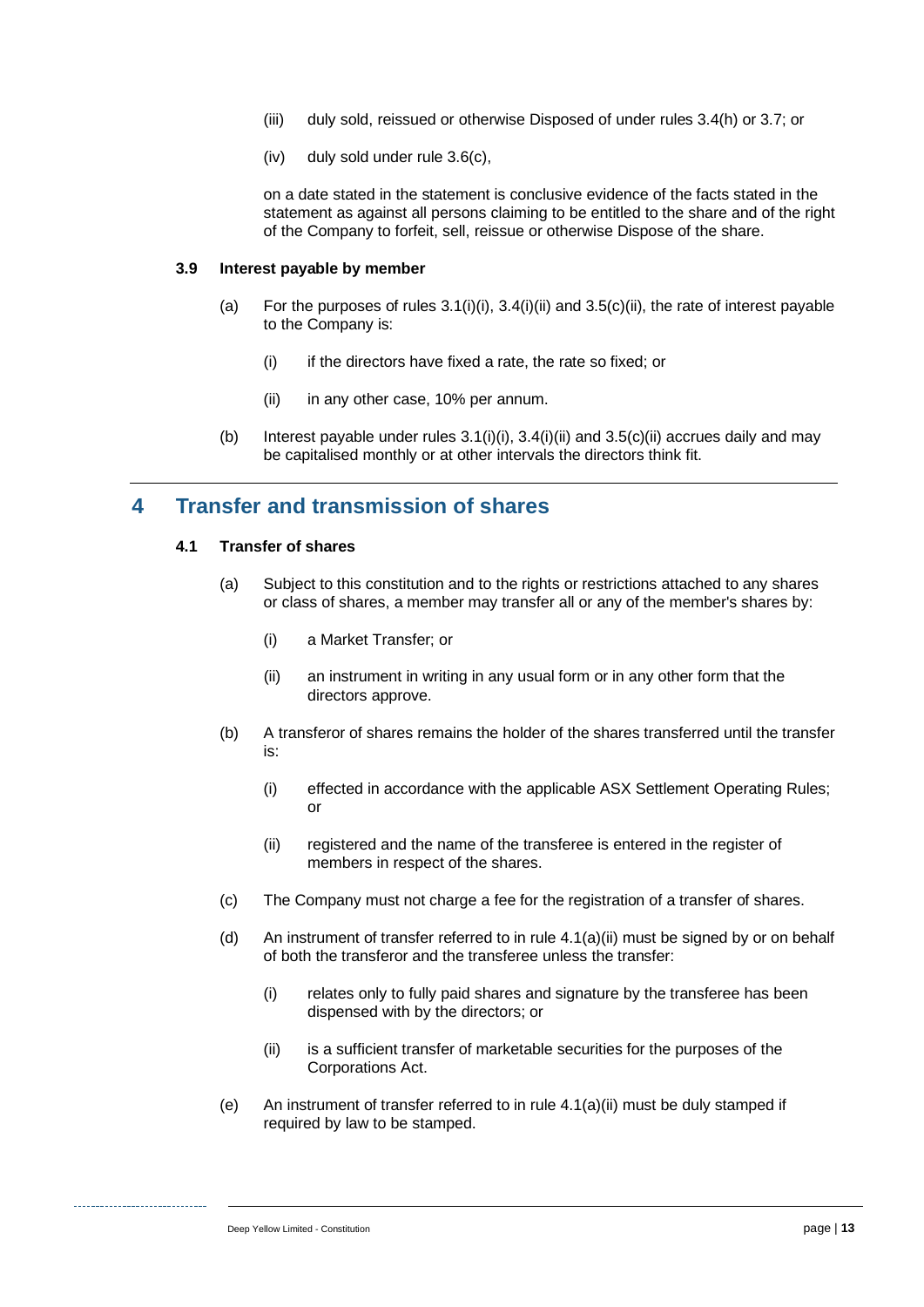- <span id="page-18-1"></span>(f) An instrument of transfer referred to in rule [4.1\(a\)\(ii\)](#page-17-1) must be left for registration at the registered office of the Company, or at such other place as the directors determine, accompanied by any evidence which the directors require to prove the title of the transferor or the transferor's right to the shares including the share certificate, if any, and to prove the right of the transferee to be registered as the owner of the shares.
- <span id="page-18-3"></span>(g) Subject to the powers vested in the directors under rules [4.2](#page-18-0) and [4.3,](#page-19-0) where the Company receives an instrument of transfer complying with rules [4.1\(d\),](#page-17-2) [4.1\(e\)](#page-17-3) and [4.1\(f\),](#page-18-1) the Company must register the transferee named in the instrument as the holder of the shares to which it relates.
- (h) The Company may retain any registered instrument of transfer received by the Company under rule [4.1\(f\)](#page-18-1) for any period the directors think fit.
- (i) Except in the case of fraud, the Company must return any instrument of transfer received under rule [4.1\(f\)](#page-18-1) which the directors decline to register to the person who deposited it with the Company.
- <span id="page-18-2"></span>(j) The directors may do anything that is necessary or desirable for the Company to participate in any computerised, electronic or other system for facilitating the transfer of shares that may be owned, operated or sponsored by the ASX or a related body corporate of ASX.
- (k) The directors may, to the extent permitted by law and the ASX Listing Rules, waive all or any of the requirements of this rule [4.1,](#page-17-4) whether for the purpose of giving effect to rule [4.1\(j\)](#page-18-2) or otherwise.

#### <span id="page-18-0"></span>**4.2 Power to decline registration of transfers**

- (a) The Company may ask a Settlement Facility Provider to apply a holding lock to prevent a Market Transfer or may decline to register an instrument of transfer received under rule [4.1\(f\):](#page-18-1)
	- (i) in the circumstances permitted under applicable law, the ASX Listing Rules or ASX Settlement Operating Rules, as applicable;
	- (ii) where the transfer is not in registrable form;
	- (iii) where the Company has a lien on any of the shares transferred;
	- (iv) where the registration of the transfer may breach an applicable law;
	- (v) where the transfer is paper-based and registration of the transfer will create a new holding which, at the time the transfer is lodged, is less than a Marketable Parcel;
	- (vi) where the transfer is not permitted under the terms of an employee incentive scheme; or
	- (vii) where the Company is otherwise permitted or required to do so under an applicable law or the ASX Listing Rules or, except for a Market Transfer, under the terms of issue of the shares.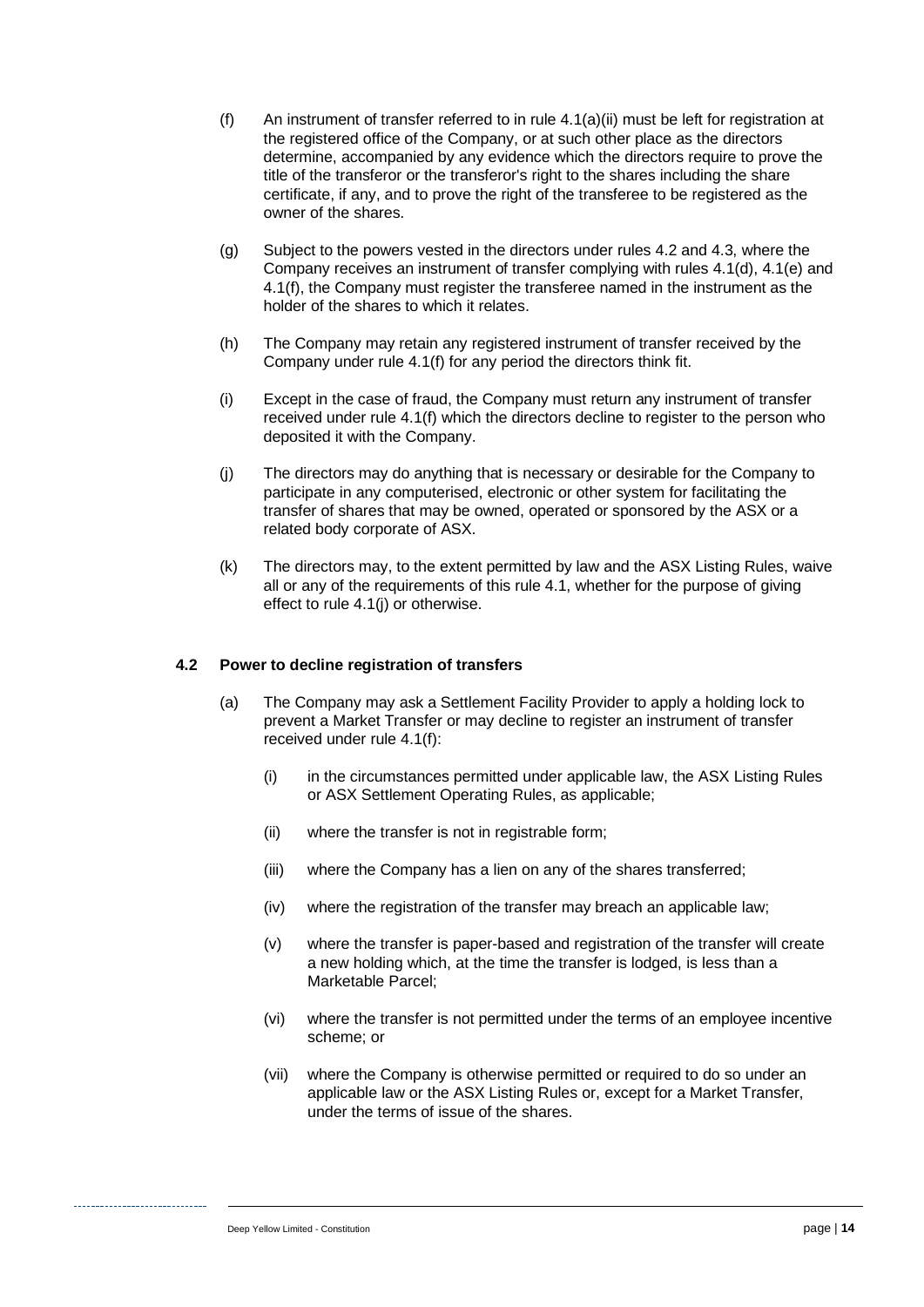- <span id="page-19-3"></span>(b) Subject to rules [4.2\(c\)](#page-19-1) and [4.2\(d\),](#page-19-2) the Company must give written notice of the refusal, or the request for a holding lock, and the precise reasons for it:
	- (i) to the holder of the shares, if the Company asks the applicable Settlement Facility Provider to apply a holding lock to prevent a Market Transfer; or
	- (ii) to the party lodging the transfer, if the Company declines to register any other transfer.
- <span id="page-19-1"></span>(c) A notice under rule [4.2\(b\)](#page-19-3) must be given within five Business Days after:
	- (i) the Company requests the holding lock, in the case of a Market Transfer; or
	- (ii) the date the transfer was lodged with the Company, in any other case.
- <span id="page-19-2"></span>(d) The Company's decision to decline to register the transfer or to apply for a holding lock is not invalidated if the Company fails to give a notice under rule [4.2\(b\).](#page-19-3)
- (e) Subject to the ASX Listing Rules and the ASX Settlement Operating Rules, the directors may suspend the registration of transfer of shares at such time and for such periods, not exceeding in total 30 days in any year, as they think fit.
- (f) The directors may, to the extent permitted by law, delegate their authority under this rule [4.2](#page-18-0) to any person.

#### <span id="page-19-4"></span><span id="page-19-0"></span>**4.3 Transmission of shares**

- (a) In the case of the death of a member, the only persons the Company will recognise as having any title to the member's shares or any benefits accruing in respect of those shares are:
	- (i) the legal personal representative of the deceased where the deceased was a sole holder; and
	- (ii) the survivor or survivors where the deceased was a joint holder.
- (b) Nothing in rule [4.3\(a\)](#page-19-4) releases the estate of a deceased member from any liability in respect of a share, whether that share was held by the deceased solely or jointly with other persons.
- <span id="page-19-6"></span><span id="page-19-5"></span>(c) A person who becomes entitled to a share as a result of a Transmission Event may elect:
	- (i) to be registered as the holder of the share by signing and serving on the Company a notice in writing stating that election; or
	- (ii) to nominate some other person to be registered as the transferee of the share by executing or otherwise effecting a transfer of the share to that other person,

after producing any evidence the directors require to prove that person's entitlement to the share, including the certificate for the share in the case of a Certificated Holding.

(d) The provisions of this constitution relating to the right to transfer, and the registration of transfers of, shares apply, so far as they can and with such changes as are necessary, to any transfer under rule [4.3\(c\)\(ii\)](#page-19-5) as if the relevant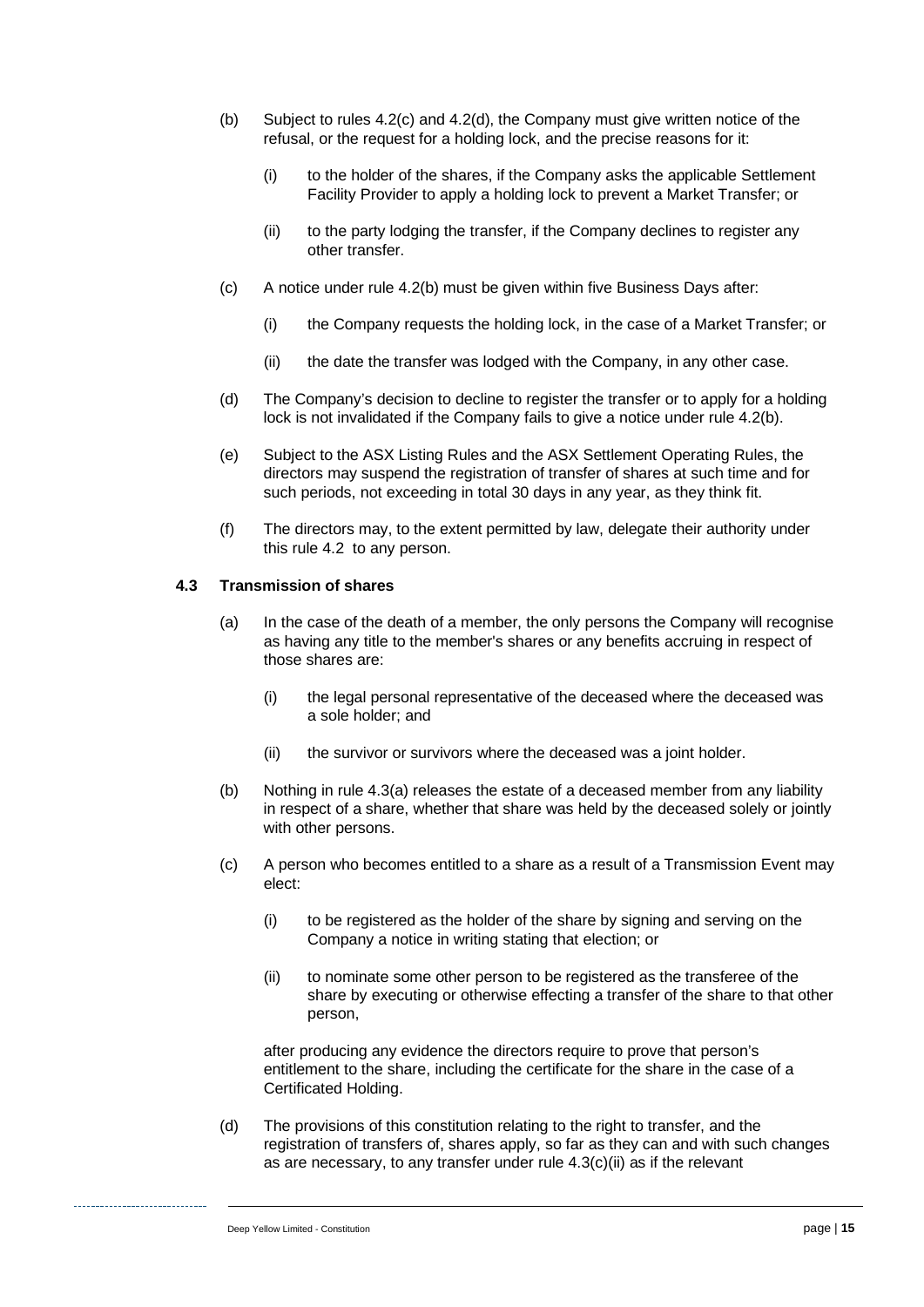Transmission Event had not occurred and the transfer were executed or effected by the registered holder of the share.

- (e) If two or more persons become jointly entitled to a share under a Transmission Event, on registration as the holders of the share, those persons are taken to hold the share as joint tenants subject to rule [2.4.](#page-8-1)
- (f) Despite rule [4.3\(a\),](#page-19-4) the directors may register a transfer of shares signed by a member before a Transmission Event even though the Company has notice of the Transmission Event.

## **5 General meetings**

#### **5.1 Convening of general meetings**

- (a) A general meeting may be convened by:
	- (i) a director, while the Company is an ASX Listed Company;
	- (ii) the directors by resolution of the board; or
	- (iii) members or the court in accordance with sections 249E, 249F and 249G of the Corporations Act.
- (b) A general meeting must be convened by the directors in accordance with section 249D of the Corporations Act.
- (c) Subject to rule [5.1\(e\),](#page-20-0) the directors may postpone, cancel or change the venue for a general meeting by giving notice not later than five Business Days before the time at which the general meeting was to be held:
	- (i) to each person who is at the date of the notice:
		- (A) a member;
		- (B) a director; or
		- (C) an auditor of the Company; and
	- (ii) while the Company is an ASX Listed Company, to the ASX.
- (d) A notice postponing or changing the venue for a general meeting must specify the date, time and place of the general meeting.
- <span id="page-20-0"></span>(e) A general meeting convened under section 249D of the Corporations Act may not be postponed beyond the date by which section 249D requires it to be held and may not be cancelled without the consent of the member or members who requested it.

#### <span id="page-20-2"></span><span id="page-20-1"></span>**5.2 Notice of general meetings**

(a) Subject to this constitution and to the rights or restrictions attached to any shares or class of shares, notice of a general meeting must be given within the time limits prescribed by the Corporations Act and in the manner authorised by rule [13.1t](#page-49-0)o each person who is at the date of the notice: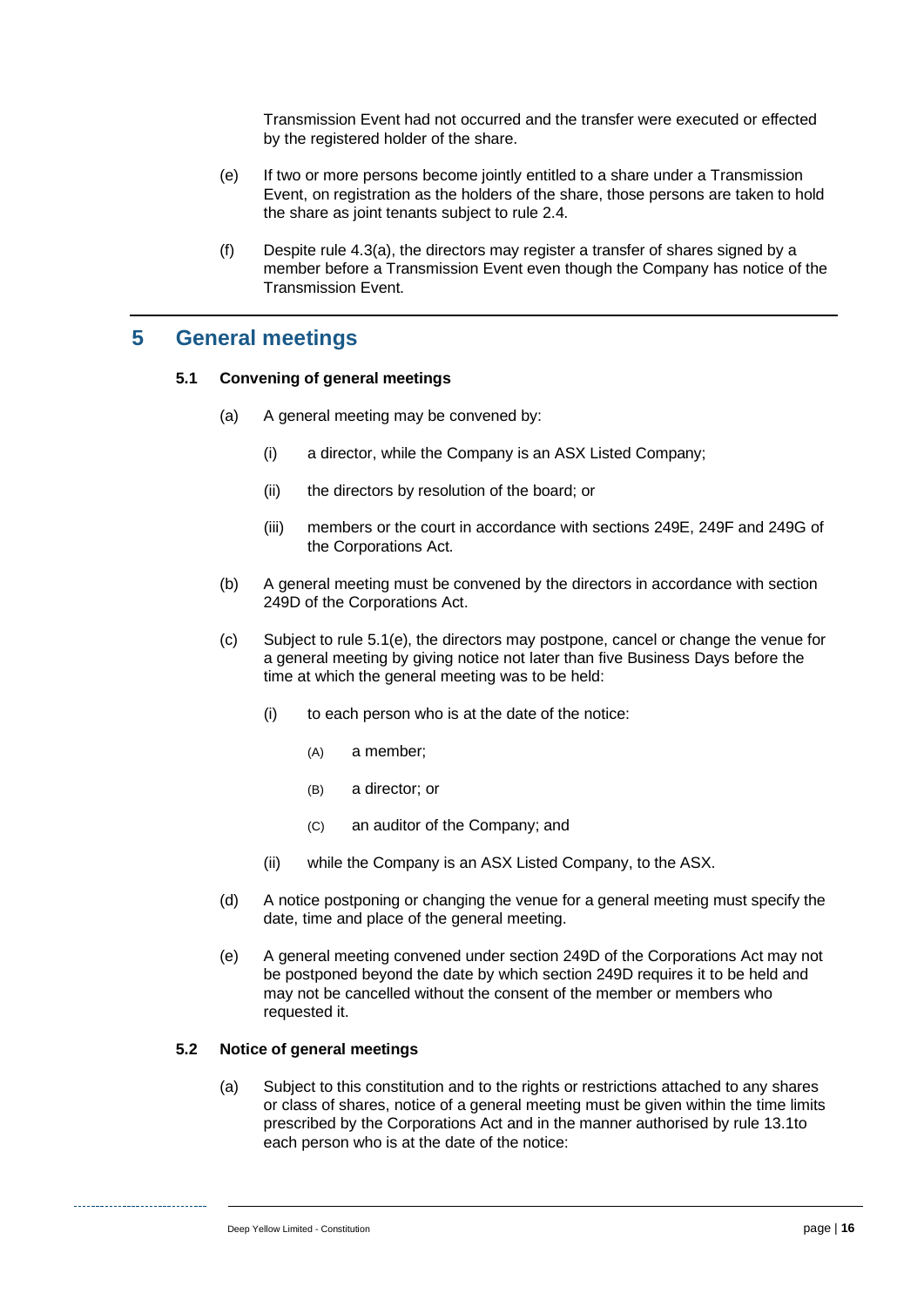- (i) a member;
- (ii) a director; or
- (iii) an auditor of the Company,

and, while the Company is an ASX Listed Company, notice must be given to the ASX within the time limits prescribed by the ASX Listing Rules.

- (b) A notice of a general meeting must specify the date, time and place of the meeting and, except as provided in rule [5.2\(c\),](#page-21-0) state the general nature of the business to be transacted at the meeting and any other matters required under the Corporations Act.
- <span id="page-21-0"></span>(c) It is not necessary for a notice of an annual general meeting to state that the business to be transacted at the meeting includes the consideration of the annual financial report and the reports of the directors and auditor, the election of directors or the appointment or fixing of the remuneration of the auditor of the Company.
- <span id="page-21-1"></span>(d) A person may waive notice of any general meeting by notice in writing to the Company.
- (e) The non-receipt of notice of a general meeting or proxy form by, or a failure to give notice of a general meeting or a proxy form to, any person entitled to receive notice of a general meeting under this rule [5.2](#page-20-1) does not invalidate any act, matter or thing done or resolution passed at the general meeting if:
	- (i) the non-receipt or failure occurred by accident or error; or
	- (ii) before or after the meeting, the person:
		- (A) has waived or waives notice of that meeting under rule [5.2\(d\);](#page-21-1) or
		- (B) has notified or notifies the Company of the person's agreement to that act, matter, thing or resolution by notice in writing to the Company.
- (f) A person's attendance at a general meeting:
	- (i) waives any objection that person may have to a failure to give notice, or the giving of a defective notice, of the meeting unless the person at the beginning of the meeting objects to the holding of the meeting; and
	- (ii) waives any objection that person may have to the consideration of a particular matter at the meeting which is not within the business referred to in the notice of the meeting or in rule [5.2\(c\),](#page-21-0) unless the person objects to considering the matter when it is presented.

#### <span id="page-21-2"></span>**5.3 Admission to general meetings**

- (a) The chair of a general meeting may refuse admission to a person, or require that person to leave and remain out of the meeting, if that person:
	- (i) has a camera, tape recorder or video camera, or another audio or visual recording device;
	- (ii) has a placard or banner;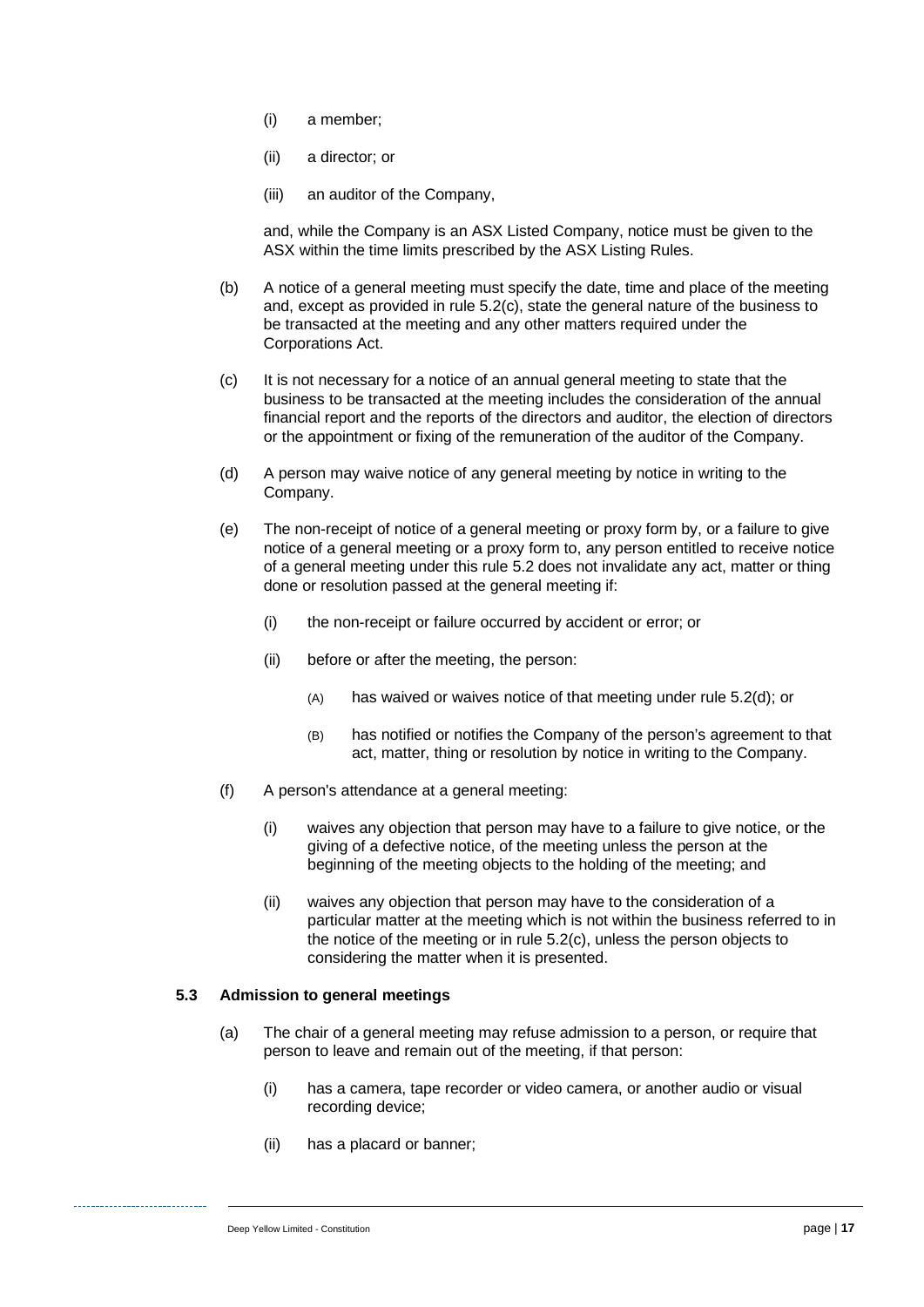- (iii) has an article which the chair considers to be dangerous, offensive or liable to cause disruption;
- (iv) refuses to produce or to permit examination of any article, or the contents of any article, in the person's possession;
- (v) behaves or threatens to behave in a dangerous, offensive or disruptive manner; or
- (vi) is not:
	- (A) a member or a proxy, attorney or Representative of a member;
	- (B) a director; or
	- (C) an auditor of the Company.
- (b) A person requested by the directors or the chair to attend a general meeting is entitled to be present, whether the person is a member or not.
- (c) Nothing in this rule [5.3](#page-21-2) or in rule [5.6](#page-23-0) is taken to limit the powers conferred on the chair by law.

#### **5.4 Quorum at general meetings**

- (a) No business may be transacted at any general meeting, except the election of a chair and the adjournment of the meeting, unless a quorum of members is present when the meeting proceeds to business and remains present throughout the meeting.
- (b) A quorum consists of:
	- (i) if the number of members entitled to vote is two or more two of those members; or
	- (ii) if only one member is entitled to vote that member,

present at the meeting.

- (c) If a quorum is not present within 30 minutes after the time appointed for a general meeting:
	- (i) where the meeting was convened by, or at the request of, a member or members, the meeting must be dissolved; or
	- (ii) in any other case:
		- (A) the meeting stands adjourned to such day, and at such time and place, as the directors determine or, if no determination is made by the directors, to the same day in the next week at the same time and place; and
		- (B) if, at the adjourned meeting, a quorum is not present within 30 minutes after the time appointed for the meeting, the meeting must be dissolved.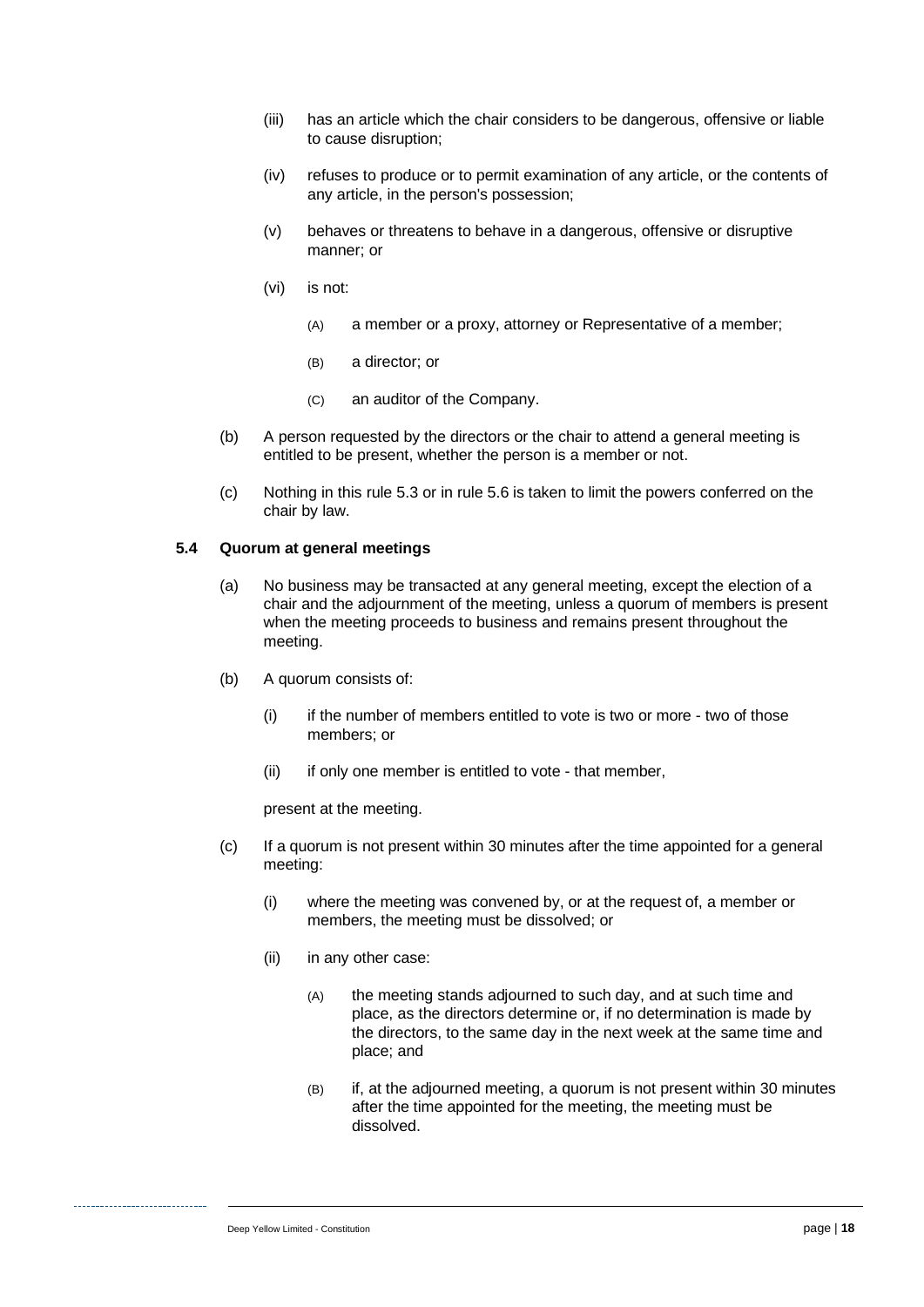#### <span id="page-23-1"></span>**5.5 Chair of general meetings**

- (a) The chair of directors must preside as chair at each general meeting if present within 15 minutes after the time appointed for the meeting and willing to act.
- <span id="page-23-2"></span>(b) If at a general meeting:
	- (i) there is no chair of directors;
	- (ii) the chair of directors is not present within 15 minutes after the time appointed for the meeting; or
	- (iii) the chair of directors is present within that time but is not willing to act as chair of the meeting,

the directors present may elect a person present to chair the meeting.

- (c) Subject to rules [5.5\(a\)](#page-23-1) and [5.5\(b\),](#page-23-2) if at a general meeting:
	- (i) a chair has not been previously elected by the directors; or
	- (ii) a previously elected chair is not available or is not willing to act as a chair of the meeting (or part of the meeting),

the members present must elect as chair of the meeting another person who is present and willing to act.

(d) The chair of a general meeting may, for any item of business or discrete part of the meeting, vacate the chair in favour of another person nominated by him or her.

#### <span id="page-23-3"></span><span id="page-23-0"></span>**5.6 Conduct of general meetings**

- (a) The chair of a general meeting is responsible for the general conduct of the meeting and for the procedures to be adopted at the meeting and may require the adoption of any procedures which are in his or her opinion necessary or desirable for:
	- (i) proper and orderly debate or discussion, including limiting the time that a person present may speak on a motion or other item of business before the meeting; and
	- (ii) the proper and orderly casting or recording of votes at the general meeting, whether on a show of hands or on a poll, including the appointment of scrutineers.
- <span id="page-23-4"></span>(b) Subject to sections 250S and 250T of the Corporations Act, the chair of a general meeting may at any time he or she considers it necessary or desirable for the proper and orderly conduct of the meeting:
	- (i) terminate debate or discussion on any business, question, motion or resolution being considered by the meeting and require the business, question, motion or resolution to be put to a vote of the members present; or
	- (ii) allow debate or discussion on any business, question, motion or resolution being considered by the meeting to continue.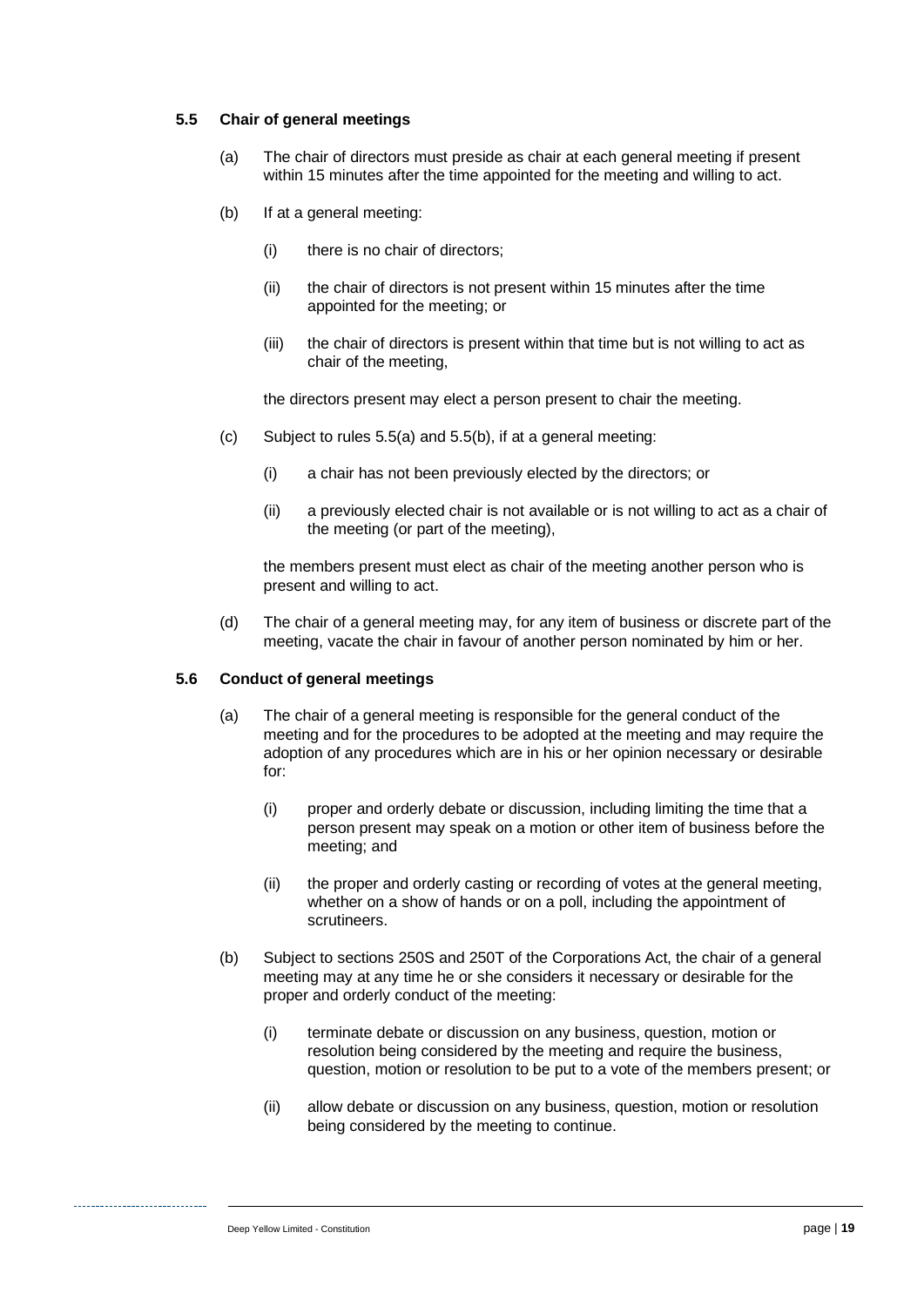- <span id="page-24-0"></span>(c) Subject to sections 250S and 250T of the Corporations Act, the chair of a general meeting may:
	- (i) refuse to allow debate or discussion on any business, question, motion or resolution which is not within the business referred to in the notice of meeting or rule [5.2\(c\);](#page-21-0) and
	- (ii) refuse to allow any amendment to be moved to a resolution of which notice has been given under rule [5.2\(a\).](#page-20-2)
- (d) A decision by a chair under rules  $5.6(a)$ ,  $5.6(b)$  or  $5.6(c)$  is final.
- <span id="page-24-1"></span>(e) The chair of a general meeting may at any time during the course of the meeting adjourn the meeting or any business, motion, question or resolution being considered or remaining to be considered by the meeting either to a later time at the same meeting or to an adjourned meeting.
- (f) If the chair exercises his or her right under rule  $5.6(e)$ , it is in the chair's sole discretion whether to seek the approval of the members present to the adjournment.
- (g) If the chair does seek the members' approval, the chair must adjourn the meeting if the members present with a majority of votes agree or direct that the chair must do so.
- (h) The chair's rights under rule [5.6\(e\)](#page-24-1) are exclusive and, unless otherwise required by the chair, no vote may be taken or demanded by the members present in respect of any adjournment.
- (i) No business may be transacted at any adjourned meeting other than the business left unfinished at the meeting from which the adjournment took place.
- (j) Where a meeting is adjourned, notice of the adjourned meeting must be given to the ASX, but need not be given to any other person.
- (k) Where a meeting is adjourned, the directors may, by notice to the ASX, postpone, cancel or change the venue of the adjourned meeting but a general meeting convened under s249D of the Corporations Act may not be postponed beyond the date by which s249D requires it to be held and may not be cancelled without the consent of the member or members who requested it.

#### **5.7 Decisions at general meetings**

- (a) Except in the case of any resolution which as a matter of law or the ASX Listing Rules requires a special majority, questions arising at a general meeting are to be decided by a majority of votes cast by the members present at the meeting and any such decision is for all purposes a decision of the members.
- (b) The chair may vote in his or her capacity as a member and the chair has a casting vote in the case of an equality of votes on a proposed resolution.
- (c) A resolution put to the vote of a general meeting must be decided on a show of hands unless a poll is demanded before a vote by show of hands is taken or before or immediately after the declaration of the result of the show of hands:
	- (i) by the chair of the meeting;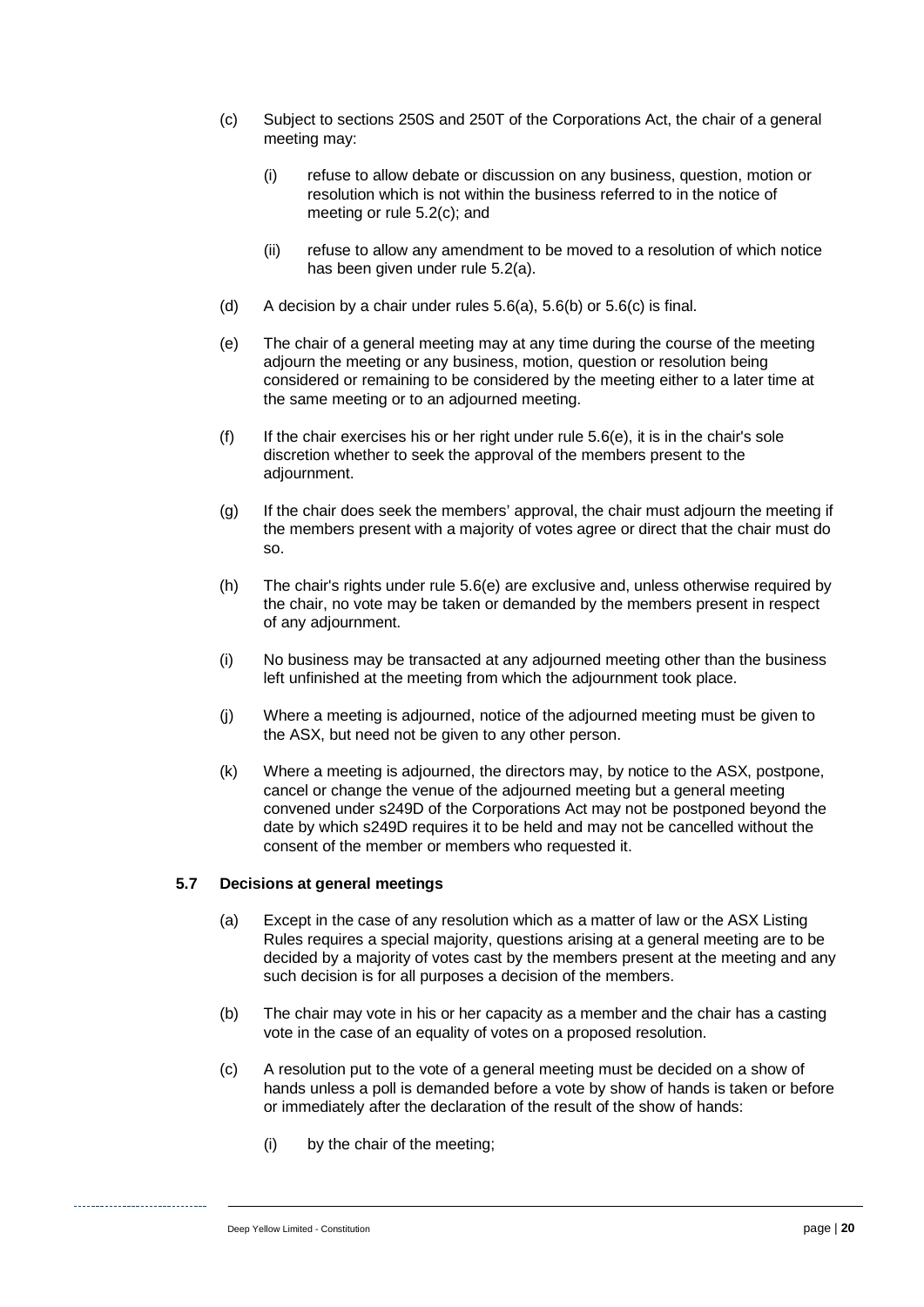- (ii) by at least five members present and entitled to vote on the relevant resolution; or
- (iii) by a member or members present at the meeting and representing at least 5% of the votes that may be cast on the resolution on a poll.
- (d) A demand for a poll does not prevent the continuance of a general meeting for the transaction of any business other than the question on which the poll has been demanded.
- (e) Unless a poll is duly demanded, a declaration by the chair of a general meeting that a resolution has on a show of hands been carried or carried unanimously, or carried by a particular majority, or lost, and an entry to that effect in the book containing the minutes of the proceedings of the Company, is conclusive evidence of the fact without proof of the number or proportion of the votes recorded in favour of or against the resolution.
- (f) If a poll is duly demanded at a general meeting, it will be taken when and in the manner the chair of the meeting directs, and the result of the poll will be the resolution of the meeting at which the poll was demanded.
- (g) A poll cannot be demanded at a general meeting on the election of a chair of the meeting.
- (h) The demand for a poll may be withdrawn.

#### **5.8 Voting rights**

- (a) Subject to this constitution and to any rights or restrictions attached to any shares or class of shares, at a general meeting:
	- (i) on a show of hands, every member present has one vote;
	- (ii) on a poll, every member present has:
		- (A) one vote for each fully paid share held by the member and in respect of which the member is entitled to vote; and
		- (B) a fraction of a vote for each partly paid share held by the member and in respect of which the member is entitled to vote, equivalent to the proportion which the amount paid (not credited) on the share bears to the total amounts paid and payable (excluding amounts credited) on the share.
	- (iii) For the purposes of rule  $5.8(a)(ii)(B)$ , an amount paid on a share in advance of a call is to be ignored.
- <span id="page-25-0"></span>(b) Where a person present at a general meeting represents personally or by proxy, attorney or Representative more than one member, the following rules apply to a vote taken on a show of hands:
	- (i) the person is entitled to one vote only despite the number of members the person represents; and
	- (ii) the person's vote will be taken as having been cast for all the members the person represents.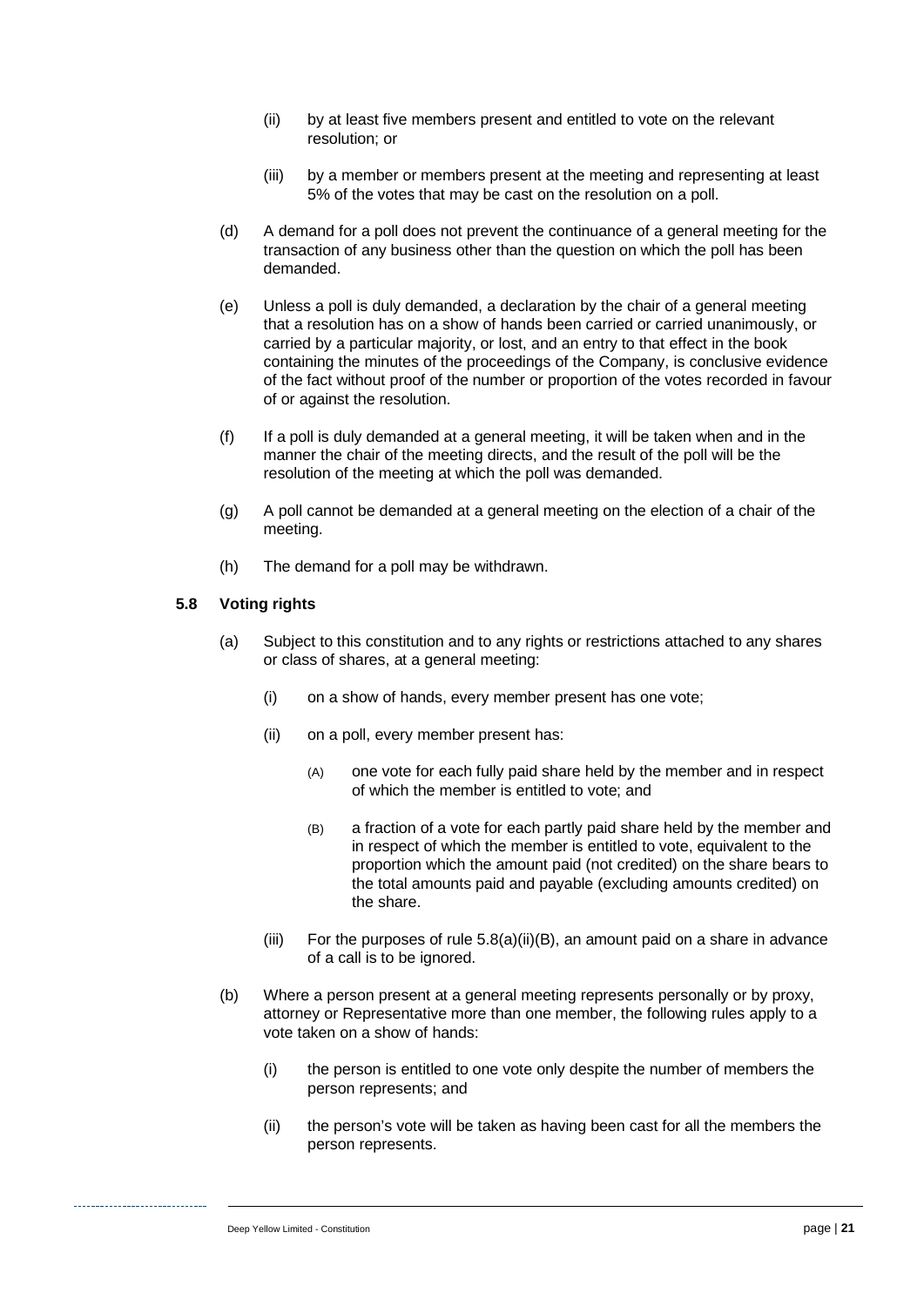- (c) A joint holder may vote at any meeting in person or by proxy, attorney or Representative as if that person was the sole holder. If more than one joint holder tenders a vote, the vote of the holder named first in the register must be accepted to the exclusion of the other or others.
- (d) The parent or guardian of an infant member may vote at a general meeting on evidence being produced of the relationship or of the appointment of the guardian as the directors may require and any vote so tendered by a parent or guardian of an infant member must be accepted to the exclusion of the vote of the infant member.
- (e) A person entitled to a share as a result of a Transmission Event may vote at a general meeting in respect of that share in the same manner as if that person were the registered holder of the share if, not less than 48 hours before the meeting, the directors have:
	- (i) admitted that person's right to vote at that meeting in respect of the share; or
	- (ii) been satisfied of that person's right to be registered as the holder of, or to transfer, the share under rule [4.3\(c\),](#page-19-6)

and any vote tendered by that person must be accepted to the exclusion of the vote of the registered holder of the share.

- (f) Where a member holds any share on which any call due and payable to the Company has not been duly paid:
	- (i) that member is only entitled to be present at a general meeting and vote if other shares are held by that member on which no call is then due and payable; and
	- (ii) upon a poll, that member is not entitled to vote in respect of that share but may vote in respect of any other shares held upon which no call is then due and payable.
- <span id="page-26-1"></span>(g) An objection to the qualification of a person to vote at a general meeting:
	- (i) must be raised before or immediately after the result of the motion on which the vote objected to is given or tendered; and
	- (ii) must be referred to the chair of the meeting, whose decision is final.
- (h) A vote not disallowed by the chair of a meeting under rule [5.8\(g\)](#page-26-1) is valid for all purposes.

#### <span id="page-26-0"></span>**5.9 Representation at general meetings**

- (a) Subject to this constitution, each member entitled to vote at a meeting of members may vote:
	- (i) in person or, where a member is a body corporate, by its Representative;
	- (ii) by proxy or, if the member is entitled to cast two or more votes at the meeting, by not more than two proxies; or
	- (iii) by not more than two attorneys.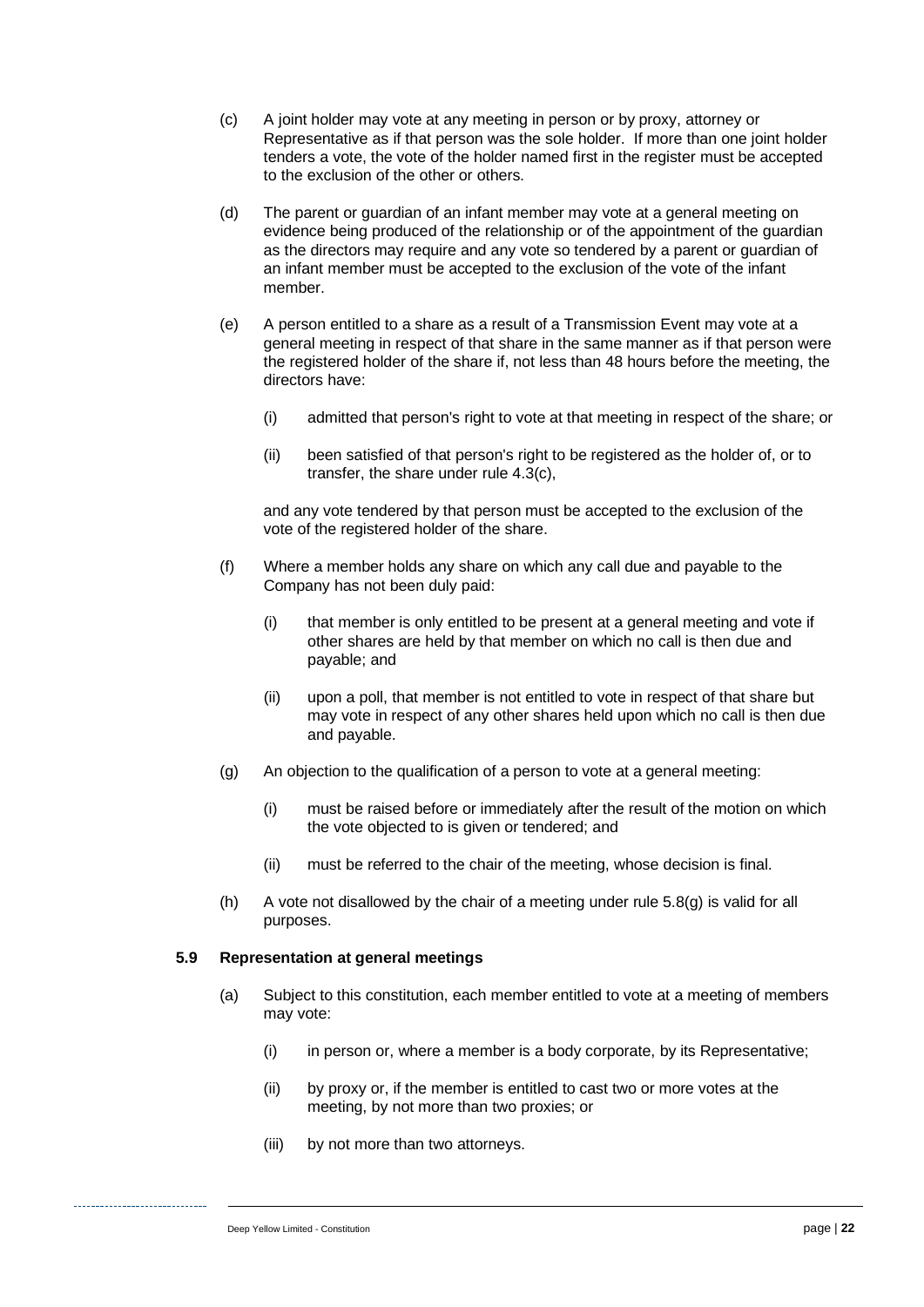- (b) A proxy, attorney or Representative may be a member of the Company but does not have to be a member.
- (c) A proxy, attorney or Representative may be appointed for all general meetings, or for any number of general meetings, or for a particular general meeting.
- (d) Unless otherwise provided in the Corporations Act or in the appointment, an appointment of a proxy, attorney or Representative will be taken to confer authority:
	- (i) to agree to a meeting being convened by shorter notice than is required by the Corporations Act or by this constitution;
	- (ii) to speak to any proposed resolution on which the proxy, attorney or Representative may vote;
	- (iii) to demand or join in demanding a poll on any resolution on which the proxy, attorney or Representative may vote;
	- (iv) even though the appointment may refer to specific resolutions and may direct the proxy, attorney or Representative how to vote on those resolutions:
		- (A) to vote on any amendment moved to the proposed resolutions and on any motion that the proposed resolutions not be put or any similar motion;
		- (B) to vote on any procedural motion, including any motion to elect the chair, to vacate the chair or to adjourn the meeting; and
		- (C) to act generally at the meeting; and
	- (v) even though the appointment may refer to a specific meeting to be held at a specified time or venue, where the meeting is rescheduled or adjourned to another time or changed to another venue, to attend and vote at the re-Scheduled or adjourned meeting or at the new venue.
- <span id="page-27-0"></span>(e) The chair of a meeting may require any person purporting to act as a proxy, attorney or Representative to establish to the satisfaction of the chair that the person has been validly appointed as a proxy, attorney or Representative and is the person named in the relevant instrument of appointment, failing which the person may be excluded from attending or voting at the meeting. The chair may delegate his or her powers under this rule [5.9\(e\)](#page-27-0) to any person.
- (f) Where a member appoints two proxies or attorneys to vote at the same general meeting and the authority of one is not conditional on the other failing to attend or vote, the following rules apply:
	- (i) where the appointment does not specify the proportion or number of the member's votes each proxy or attorney may exercise, each proxy or attorney may exercise half of the member's votes;
	- (ii) on a show of hands, neither proxy or attorney may vote; and
	- (iii) on a poll, each proxy or attorney may only exercise the voting rights the proxy or attorney represents.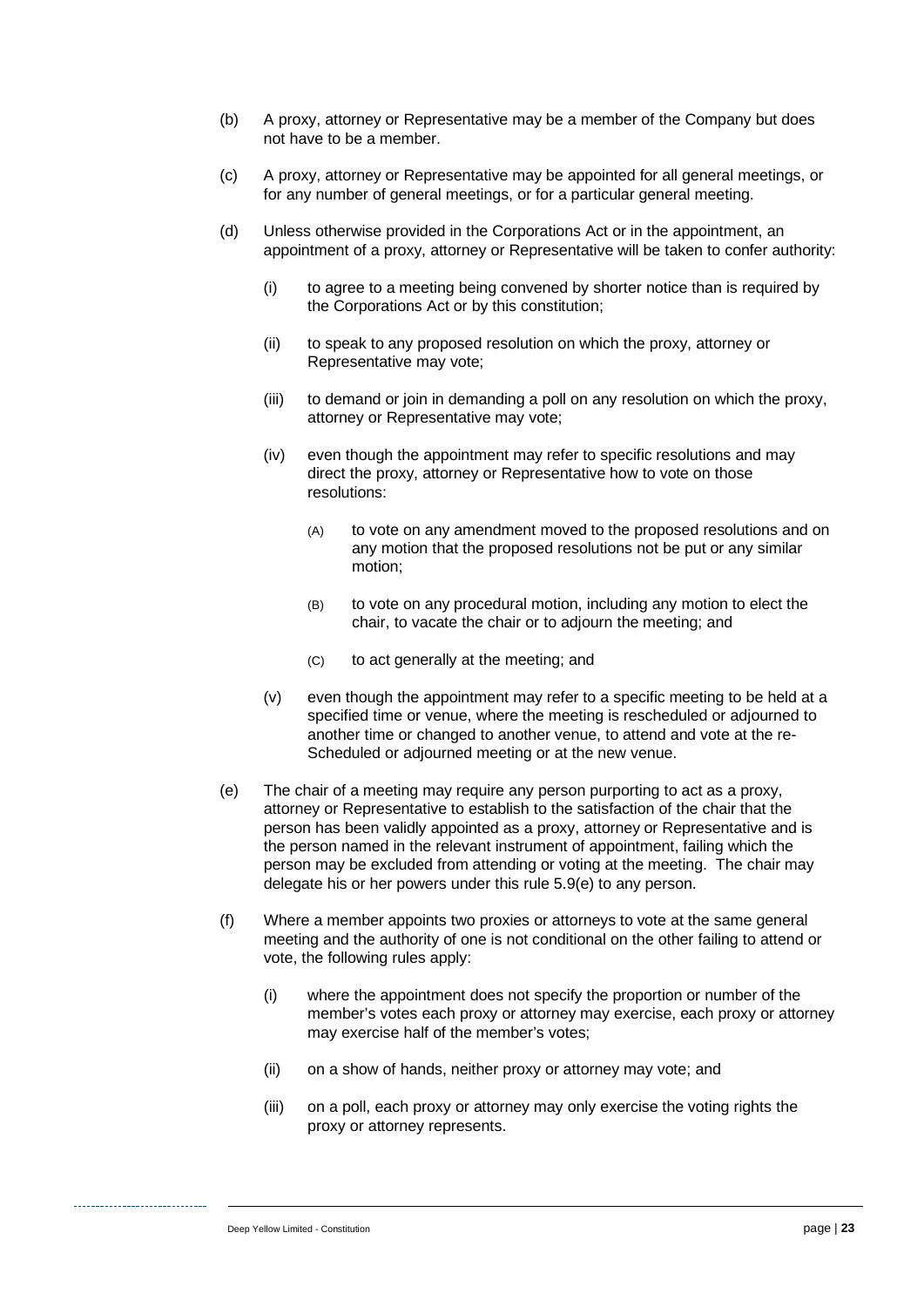- (g) An instrument appointing a proxy or attorney may direct the manner in which the proxy or attorney is to vote in respect of a particular resolution and, where an instrument so provides, the proxy or attorney is not entitled to vote on the proposed resolution except as directed in the instrument.
- <span id="page-28-0"></span>(h) A proxy or attorney may not vote at a general meeting or adjourned meeting unless the instrument appointing the proxy or attorney, and the original or a certified copy of the power of attorney or other authority (if any) under which the instrument is signed, are received:
	- (i) at the registered office of the Company, the fax number at its registered office or at another place, fax number or electronic address specified for that purpose in the notice convening the meeting; and
	- (ii) by the time specified in the notice of meeting.
- (i) A vote given in accordance with the terms of an instrument appointing a proxy or attorney is valid despite:
	- (i) a Transmission Event occurring in relation to the appointer; or
	- (ii) the revocation of the instrument or of the authority under which the instrument was executed,

if no notice in writing of the Transmission Event or revocation has been received by the Company by the time and at one of the places at or in the manner in which the instrument appointing the proxy or attorney is required to be received under rule [5.9\(h\).](#page-28-0)

- (j) A vote given in accordance with the terms of an instrument appointing a proxy or attorney is valid despite the transfer of the share in respect of which the instrument was given if the transfer is not registered by the time at which the instrument appointing the proxy or attorney is required to be received under rule [5.9\(h\).](#page-28-0)
- (k) The appointment of a proxy or attorney is not revoked by the appointer attending and taking part in the general meeting but, if the appointer votes on any resolution, the proxy or attorney is not entitled to vote, and must not vote, as the appointer's proxy or attorney on the resolution.
- (l) The Company must include with a notice of meeting a proxy form which must provide for the appointer:
	- (i) to vote for or against each resolution; and
	- (ii) to appoint proxies of the appointer's choice, but may specify who is to be appointed as proxy if the appointer does not choose.

## <span id="page-28-2"></span>**6 Directors**

#### <span id="page-28-1"></span>**6.1 Appointment and removal of directors**

(a) The minimum number of directors is three. The maximum number of directors will be as the directors determine from time to time, provided the directors have been authorised by the Company in general meeting to make such a determination if required under the Corporations Act. The directors must not determine a maximum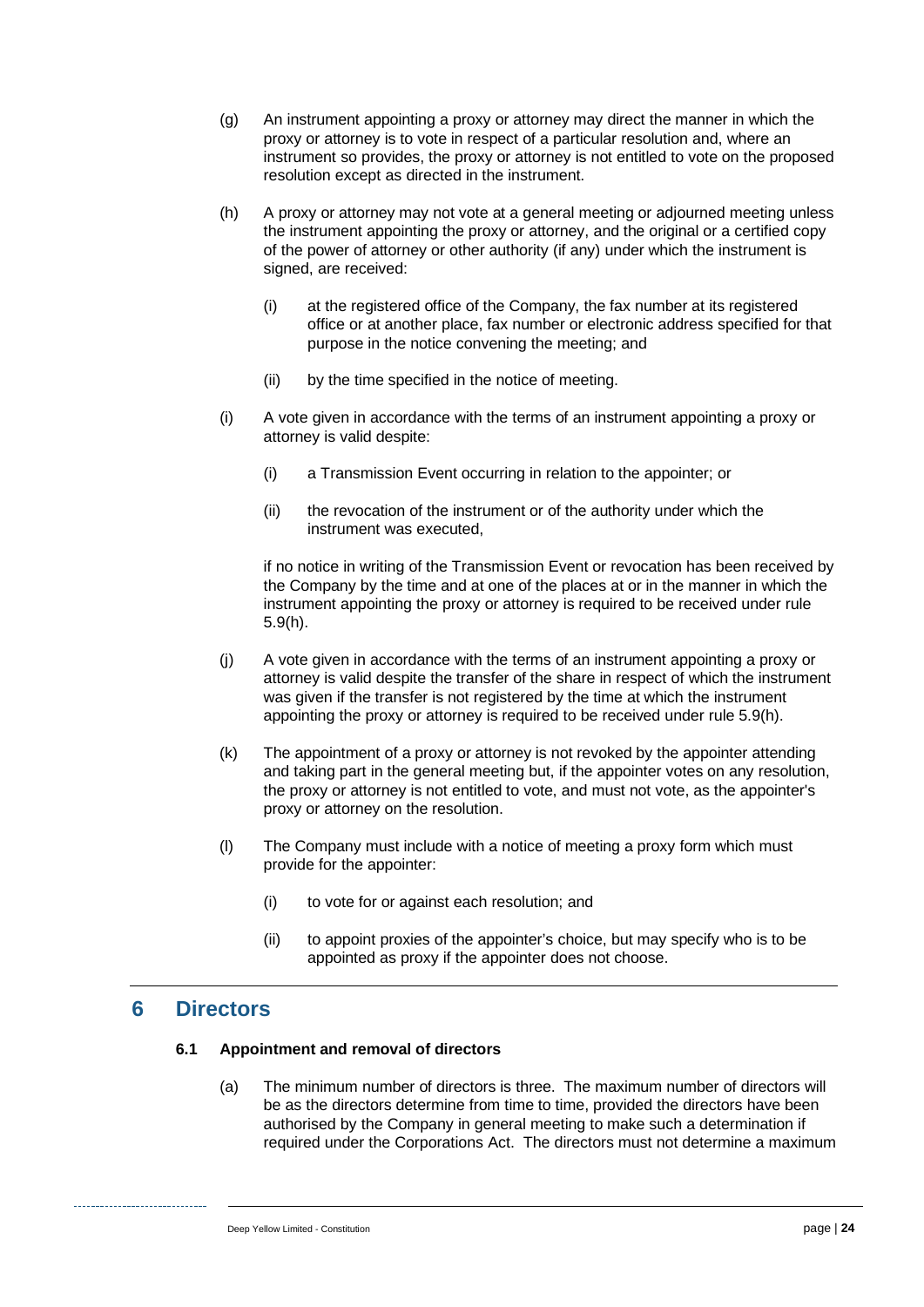which is less than the number of directors in office at the time the determination takes effect.

- (b) The directors in office on the date that this constitution was adopted by the Company continue in office but on the terms and conditions set out in this constitution.
- (c) Subject to rules [6.1\(a\)](#page-28-1) and [6.1\(m\),](#page-30-0) the Company may by resolution elect any natural person to be a director, either as an addition to the existing directors or as otherwise provided in this constitution.
- <span id="page-29-0"></span>(d) Subject to rule [6.1\(a\),](#page-28-1) the directors may appoint any natural person to be a director, either as an addition to the existing directors or to fill a casual vacancy (including any casual vacancy arising where a director is removed from office under rule [6.1\(k\)](#page-30-1) and no person is appointed in place of that director under rule  $6.1(k)(ii)$ .
- <span id="page-29-1"></span>(e) A director, other than the managing director (or, if there is more than one managing director, the first of them to be appointed), appointed under rule [6.1\(d\)](#page-29-0) must retire from office at the next annual general meeting following his or her appointment.
- <span id="page-29-5"></span><span id="page-29-3"></span><span id="page-29-2"></span>(f) An election of directors must take place each year and at that meeting:
	- (i) excluding any director who is required to retire at that meeting under rule [6.1\(e\)](#page-29-1) and the managing director or, if there is more than one managing director, the first of them to be appointed:
		- (A) one-third of the remaining directors (rounded down, if necessary, to the nearest whole number); and
		- (B) any other director who, if he or she does not retire, will at the conclusion of the meeting have been in office for three or more years or for three or more annual general meetings since he or she was last elected to office,

must retire from office as directors; and

- (ii) if no director is required to retire under rules  $6.1(e)$  or  $6.1(f)(i)$ , at least one director, excluding the managing director (or if there is more than one managing director, the first of them to be appointed), must retire from office as a director.
- <span id="page-29-4"></span>(g) The director or directors who must retire at a meeting in accordance with rule  $6.1(f)(i)(A)$  or  $6.1(f)(ii)$  (as the case may be) is the director who has, or are the directors who have, been longest in office since their last election but, as between persons who were last elected as directors on the same day, the director or directors to retire must be determined by agreement among themselves or, in the absence of agreement, by lot.
- (h) Subject to rule [6.1\(m\),](#page-30-0) the Company may by resolution fill the office vacated by a director under rules [6.1\(e\)](#page-29-1) or [6.1\(f\)](#page-29-5) by electing a person to that office.
- (i) A director retiring from office under rules [6.1\(e\)](#page-29-1) or [6.1\(f\)](#page-29-5) is eligible for re-election and that director may by resolution of the Company be re-elected to that office.
- (j) The retirement of a director from office under rules [6.1\(e\)](#page-29-1) or [6.1\(f\)](#page-29-5) and the re-election of the director or the election of another person to that office (as the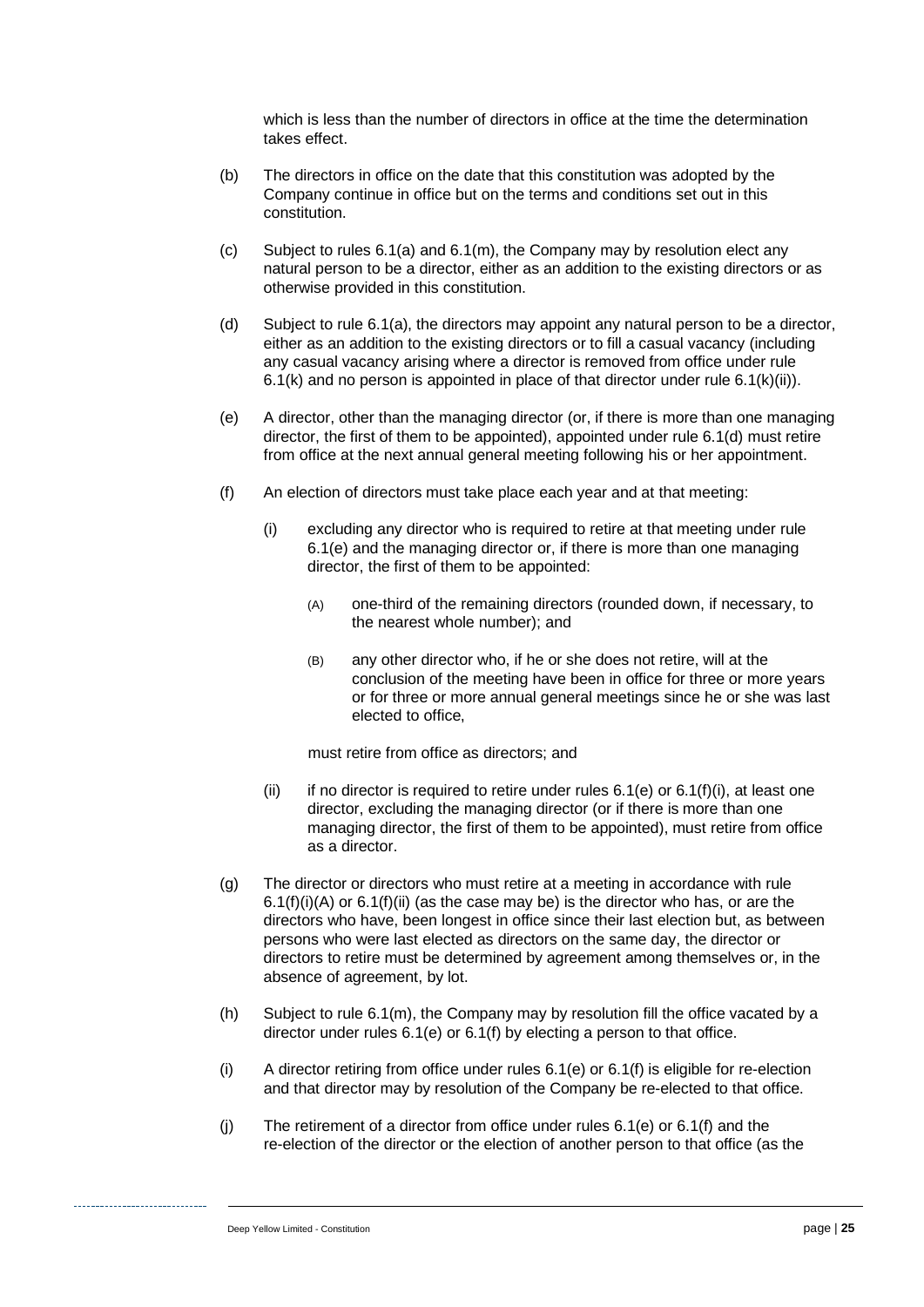case may be) takes effect at the conclusion of the meeting at which the retirement and re-election or election occur.

- <span id="page-30-3"></span><span id="page-30-1"></span>(k) The Company may:
	- (i) by resolution in accordance with section 203D of the Corporations Act remove a director from office; and
	- $(iii)$  subject to rule  $6.1(m)$ , by resolution fill the office vacated by a director who is removed under rule [6.1\(k\)\(i\)](#page-30-3) by electing another person to that office.
- <span id="page-30-2"></span>(l) A person elected as a director under rule [6.1\(k\)\(ii\)](#page-30-2) must retire under rules [6.1\(e\)](#page-29-1) or [6.1\(f\)](#page-29-5) (as the case may be) on the same day that the director in whose place he or she was appointed would have had to retire under rules [6.1\(e\)](#page-29-1) or [6.1\(f\)](#page-29-5) if that director had not been removed from office under rule [6.1\(k\)\(i\).](#page-30-3)
- <span id="page-30-0"></span>(m) A person may be elected to the office of a director at a general meeting only by one of the following ways:
	- (i) **Retirement and re-election:** that person is a director retiring from office under rules [6.1\(e\)](#page-29-1) or [6.1\(f\)](#page-29-5) and standing for re-election at that meeting;
	- (ii) **Directors' nomination:** that person has been nominated by the directors for election at that meeting;
	- (iii) **Member's own nomination:** that person is a member who nominates themselves under rule [6.1\(n\);](#page-30-4) or
	- (iv) **Member's nomination of another person:** that person is nominated by a member under rule [6.1\(o\).](#page-30-5)
- <span id="page-30-4"></span>(n) A member may nominate themselves as a candidate for election as a director at a general meeting, by signing a notice of nomination and serving it on the Company under rule [6.1\(p\).](#page-30-6)
- <span id="page-30-5"></span>(o) A member may nominate another person as a candidate for election at a general meeting, whether or not that person is a member, by serving on the Company under rule [6.1\(p\):](#page-30-6)
	- (i) a notice of nomination signed by the member; and
	- (ii) a consent to the nomination signed by that person.
- <span id="page-30-6"></span>(p) A nomination under rules [6.1\(n\)](#page-30-4) or [6.1\(o\)](#page-30-5) must be served on the Company:
	- (i) at least 35 Business Days before the general meeting, unless it is a general meeting requisitioned by members;
	- (ii) at least 30 Business Days before the general meeting, in the case of a general meeting which is requisitioned by members; or
	- (iii) in either case, a shorter period before the meeting which the directors in their discretion may approve.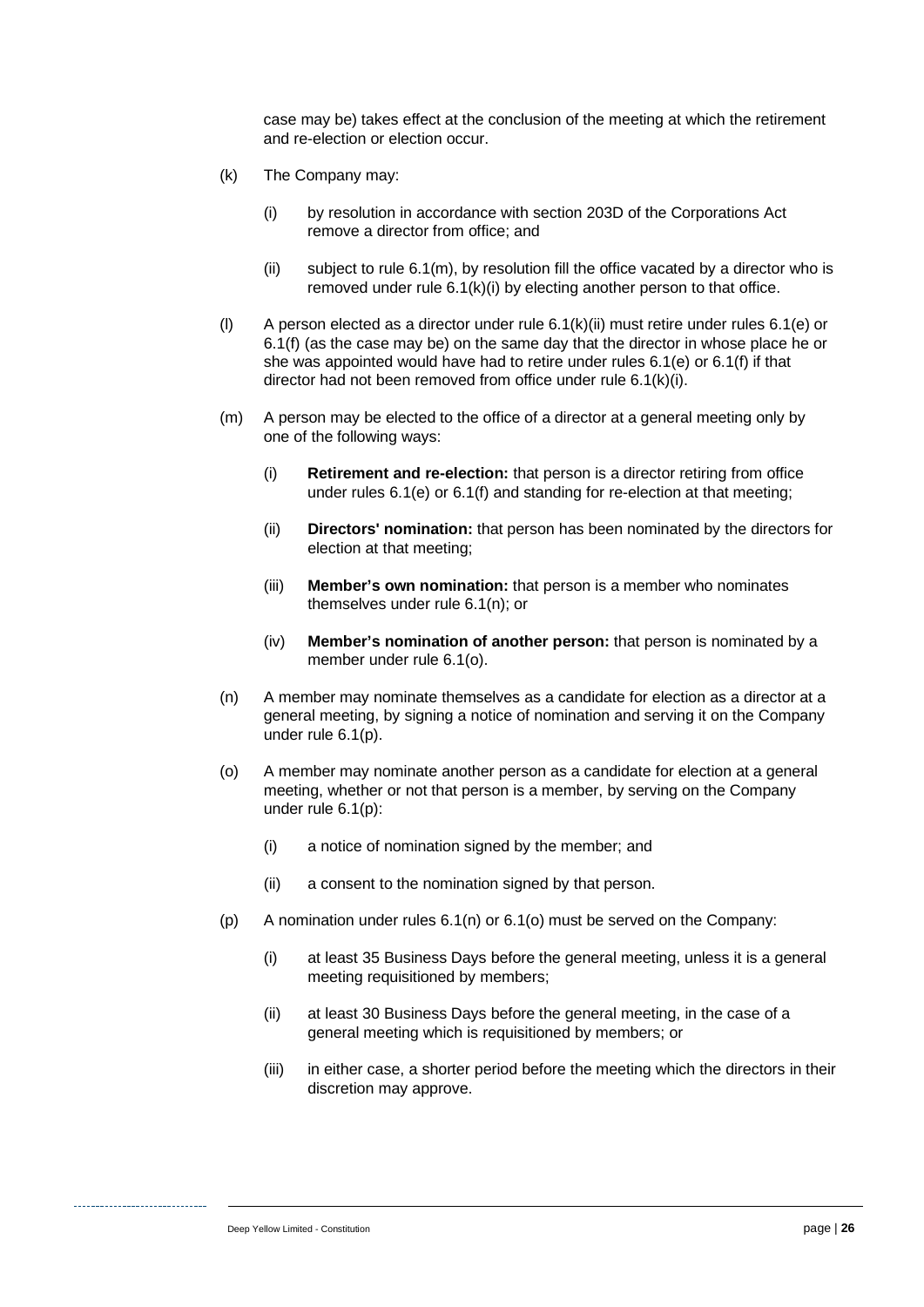#### **6.2 Vacation of office**

In addition to the circumstances prescribed by the Corporations Act, this constitution or by the terms of a director's appointment, the office of a director becomes vacant if the director:

- (a) becomes of unsound mind or a person who is, or whose estate is, liable to be dealt with in any way under the law relating to mental health;
- (b) becomes bankrupt or insolvent or makes any arrangement or composition with his or her creditors generally;
- (c) is convicted of an indictable offence and the directors do not within one month of that conviction resolve to confirm the director's appointment or election (as the case may be) to the office of director;
- (d) fails to attend meetings of the directors for more than three consecutive months without leave of absence from the directors and a majority of the other directors have resolved that his or her office is vacated; or
- (e) resigns by notice in writing to the Company.

#### <span id="page-31-3"></span><span id="page-31-2"></span>**6.3 Remuneration of directors**

- (a) Each director is entitled to the remuneration out of the funds of the Company as the directors determine, but the remuneration of non-executive directors may not exceed in total in any year the amount fixed by the Company in general meeting for that purpose. Remuneration of directors may be provided as a contribution to a superannuation fund.
- <span id="page-31-1"></span><span id="page-31-0"></span>(b) The remuneration of directors:
	- (i) may be a stated salary or a fixed sum for attendance at each meeting of directors or both; or
	- (ii) maybe a share of a fixed sum determined by the Company in general meeting to be the remuneration payable to all directors which is to be divided between the directors in the proportions agreed between them or, failing agreement, equally,

and if it is a stated salary under rule [6.3\(b\)\(i\)](#page-31-0) or a share of a fixed sum under rule [6.3\(b\)\(ii\),](#page-31-1) will be taken to accrue from day to day.

- (c) The remuneration payable by the Company to a non-executive director must not include a commission on, or percentage of, profits or operating revenue.
- (d) In addition to their remuneration under rule  $6.3(a)$ , the directors are entitled to be paid all travelling and other expenses properly incurred by them in connection with the affairs of the Company, including attending and returning from general meetings of the Company or meetings of the directors or of committees of the directors.
- <span id="page-31-4"></span>(e) If a director renders or is called on to perform extra services or to make any special exertions in connection with the affairs of the Company, the directors may arrange for a special remuneration to be paid to that director, either in addition to or in substitution for that director's remuneration under rule [6.3\(a\).](#page-31-2)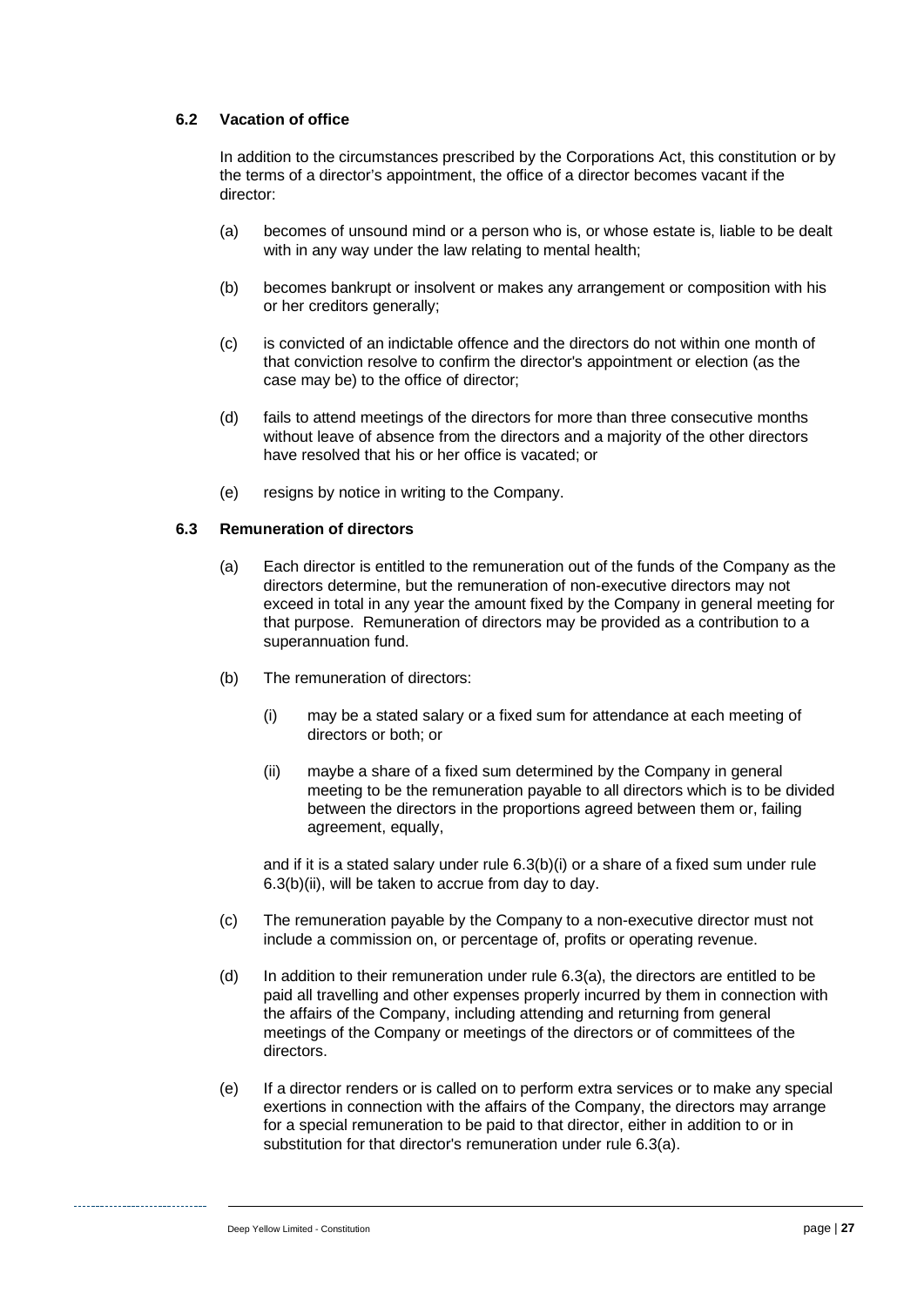- (f) Nothing in rule [6.3\(a\)](#page-31-2) restricts the remuneration to which a director may be entitled as an officer of the Company or of a related body corporate in a capacity other than director, which may be either in addition to or in substitution for that director's remuneration under rule [6.3\(a\).](#page-31-2)
- (g) The directors may, subject to the ASX Listing Rules and the Corporations Act:
	- (i) at any time after a director dies or otherwise ceases to hold office as a director, pay to the director or a legal personal representative, spouse, relative or dependant of the director, in addition to the remuneration of that director under rule [6.3\(a\),](#page-31-2) a pension or lump sum payment for past services rendered by that director; and
	- (ii) cause the Company to enter into a contract with the director for the purpose of providing for or giving effect to that payment.
- (h) The directors may establish or support, or assist in the establishment or support of, funds and trusts to provide pension, retirement, superannuation or similar payments or benefits to or in respect of the directors or former directors.
- (i) Shares may be provided to non-executive directors as part of their remuneration under this rule [6.3](#page-31-3) in accordance with the rules of any share plan for the remuneration of non-executive directors which has been approved by the Company in general meeting. For the purposes of rule [6.3\(a\),](#page-31-2) the value of any shares so provided will be determined in accordance with the rules of the share plan.

#### **6.4 Share qualification**

- (a) A director is not required to hold any shares in the Company to qualify for appointment.
- (b) A director who is not a member of the Company is nevertheless entitled to attend and speak at general meetings and at meetings of the holders of a class of shares.

#### **6.5 Interested directors**

- (a) A director may hold any other office or place of profit, other than auditor, in the Company or a related body corporate in conjunction with his or her directorship. A director may be appointed to that office or place of profit on the terms as to remuneration, tenure of office and otherwise as the directors think fit.
- (b) A director of the Company may be a director or other officer of:
	- (i) a related body corporate;
	- (ii) a body corporate promoted by the Company; or
	- (iii) a body corporate in which the Company is interested, as shareholder or otherwise,

or be otherwise interested in any of those bodies corporate. A director is not accountable to the Company for any remuneration or other benefits received by the director as a director or officer of that body corporate or from having an interest in that body corporate.

(c) The directors may exercise the voting rights conferred by shares in any body corporate held or owned by the Company as the directors think fit. This includes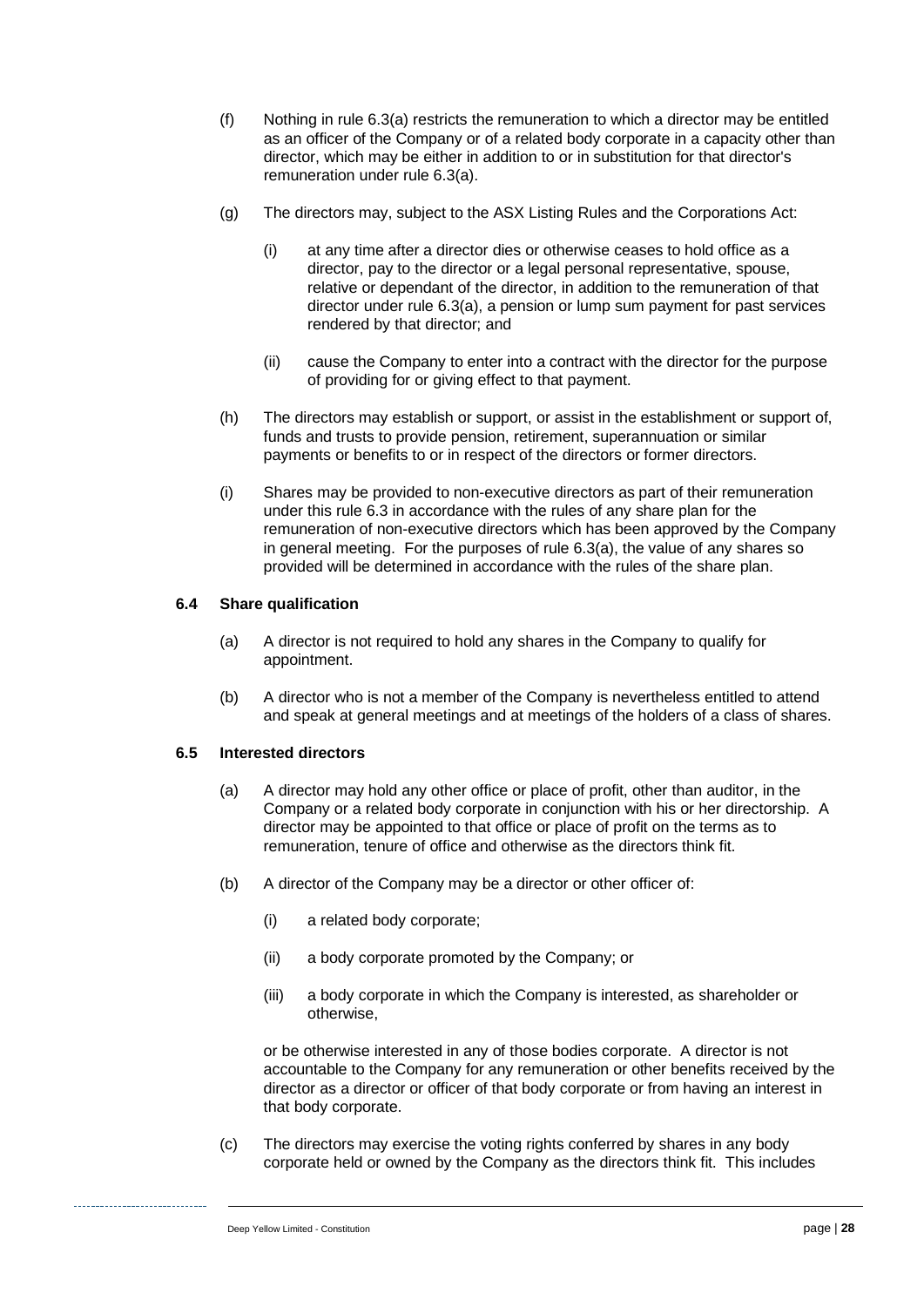voting in favour of any resolution appointing a director as a director or other officer of that body corporate, or voting for the payment of remuneration to the directors or other officers of that body corporate. A director may, if permitted by law, vote in favour of the exercise of those voting rights even if he or she is, or may be about to be appointed, a director or other officer of that other body corporate.

- (d) A director is not disqualified merely because of being a director from contracting with the Company in any respect including, without limitation:
	- (i) selling any property to, or purchasing any property from, the Company;
	- (ii) lending any money to, or borrowing any money from, the Company with or without interest and with or without security;
	- (iii) guaranteeing the repayment of any money borrowed by the Company for a commission or profit;
	- (iv) underwriting or guaranteeing the subscription for securities in the Company or in a related body corporate or any other body corporate promoted by the Company or in which the Company may be interested as a shareholder or otherwise, for a commission or profit; or
	- (v) being employed by the Company or acting in any professional capacity, other than auditor, on behalf of the Company.
- (e) No contract made by a director with the Company and no contract or arrangement entered into by or on behalf of the Company in which any director may be in any way interested is avoided or rendered voidable merely because the director holds office as a director or because of the fiduciary obligations arising out of that office.
- (f) No director contracting with the Company or being interested in any arrangement involving the Company is liable to account to the Company for any profit realised by or under a contract or arrangement of that kind merely because the director holds office as a director or because of the fiduciary obligations arising out of that office provided that the director complies with any disclosure requirements applicable to the director under rule [6.5\(i\).](#page-33-0)
- <span id="page-33-2"></span>(g) Subject to rule [6.5\(h\),](#page-33-1) a director who is in any way interested in a contract or arrangement or proposed contract or arrangement may, despite that interest:
	- (i) be counted in determining whether or not a quorum is present at any meeting of directors considering that contract or arrangement or proposed contract or arrangement;
	- (ii) sign or countersign any document relating to that contract or arrangement or proposed contract or arrangement to which the Seal is affixed; and
	- (iii) vote in respect of the contract or arrangement or proposed contract or arrangement or any matter arising out of those things.
- <span id="page-33-1"></span>(h) Rule [6.5\(g\)](#page-33-2) does not apply if, and to the extent that, it would be contrary to the Corporations Act or the ASX Listing Rules.
- <span id="page-33-0"></span>(i) The directors may make regulations requiring the disclosure of interests that a director, and any person deemed by the directors to be related to or associated with the director, may have in any matter concerning the Company or a related body corporate. Any regulations made under this rule [6.5\(i\)](#page-33-0) bind all directors and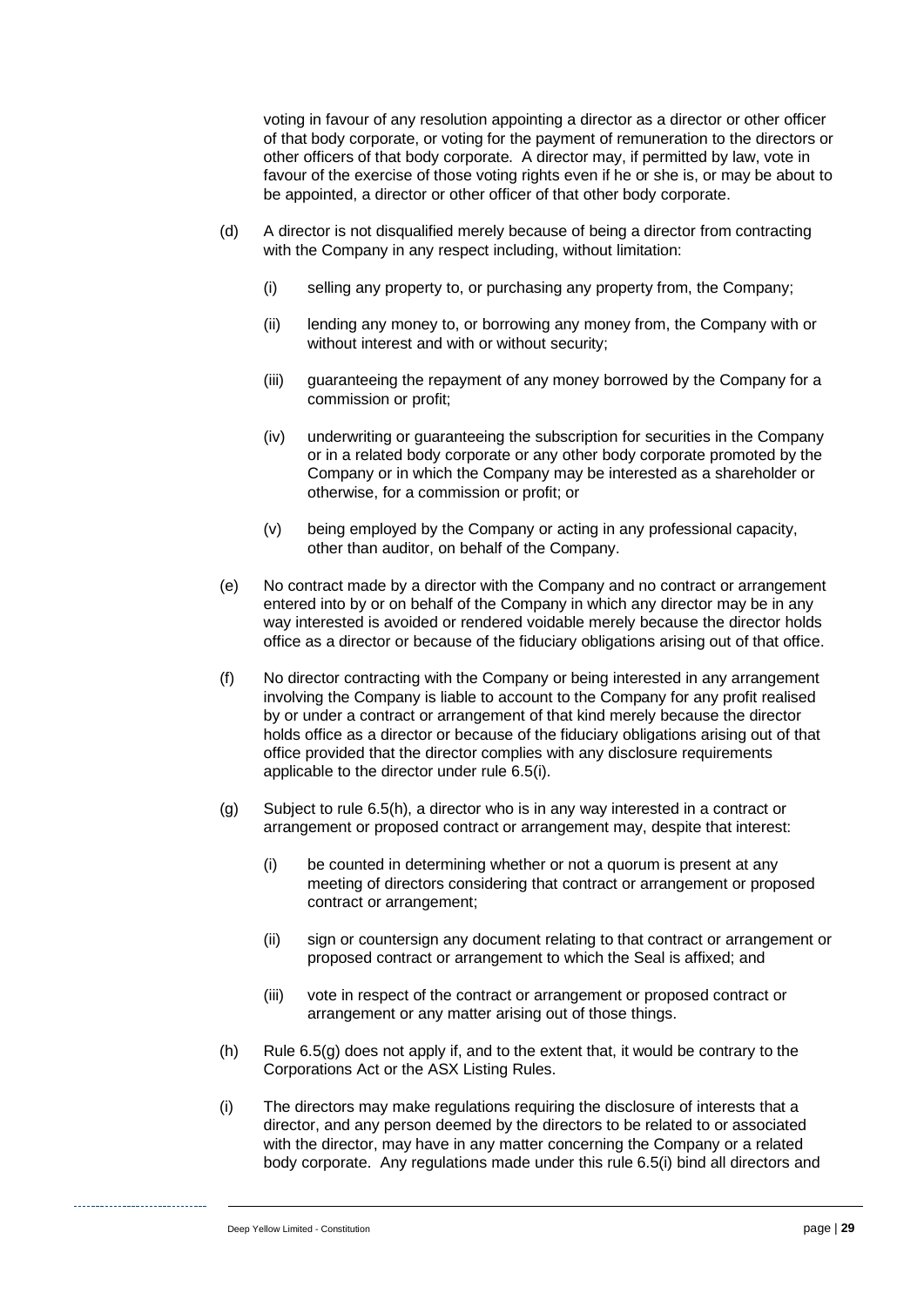apply in addition to any obligations imposed on the directors by the Corporations Act to disclose interests to the Company.

(j) No act, transaction, agreement, instrument, resolution or other thing is invalid or voidable only because a person fails to comply with any regulations made under rule [6.5\(i\).](#page-33-0)

#### <span id="page-34-0"></span>**6.6 Powers and duties of directors**

- (a) The directors are responsible for managing the business of the Company and may exercise to the exclusion of the Company in general meeting all the powers of the Company which are not required, by the Corporations Act, this constitution or, the ASX Listing Rules, to be exercised by the Company in general meeting.
- (b) Without limiting the generality of rule [\(a\),](#page-34-0) the directors may exercise all the powers of the Company to borrow or otherwise raise money, to charge any property or business of the Company or all or any of its uncalled capital and to issue debentures or give any other security for a debt, liability or obligation of the Company or of any other person.
- (c) The directors may determine how cheques, promissory notes, bankers drafts, bills of exchange or other negotiable instruments or other documents must be signed, drawn, accepted, endorsed or otherwise executed, as the case may be, by or on behalf of the Company.
- (d) The directors may pay out of the Company's funds all expenses of the promotion, formation and registration of the Company and the vesting in it of the assets acquired by it.
- (e) The directors may:
	- (i) appoint or employ any person to be an officer, agent or attorney of the Company for the purposes, the period and on the conditions as they think fit;
	- (ii) resolve to delegate any of their powers to an officer, agent or attorney and the officer, agent or attorney must exercise the powers delegated in accordance with any directions of the directors;
	- (iii) authorise an officer, agent or attorney to delegate all or any of the powers, discretions and duties vested in the officer, agent or attorney; and
	- (iv) subject to any contract between the Company and the relevant officer, agent or attorney, remove or dismiss any officer, agent or attorney of the Company at any time, with or without cause.
- (f) A power of attorney may contain such provisions for the protection and convenience of the attorney or persons dealing with the attorney as the directors think fit.

#### **6.7 Proceedings of directors**

- (a) The directors may hold meetings for the despatch of business and adjourn and otherwise regulate their meetings as they think fit.
- (b) Subject to the Corporations Act, the contemporaneous linking together by a form of technology of a number of the directors sufficient to constitute a quorum, constitutes a meeting of the directors and all the provisions in this constitution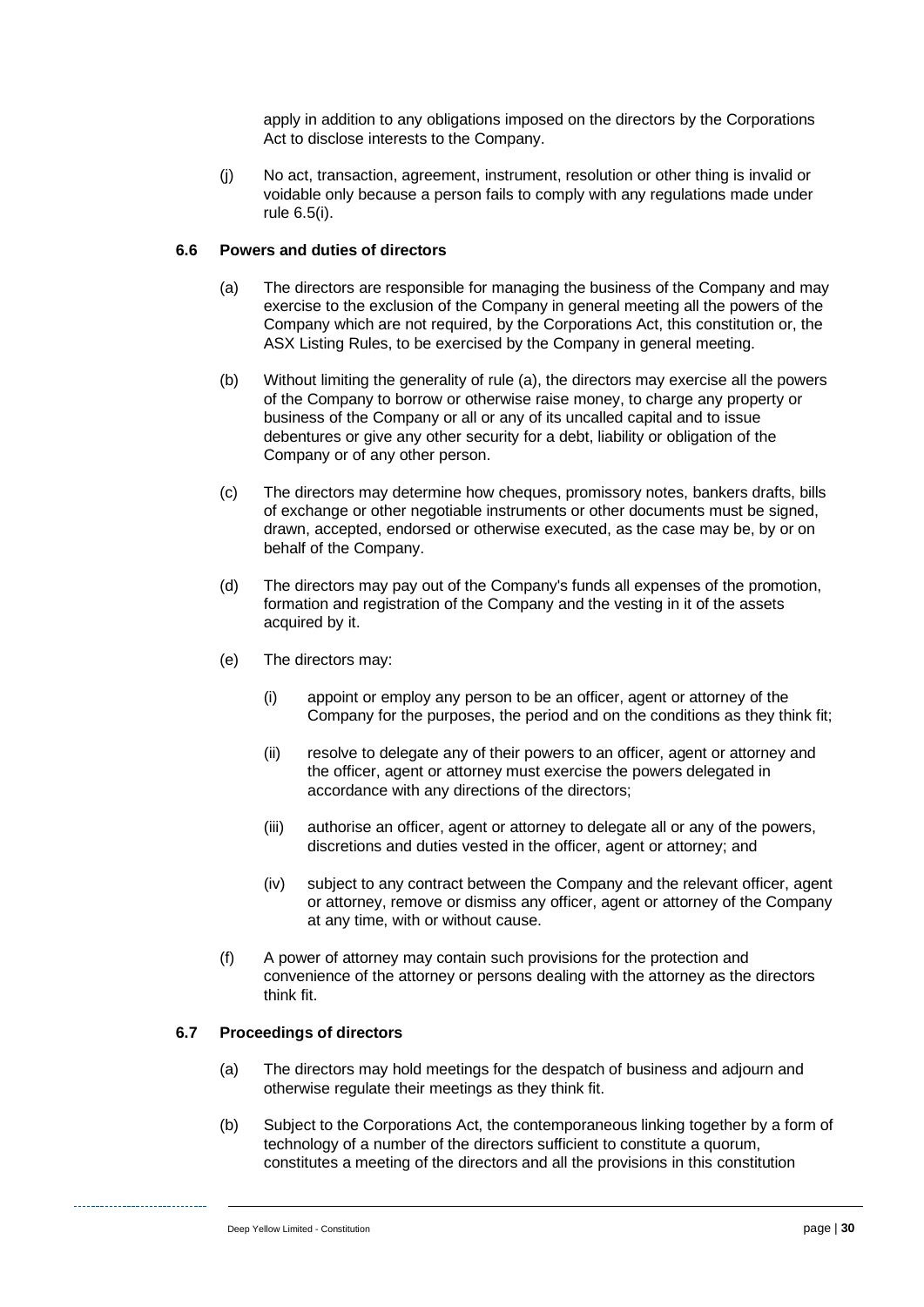relating to meetings of the directors apply, so far as they can and with such changes as are necessary, to meetings of the directors held using a form of technology.

- (c) A meeting by telephone or other electronic means is taken to be held at the place where the chair of the meeting is or at such other place the chair of the meeting decides on, as long as at least one of the directors involved was at the place for the duration of the meeting.
- (d) A director taking part in a meeting by telephone or other electronic means is taken to be present in person at the meeting.
- (e) If, before or during the meeting, any technical difficulty occurs whereby one or more director has ceased to participate, the chair may adjourn the meeting until the difficulty is remedied or may, provided a quorum of directors remains present, continue with the meeting.

#### **6.8 Convening of meetings of directors**

- (a) A director may, whenever the director thinks fit, convene a meeting of the directors.
- (b) A secretary must, on the requisition of a director, convene a meeting of the directors.

#### **6.9 Notice of meetings of directors**

- (a) Subject to this constitution, notice of a meeting of directors must be given to each person who is at the time of giving the notice:
	- (i) a director, other than a director on leave of absence approved by the directors; or
	- (ii) an alternate director appointed under rule [6.14](#page-38-0) by a director on leave of absence approved by the directors.
- (b) A notice of a meeting of directors:
	- (i) must specify the time and place of, or form of technology for, the meeting;
	- (ii) need not state the nature of the business to be transacted at the meeting;
	- (iii) may be given in person, by post or, subject to the Corporations Act, by a form of technology; and
	- (iv) will be taken to have been given to an alternate director if it is given to the director who appointed that alternate director.
- <span id="page-35-0"></span>(c) A director or alternate director may waive notice of a meeting of directors by notifying the Company to that effect in person, by post or by a form of technology.
- (d) The non-receipt of notice of a meeting of directors by, or a failure to give notice of a meeting of directors to, a director does not invalidate any act, matter or thing done or resolution passed at the meeting if:
	- (i) the non-receipt or failure occurred by accident or error;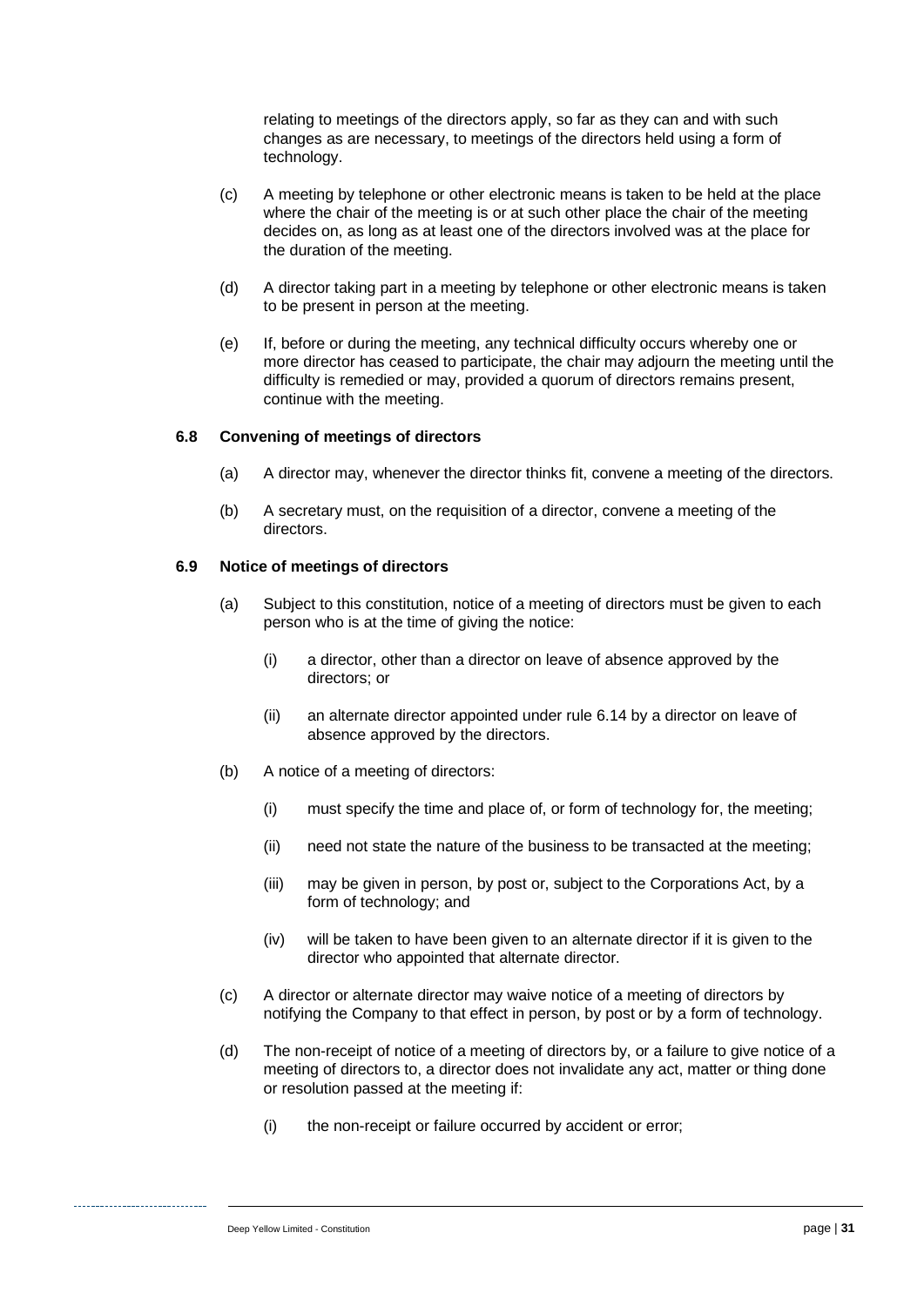- (ii) before or after the meeting, the director or an alternate director appointed by the director:
	- (A) has waived or waives notice of that meeting under rule [6.9\(c\);](#page-35-0) or
	- (B) has notified or notifies the Company of his or her agreement to that act, matter, thing or resolution personally, by post or by a form of technology; or
- (iii) the director or an alternate director appointed by the director attended the meeting.
- (e) The non-receipt of notice of a meeting of directors by, or a failure to give notice of a meeting of directors to, an alternate director of a director on leave of absence approved by the directors does not invalidate any act, matter or thing done or resolution passed at the meeting if:
	- (i) the non-receipt or failure occurred by accident or error;
	- (ii) before or after the meeting, the alternate director or the director who appointed the alternate director:
		- (A) has waived or waives notice of that meeting under rule [6.9\(c\);](#page-35-0) or
		- (B) has notified or notifies the Company of his or her agreement to that act, matter, thing or resolution personally, by post or by a form of technology; or
	- (iii) the alternate director or the director who appointed the alternate director attended the meeting.
- (f) Attendance by a person at a meeting of directors waives any objection that person and:
	- (i) if the person is a director, an alternate director appointed by that person; or
	- (ii) if the person is an alternate director, the director who appointed that person as alternate director,

may have to a failure to give notice of the meeting.

#### **6.10 Quorum at meetings of directors**

- (a) No business may be transacted at a meeting of directors unless there is a quorum of directors at the time the business is dealt with.
- (b) A quorum consists of:
	- (i) if the directors have fixed a number for the quorum, that number of directors; and
	- (ii) in any other case, two directors.
- (c) If there is a vacancy in the office of a director, the remaining director or directors may act but, if the number of remaining directors is not sufficient to constitute a quorum at a meeting of directors, the remaining director or directors may act only in an emergency or for the purpose of increasing the number of directors to a number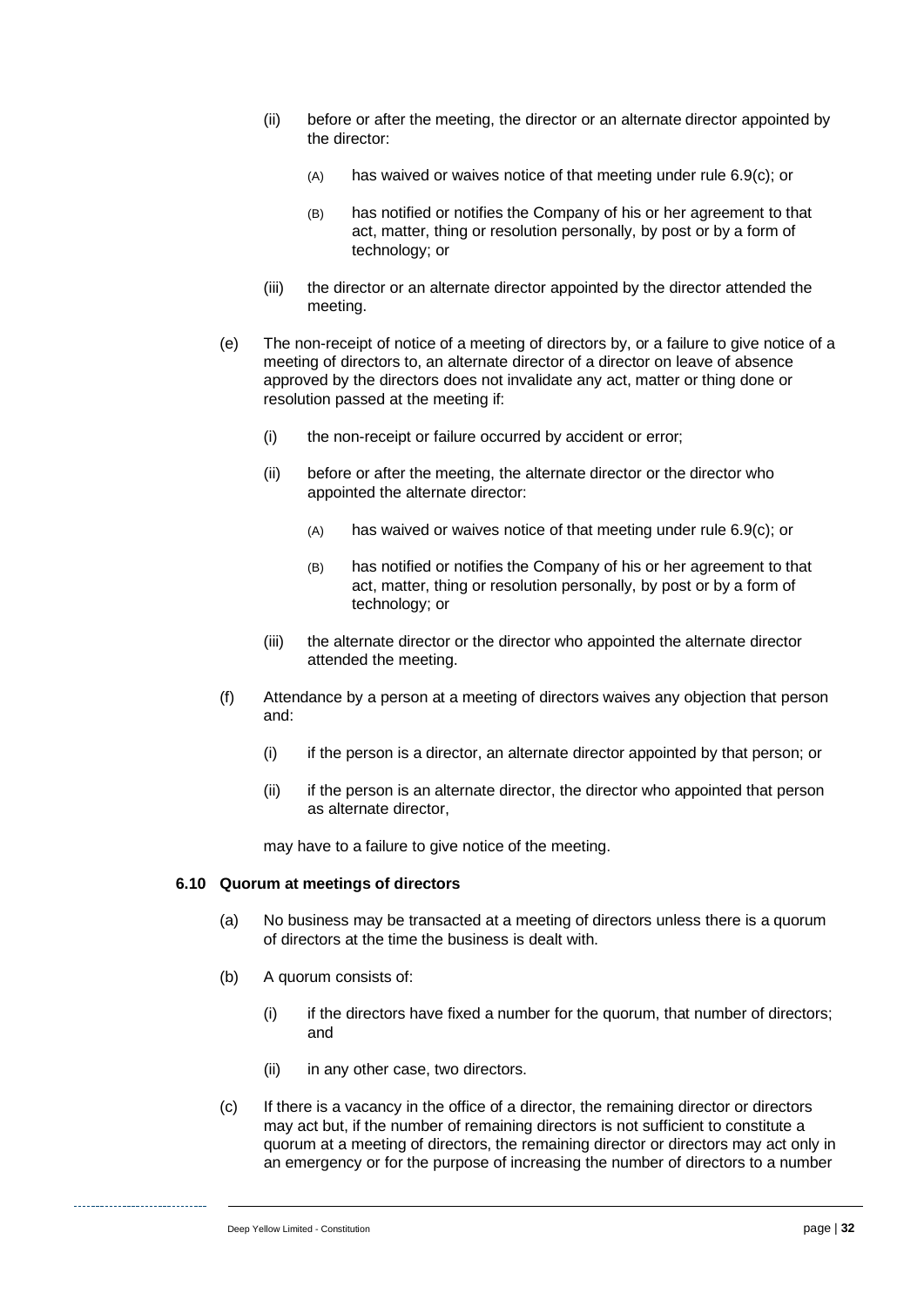sufficient to constitute a quorum or of convening a general meeting of the Company.

#### **6.11 Chair and deputy chair of directors**

- (a) The directors may elect one of the directors to the office of chair of directors and may determine the period for which that director is to be chair of directors.
- (b) The directors may elect one of the directors to the office of deputy chair of directors and may determine the period for which that director is to be deputy chair of directors.
- (c) The office of chair of directors or deputy chair of directors may be treated as an extra service or special exertion performed by the director holding that office for the purposes of rule [6.3\(e\)](#page-31-4) if:
	- (i) the directors resolve to do so; and
	- (ii) the total amount fixed by the Company for remuneration of non-executive directors under rule [6.3\(a\)](#page-31-2) will not be exceeded.
- <span id="page-37-0"></span>(d) The chair of directors must (if present within 10 minutes after the time appointed for the holding of the meeting and willing to act) preside as chair at each meeting of directors.
- <span id="page-37-1"></span>(e) If at a meeting of directors:
	- (i) there is no chair of directors;
	- (ii) the chair of directors is not present within 10 minutes after the time appointed for the holding of the meeting; or
	- (iii) the chair of directors is present within that time but is not willing to act as chair of the meeting or of part of the meeting,

then if the directors have elected a deputy chair of directors, the deputy chair of directors must (if present within 10 minutes after the time appointed for the holding of the meeting and willing to act) preside as the chair of the meeting or part of it.

- (f) Subject to rules [6.11\(d\)](#page-37-0) and [6.11\(e\),](#page-37-1) if at a meeting of directors:
	- (i) there is no deputy chair of directors;
	- (ii) the deputy chair of directors is not present within 10 minutes after the time appointed for the holding of the meeting or of part of the meeting; or
	- (iii) the deputy chair of directors is present within that time but is not willing to act as chair of the meeting or part of the meeting,

the directors present must elect one of themselves to be chair of the meeting or part of the meeting.

#### **6.12 Decisions of directors**

(a) A meeting of directors at which a quorum is present is competent to exercise all or any of the authorities, powers and discretions vested in or exercisable by the directors under this constitution.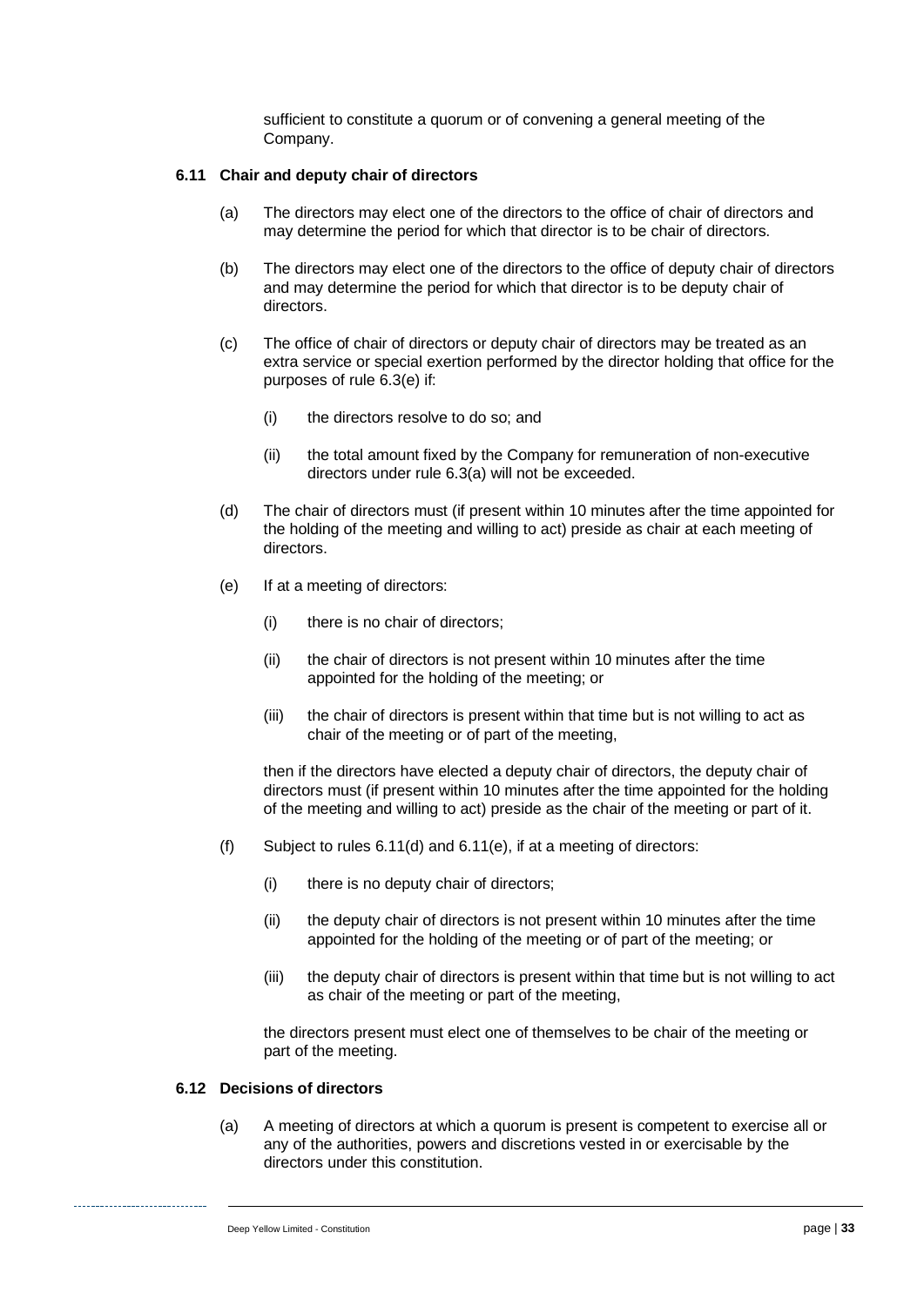- (b) Questions arising at a meeting of directors are to be decided by a majority of votes cast by the directors present and entitled to vote on the matter and a decision of that kind is for all purposes a determination of the directors.
- (c) Subject to rule [6.12\(d\),](#page-38-1) in the case of an equality of votes upon any proposed resolution, the chair of the meeting has a casting vote in addition to any vote the chair has in his or her capacity as a director.
- <span id="page-38-1"></span>(d) Where only two directors are present or qualified to vote at a meeting of directors and there is an equality of votes upon any proposed resolution:
	- (i) the chair of the meeting does not have a second or casting vote; and
	- (ii) the proposed resolution is to be taken as having been lost.

#### <span id="page-38-2"></span>**6.13 Written resolutions**

- (a) An act, matter or thing is taken to have been done or a resolution passed by a meeting of the directors, if a document containing a statement to that effect is assented to by all of the directors other than:
	- (i) a director on leave of absence approved by the directors;
	- (ii) a director who disqualifies himself or herself from considering the act, matter or thing in question on the grounds that he or she is not entitled at law to do so or has a conflict of interest; and
	- (iii) a director who the directors reasonably believe is not entitled to do the act, matter or thing or to vote on the resolution in question,

and the directors who assent to the document would have constituted a quorum at a meeting held to consider that act, matter, thing or resolution.

- (b) The act, matter or thing is taken to have been done or the resolution passed when the document is last assented to by a director.
- (c) Two or more separate documents in identical terms each of which is assented to by one or more directors are to be taken as constituting one document.
- (d) A director may signify assent to a document by signing the document or by notifying the Company of the director's assent in person or by post, fax, telephone or other method of written, audio or audio visual communication or other form of technology.
- (e) Where a director signifies assent to a document otherwise than by signing the document, the director must by way of confirmation sign the document at the next meeting of the directors attended by that director, but failure to do so does not invalidate the act, matter, thing or resolution to which the document relates.
- (f) Where a document is assented to in accordance with this rule [6.13,](#page-38-2) the document is to be taken as a minute of a meeting of directors.

#### <span id="page-38-0"></span>**6.14 Alternate directors**

(a) A director may, with the approval of the directors, appoint a person to be the director's alternate director for a period which the director thinks fit.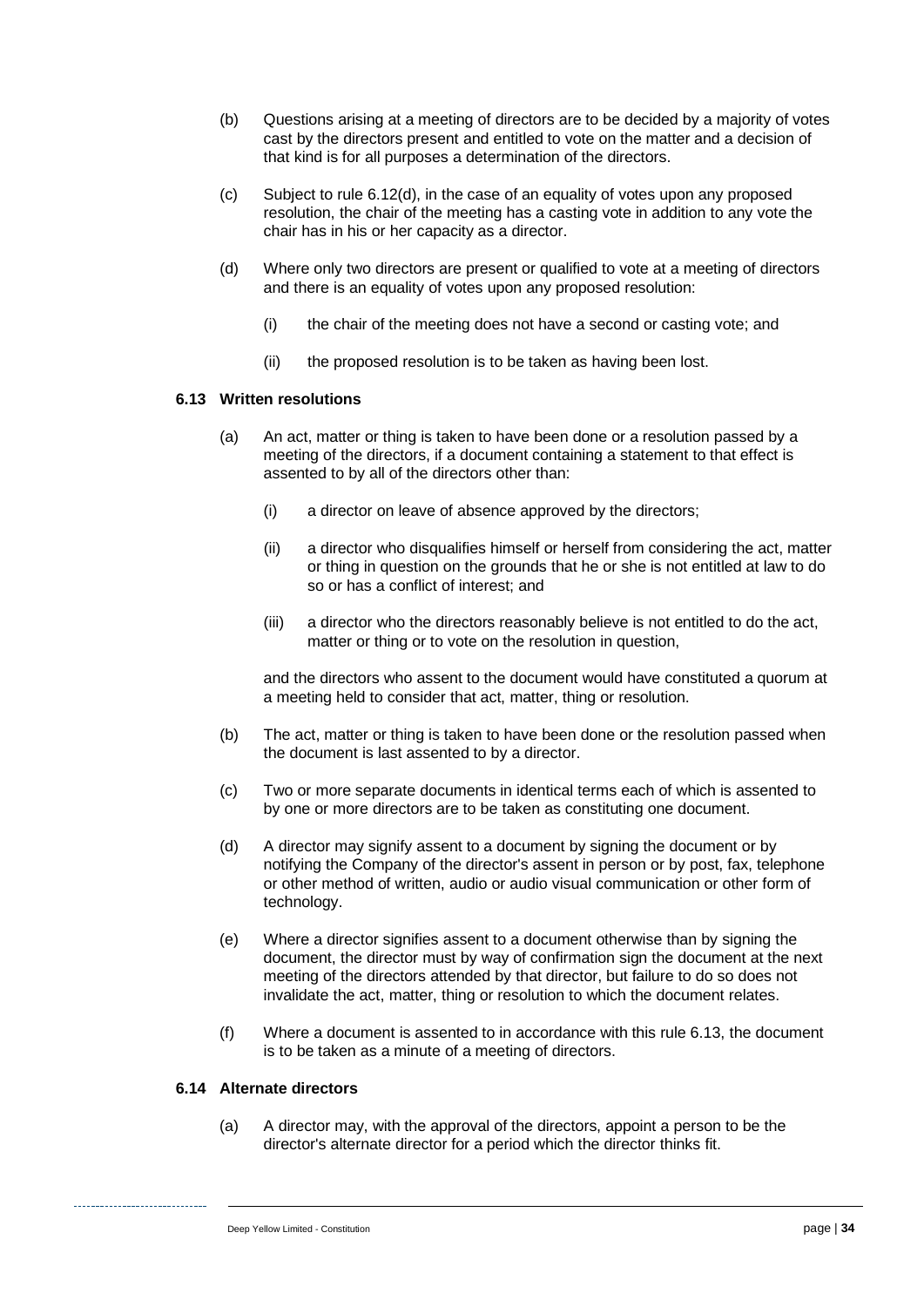- (b) An alternate director may be a member or a director of the Company but need not be a member or a director.
- (c) One person may act as alternate director to more than one director.
- (d) An alternate director is entitled, if the appointer does not attend a meeting of directors, to attend and vote in place of and on behalf of the appointer.
- (e) An alternate director is entitled to a separate vote for each director the alternate director represents in addition to any vote the alternate director may have as a director in his or her own right.
- (f) In the absence of the appointer, an alternate director may exercise any powers that the appointer may exercise and the exercise of that power by the alternate director is to be taken to be the exercise of the power by the appointer.
- (g) The office of an alternate director is vacated if and when the appointer vacates office as a director.
- (h) The appointment of an alternate director may be terminated at any time by the appointer even though the period of the appointment of the alternate director has not expired.
- (i) An appointment, or the termination of an appointment, of an alternate director must be in writing signed by the director who makes or made the appointment and does not take effect unless and until the Company has received notice in writing of the appointment or termination.
- (j) An alternate director is not to be taken into account in determining the minimum or maximum number of directors allowed under this constitution or the rotation of directors under rule [6.1.](#page-28-2)
- (k) In determining whether a quorum is present at a meeting of directors, a director or an alternate director who attends the meeting is to be counted once only.
- <span id="page-39-0"></span>(l) An alternate director is entitled to be paid the remuneration which the directors think fit, either in addition to or in reduction of the remuneration payable to the director for whom the alternate director acts as alternate.
- (m) An alternate director is not entitled to be remunerated by the Company for his or her services as alternate director except as provided in rule [6.14\(l\).](#page-39-0)
- (n) An alternate director, while acting as a director, is responsible to the Company for his or her own acts and defaults and is not to be taken to be the agent of the director by whom he or she was appointed.

#### **6.15 Committees of directors**

- (a) The directors may resolve to delegate any of their powers to a committee or committees consisting of such number of directors as they think fit.
- (b) A committee to which any powers have been so delegated must exercise the powers delegated in accordance with any directions of the directors.
- (c) The provisions of this constitution applying to meetings and resolutions of directors apply, so far as they can and with such changes as are necessary, to meetings and resolutions of a committee of directors.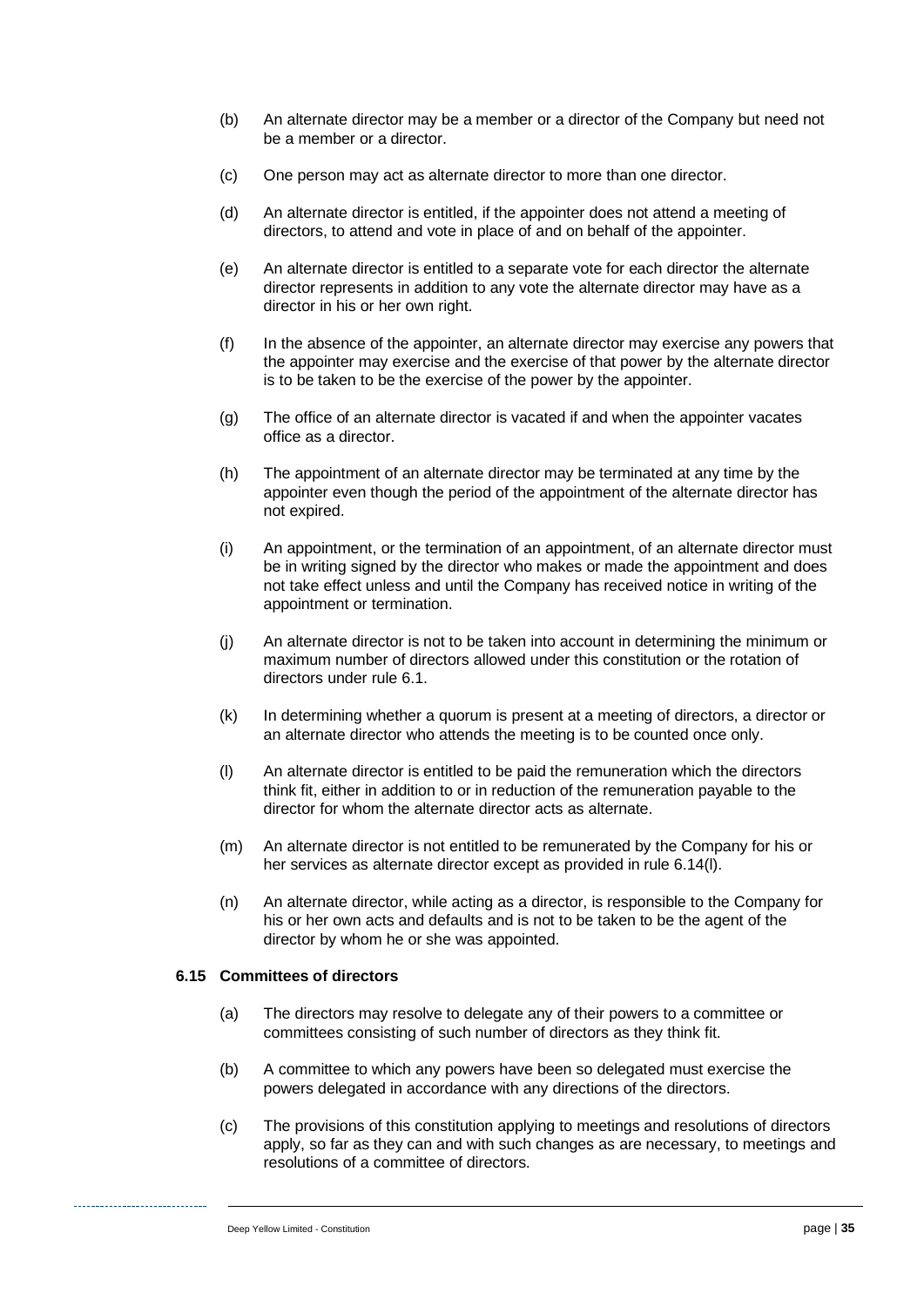- (d) Membership of a committee of directors may be treated as an extra service or special exertion performed by the members of the committee for the purposes of rule [6.3\(e\)](#page-31-4) if:
	- (i) the directors resolve to do so; and
	- (ii) the total amount fixed by the Company for remuneration of non-executive directors under rule [6.3\(a\)](#page-31-2) will not be exceeded.

#### **6.16 Delegation to individual directors**

- (a) The directors may resolve to delegate any of their powers to one director.
- (b) A director to whom any powers have been so delegated must exercise the powers delegated in accordance with any directions of the directors.
- (c) Acceptance of such a delegation may be treated as an extra service or special exertion performed by the delegate for the purposes of rule [6.3\(e\)](#page-31-4) if:
	- (i) the directors resolve to do so; and
	- (ii) the total amount fixed by the Company for remuneration of non-executive directors under rule [6.3\(a\)](#page-31-2) will not be exceeded.

#### **6.17 Validity of acts**

An act done by a person acting as a director or by a meeting of directors or a committee of directors attended by a person acting as a director is not invalidated by reason only of:

- (a) a defect in the appointment of the person as a director;
- (b) the person being disqualified to be a director or having vacated office; or
- (c) the person not being entitled to vote,

if that circumstance was not known by the person or the directors or committee, as the case may be, when the act was done.

## <span id="page-40-0"></span>**7 Executive officers**

#### **7.1 Managing directors**

- (a) The directors may appoint one or more of the directors to the office of managing director.
- (b) A managing director's appointment as managing director automatically terminates if the managing director ceases to be a director.

#### **7.2 Deputy managing directors**

- (a) The directors may appoint one or more of the directors to the office of deputy managing director.
- (b) A deputy managing director's appointment as deputy managing director automatically terminates if the deputy managing director ceases to be a director.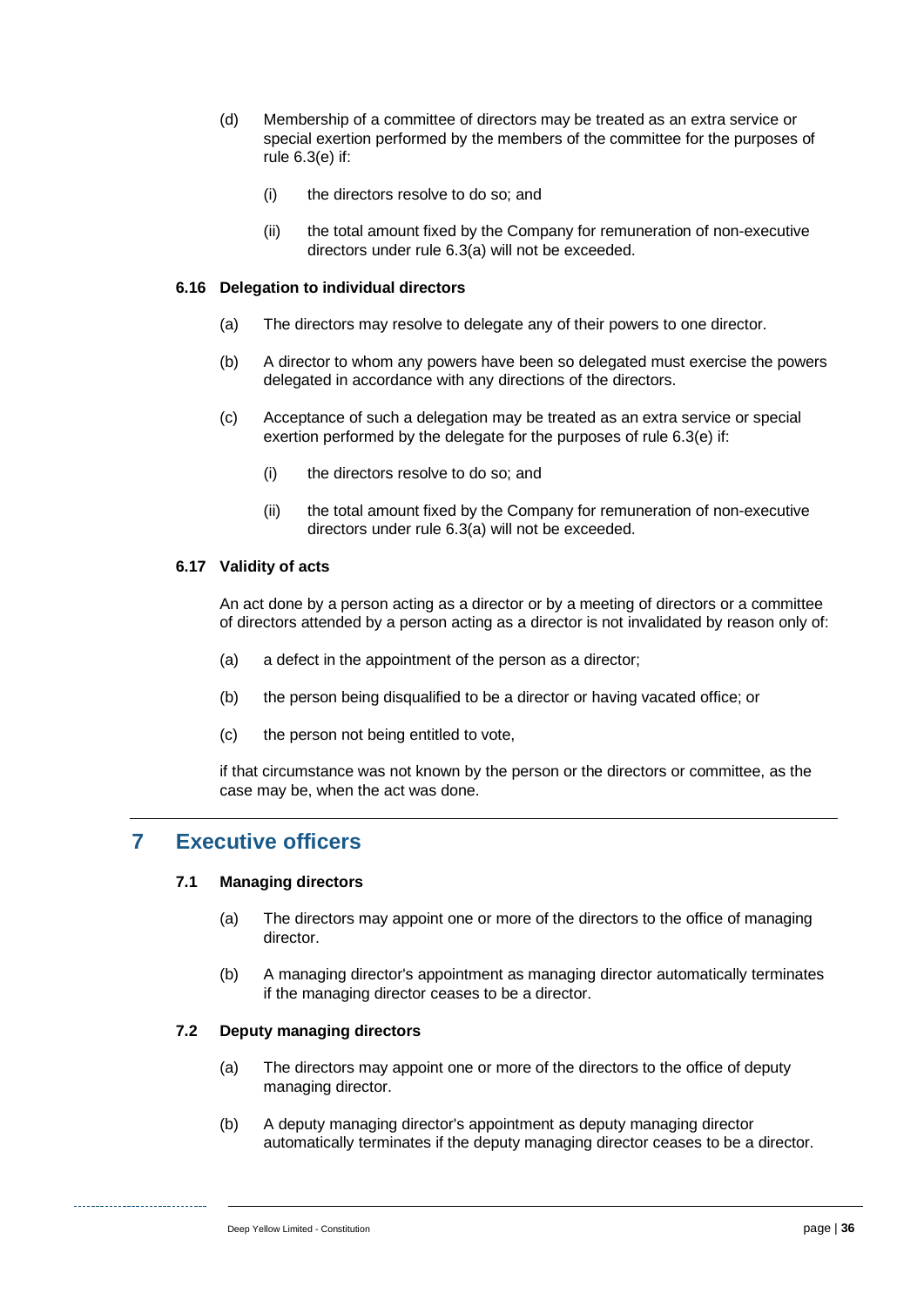#### <span id="page-41-0"></span>**7.3 Executive directors**

- (a) A reference in this rule [7.3](#page-41-0) to an executive director is a reference to a director who is also an officer of the Company or of a related body corporate in a capacity other than director, managing director or deputy managing director.
- (b) The directors may confer on an executive director any title they think fit.
- (c) Unless the directors decide otherwise, the terms on which an executive director is appointed will provide that the executive director's appointment:
	- (i) as a director automatically terminates if the executive director ceases to be an officer of the Company or of a related body corporate in a capacity other than director; or
	- (ii) as an officer of the Company or of a related body corporate in a capacity other than director automatically terminates if the executive director ceases to be a director.

#### **7.4 Secretaries**

- (a) The directors must appoint at least one secretary and may appoint additional secretaries.
- (b) The directors may appoint one or more assistant secretaries.

#### <span id="page-41-2"></span><span id="page-41-1"></span>**7.5 Provisions applicable to all executive officers**

- (a) A reference in this rule [7.5](#page-41-1) to an executive officer is a reference to a managing director, deputy managing director, executive director, secretary or assistant secretary appointed under this rule [7.](#page-40-0)
- (b) The appointment of an executive officer may be for the period, at the remuneration and on the conditions the directors think fit.
- (c) The remuneration payable by the Company to an executive officer who is also a director must not include a commission on operating revenue or a percentage of operating revenue.
- (d) Subject to any contract between the Company and the relevant executive officer, an executive officer of the Company may be removed or dismissed by the directors at any time, with or without cause.
- (e) The directors may:
	- (i) confer on an executive officer the powers, discretions and duties as they think fit, and may resolve to delegate any powers, discretions and duties vested in or exercisable by the directors;
	- (ii) withdraw, suspend or vary any of the powers, discretions and duties conferred on an executive officer; and
	- (iii) authorise the executive officer to delegate all or any of the powers, discretions and duties conferred on the executive officer.
- (f) An executive officer is not required to hold any shares to qualify for appointment.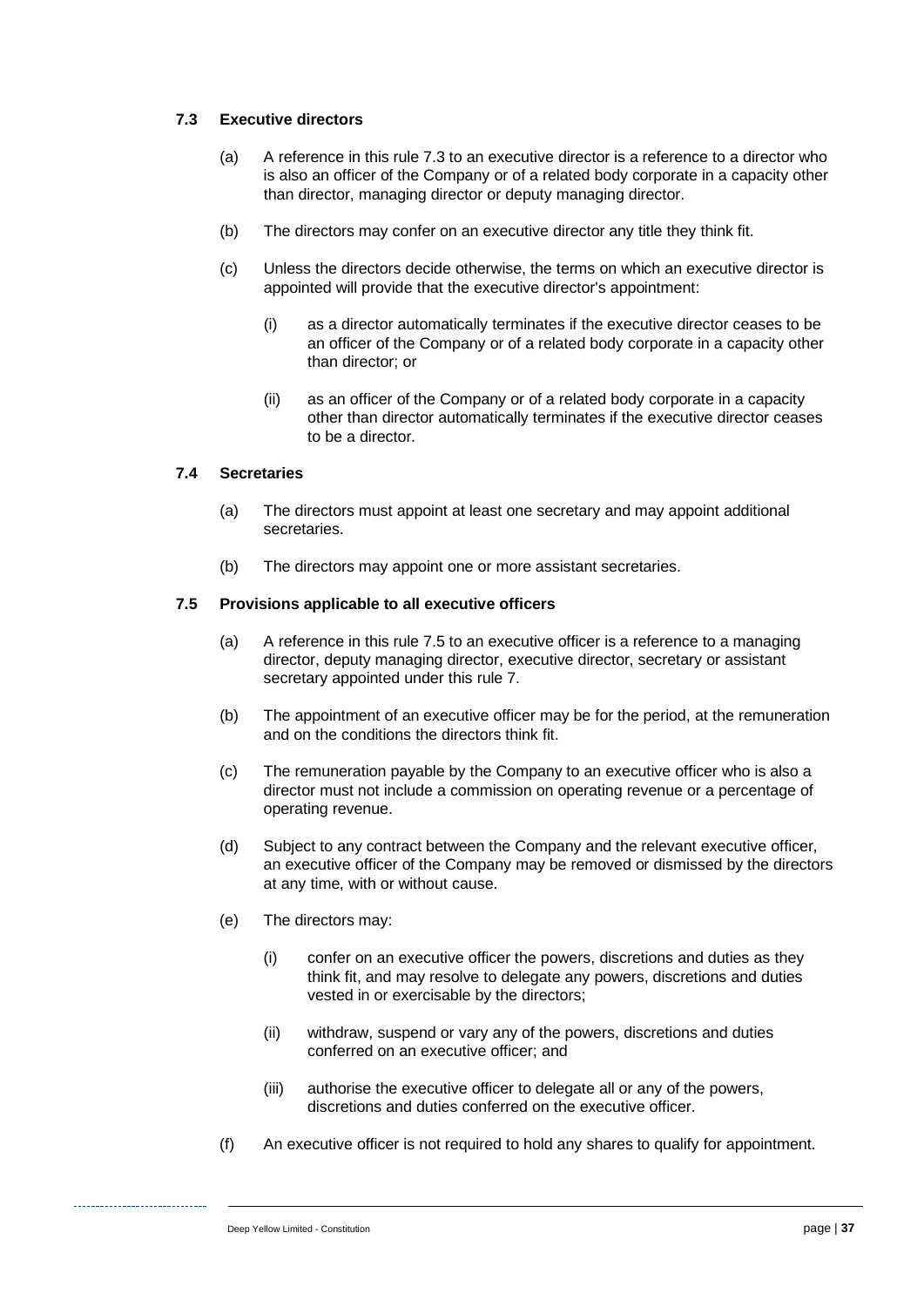- (g) An act done by a person acting as an executive officer is not invalidated by reason only of:
	- (i) a defect in the person's appointment as an executive officer; or
	- (ii) the person being disqualified to be an executive officer,

if that circumstance was not known by the person when the act was done.

## **8 Seals**

#### **8.1 Adoption of common seal**

- (a) The directors may provide for the Company to have a seal or for the Company to no longer have a common seal.
- (b) Rules [8.2,](#page-42-0) [8.3,](#page-42-1) [8.4](#page-42-2) and [8.5](#page-42-3) only apply if the Company has a common seal.

#### <span id="page-42-0"></span>**8.2 Use of Seal**

- (a) The Seal must be used only by the authority of the directors or a committee of the directors authorised by the directors to authorise the use of the Seal.
- <span id="page-42-4"></span>(b) The authority to use the Seal may be given before or after the Seal is used.
- (c) Subject to rules [8.2\(b\)a](#page-42-4)nd [8.5,](#page-42-3) until the directors otherwise determine, the fixing of the Seal to a document must be witnessed by a director and by another director, a secretary or another person appointed by the directors to witness that document or a class of documents in which that document is included.

#### <span id="page-42-1"></span>**8.3 Duplicate seal**

- (a) The Company may have for use in place of its common seal outside the state or territory where its common seal is kept one or more duplicate seals, each of which must be a facsimile of the common seal of the Company with the addition on its face of the words "duplicate seal" and the name of the place where it is to be used.
- (b) A document sealed with a duplicate seal is to be taken as having been sealed with the common seal of the Company.

#### <span id="page-42-2"></span>**8.4 Share seal or certificate seal**

- (a) The Company may have for use on certificates for securities of the Company in place of its common seal one or more duplicate seals, each of which must be a facsimile of the common seal of the Company with the addition on its face of the words "share seal" or "certificate seal".
- (b) A certificate for securities of the Company sealed with a share seal or certificate seal is to be taken as having been sealed with the common seal of the Company.

#### <span id="page-42-3"></span>**8.5 Sealing and signing of certificates**

The directors may determine either generally or in a particular case that the seal and the signature of any director, secretary or other person is to be printed on or affixed to any certificates for securities in the Company by some mechanical or other means.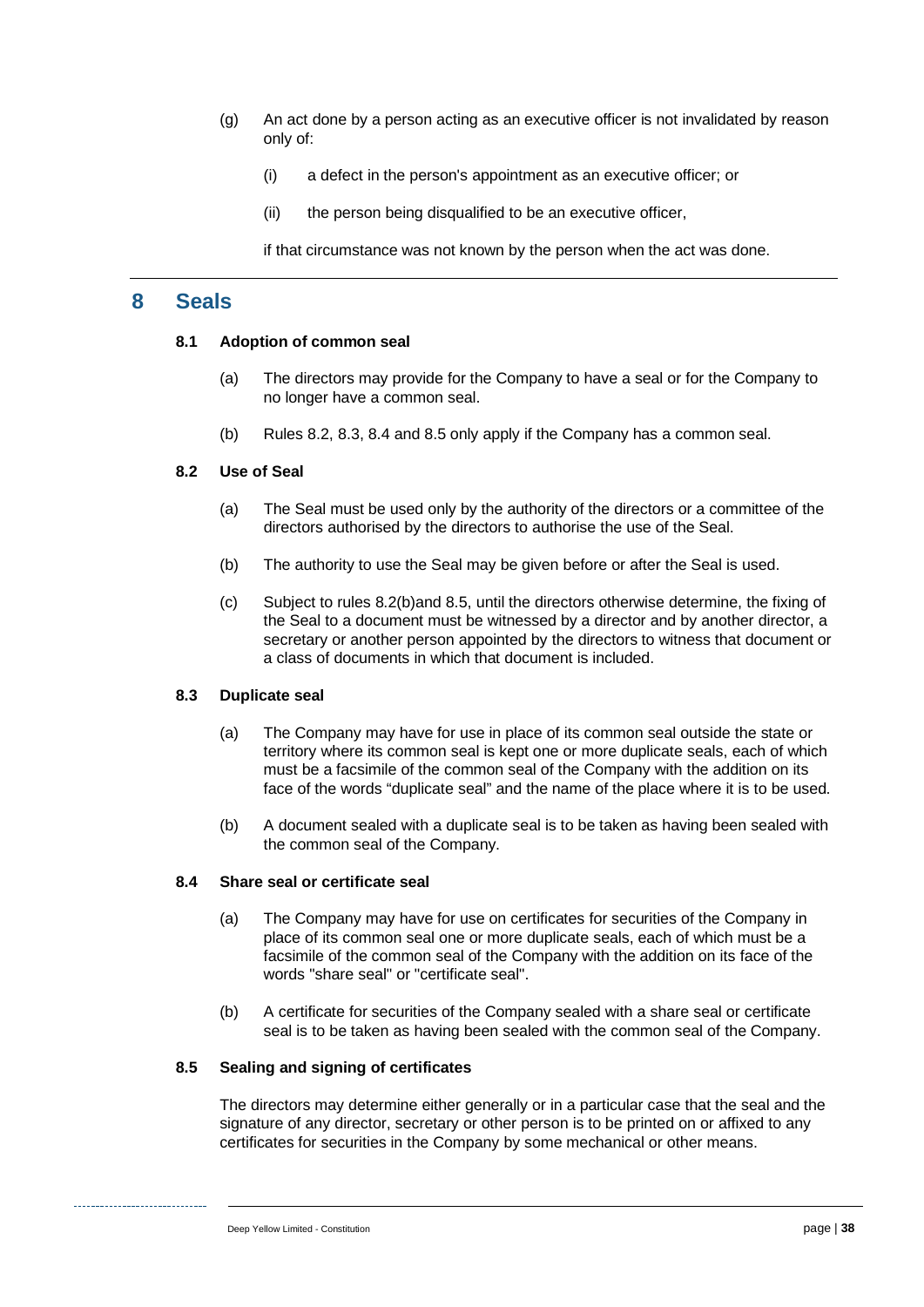# **9 Dividends and reserves**

#### **9.1 Dividends**

- (a) Subject to the Corporations Act and this constitution, the directors may pay any interim, special or final dividends as, in their judgment, the financial position of the Company justifies.
- (b) The directors may rescind a decision to pay a dividend if they decide, before the payment date, that the Company's financial position no longer justifies the payment.
- (c) The directors may pay any dividend required to be paid under the terms of issue of a share.
- (d) The payment of a dividend does not require confirmation by a general meeting.
- <span id="page-43-2"></span><span id="page-43-1"></span><span id="page-43-0"></span>(e) Subject to any rights or restrictions attached to a share or class of shares:
	- (i) all dividends in respect of a share must be paid in the proportion which the amount paid (not credited) on the share bears to the total amounts paid and payable (excluding amounts credited) on the share;
	- (ii) all dividends must be apportioned and paid proportionately to the amount paid during any portion or portions of the period in respect of which the dividend is paid;
	- (iii) for the purposes of rules  $9.1(e)(i)$  and  $9.1(e)(ii)$ , an amount paid on a share in advance of a call is to be ignored; and
	- (iv) interest is not payable by the Company in respect of any dividend.
- <span id="page-43-3"></span>(f) Subject to the ASX Settlement Operating Rules, the directors may fix a record date in respect of a dividend.
- <span id="page-43-4"></span>(g) Subject to the ASX Settlement Operating Rules, a dividend in respect of a share must be paid to the person who is registered, or entitled under rule [4.1\(g\)](#page-18-3) to be registered, as the holder of the share:
	- (i) where the directors have fixed a record date in respect of the dividend, on that date; or
	- (ii) where the directors have not fixed a record date in respect of that dividend, on the date the dividend is paid,

and a transfer of a share that is not registered, or left with the Company for registration in accordance with rule [4.1\(f\),](#page-18-1) on or before that date is not effective, as against the Company, to pass any right to the dividend.

- <span id="page-43-5"></span>(h) The directors when fixing the amount and time for payment of a dividend may:
	- (i) direct payment of the dividend wholly or partly by the distribution of specific assets, including fully paid shares or other securities of the Company or of another body corporate, either generally or to specific shareholders; and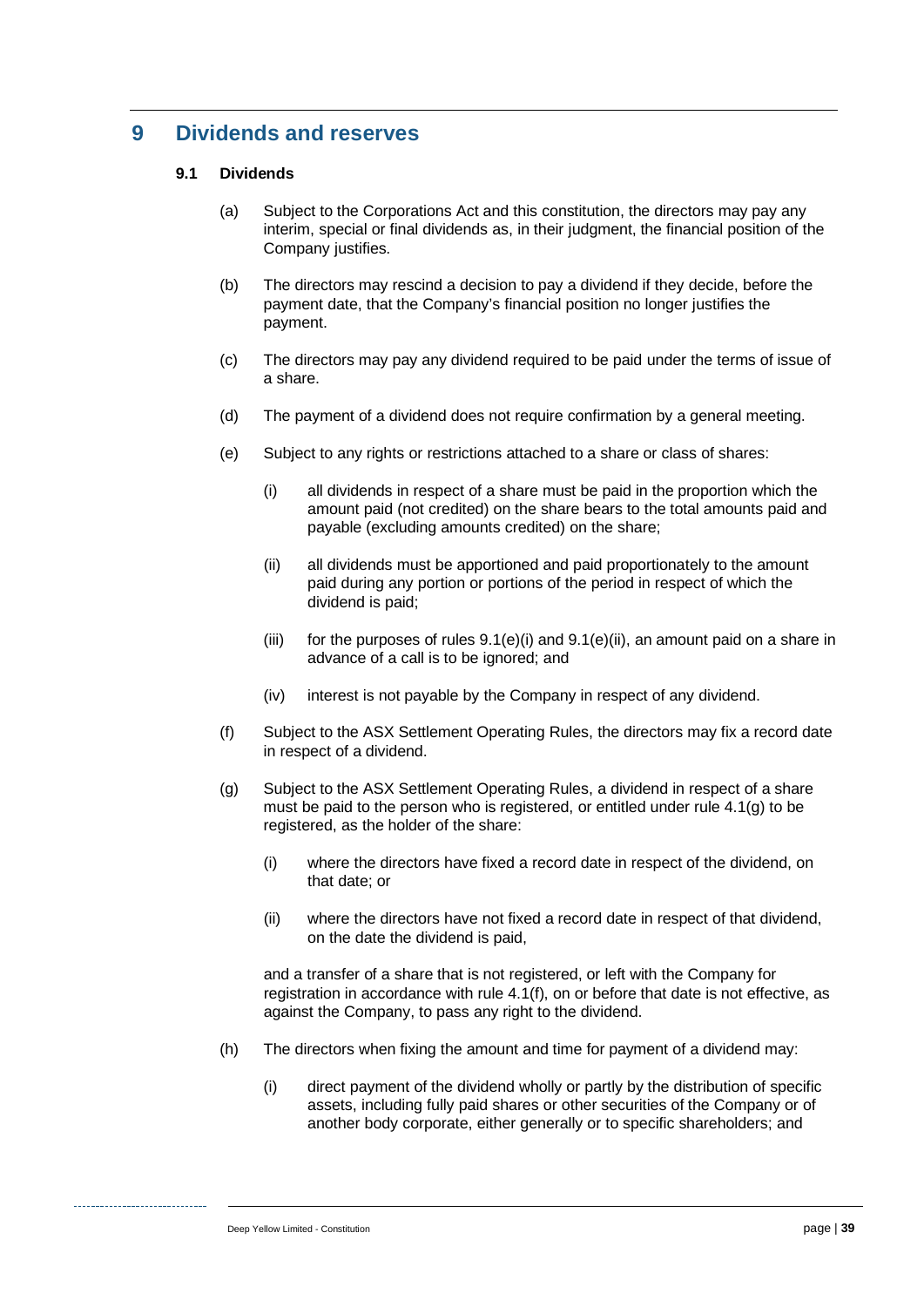- (ii) direct that the dividend be paid to particular shareholders wholly or partly out of any particular fund or reserve or out of sums derived from any particular source and to the remaining shareholders wholly or partly out of any other particular fund or reserve or out of sums derived from any other particular source or generally.
- (i) The directors may deduct from any dividend payable to a member all sums of money presently payable by the member to the Company for calls due and payable and apply the amount deducted in or towards satisfaction of the money owing.
- (j) Where a person is entitled to a share as a result of a Transmission Event, the directors may, but are not obliged to, retain any dividends payable on that share until that person becomes registered as the holder of the share or transfers it.
- <span id="page-44-0"></span>(k) Any dividend, interest or other money payable in cash in respect of shares may be paid by cheque and sent by post:
	- (i) to the address of the holder as shown in the register of members, or in the case of joint holders, to the address shown in the register of members as the address of the joint holder first named in that register; or
	- (ii) to such other address as the holder or joint holders in writing directs or direct.

This rule [9.1\(k\)](#page-44-0) does not adversely affect any other method of payment the directors may adopt.

(l) A cheque sent under rule [9.1\(k\)](#page-44-0) may be made payable to bearer or to the order of the member to whom it is sent or any other person the member directs and is sent at the member's risk.

#### <span id="page-44-3"></span>**9.2 Capitalisation of profits**

- (a) Subject to any rights or restrictions attached to any shares or class of shares, the directors may capitalise and distribute among such of the members as would be entitled to receive dividends and in the same proportions, any amount:
	- (i) forming part of the undivided profits of the Company;
	- (ii) representing profits arising from an ascertained accretion to capital or from a revaluation of the assets of the Company;
	- (iii) arising from the realisation of any assets of the Company; or
	- (iv) otherwise available for distribution as a dividend.
- <span id="page-44-2"></span><span id="page-44-1"></span>(b) The directors may resolve that all or any part of the capitalised amount is to be applied:
	- (i) in paying up in full any unissued shares in or other securities of the Company;
	- (ii) in paying up any amounts unpaid on shares or other securities held by the members; or
	- (iii) partly as specified in rule  $9.2(b)(i)$  and partly as specified in rule  $9.2(b)(ii)$ ,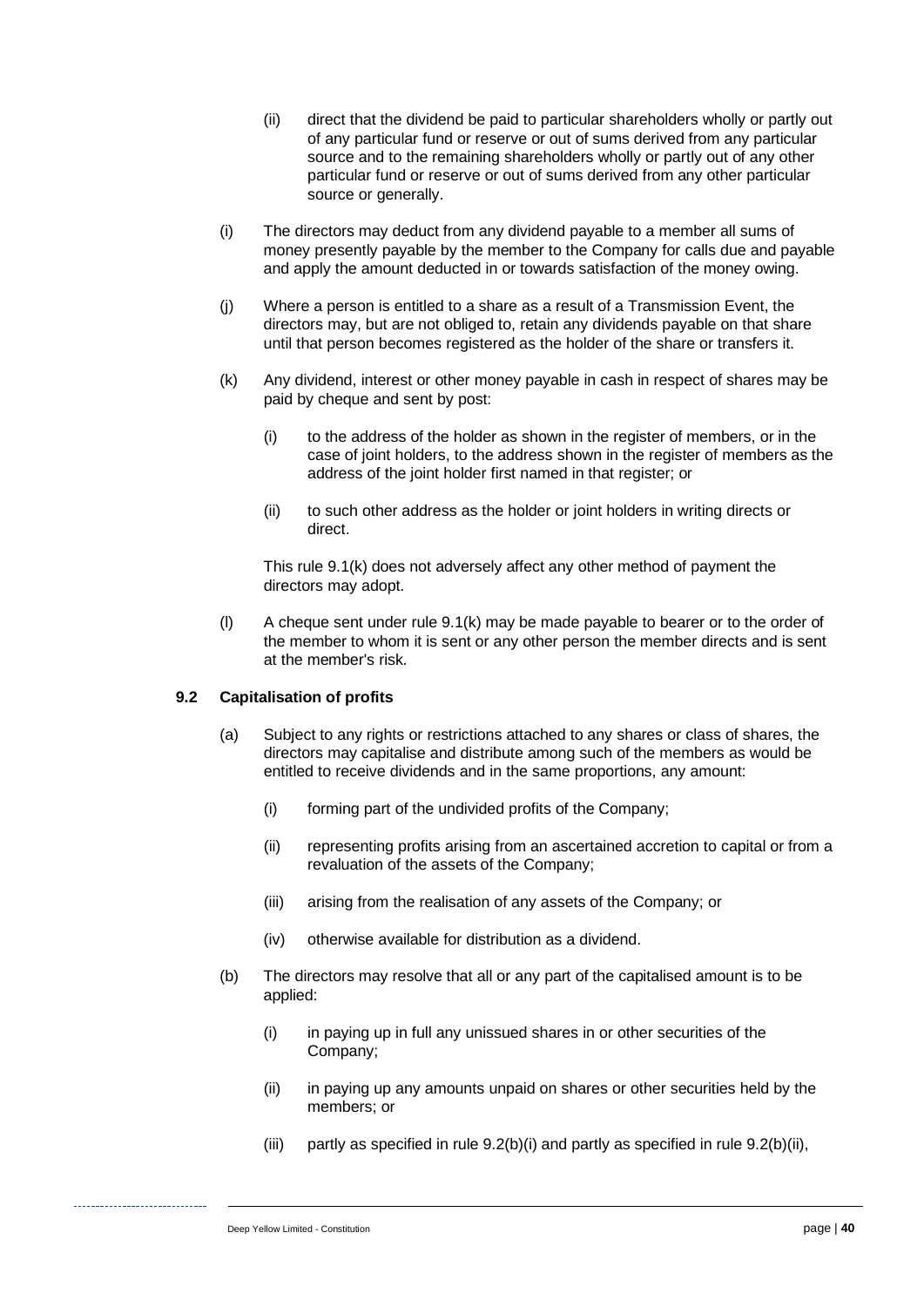and that application must be accepted by the members entitled to share in the distribution in full satisfaction of their interests in the capitalised amount.

(c) Rules [9.1\(e\),](#page-43-2) [9.1\(f\)](#page-43-3) and [9.1\(g\)](#page-43-4) apply, so far as they can and with any necessary changes, to a capitalisation of an amount under this rule [9.2](#page-44-3) as if references in those rules to a dividend and to the date a dividend is paid were references to a capitalisation of an amount and to the date the directors resolve to capitalise the amount under this rule [9.2](#page-44-3) respectively.

#### <span id="page-45-1"></span>**9.3 Ancillary powers**

- (a) The directors may do any of the following things to give effect to a resolution for the satisfaction of a dividend in the manner set out in rule [9.1\(h\)\(i\)](#page-43-5) or by the capitalisation of an amount under rule [9.2:](#page-44-3)
	- (i) settle as they think expedient any difficulty that may arise in making the distribution or capitalisation and, in particular, where shares or other securities in the Company are or would otherwise be issuable in fractions:
		- (A) determine that fractions are to be disregarded or are to be rounded down to the nearest whole number;
		- (B) determine that fractions are to be rounded up to the nearest whole number; or
		- (C) make cash payments in respect of the fractional entitlement;
	- (ii) fix the value for distribution of any specific assets;
	- (iii) pay cash or issue shares or other securities to any members in order to adjust the rights of all parties;
	- (iv) vest any specific assets, cash, shares or other securities in a trustee on such trusts for the persons entitled to the dividend or capitalised amount as may seem expedient to the directors; and
	- (v) authorise any person to make, on behalf of all the members entitled to any further shares or other securities as a result of the distribution or capitalisation, an agreement with the Company or another body corporate providing, as appropriate:
		- (A) for the issue to them of such further shares or other securities as fully paid; or
		- (B) for the payment by the Company on their behalf of the amounts or any part of the amounts remaining unpaid on their existing shares or other securities by the application of their respective proportions of the sum resolved to be capitalised,

<span id="page-45-0"></span>and any agreement made under an authority referred to in this rule  $9.3(a)(v)$ is effective and binding on all members concerned.

(b) If the Company distributes to a member shares or other securities in the Company or another body corporate or a trust, the member appoints the Company as his or her agent to do anything needed to give effect to that distribution, including agreeing to become a member of that other body corporate or trust.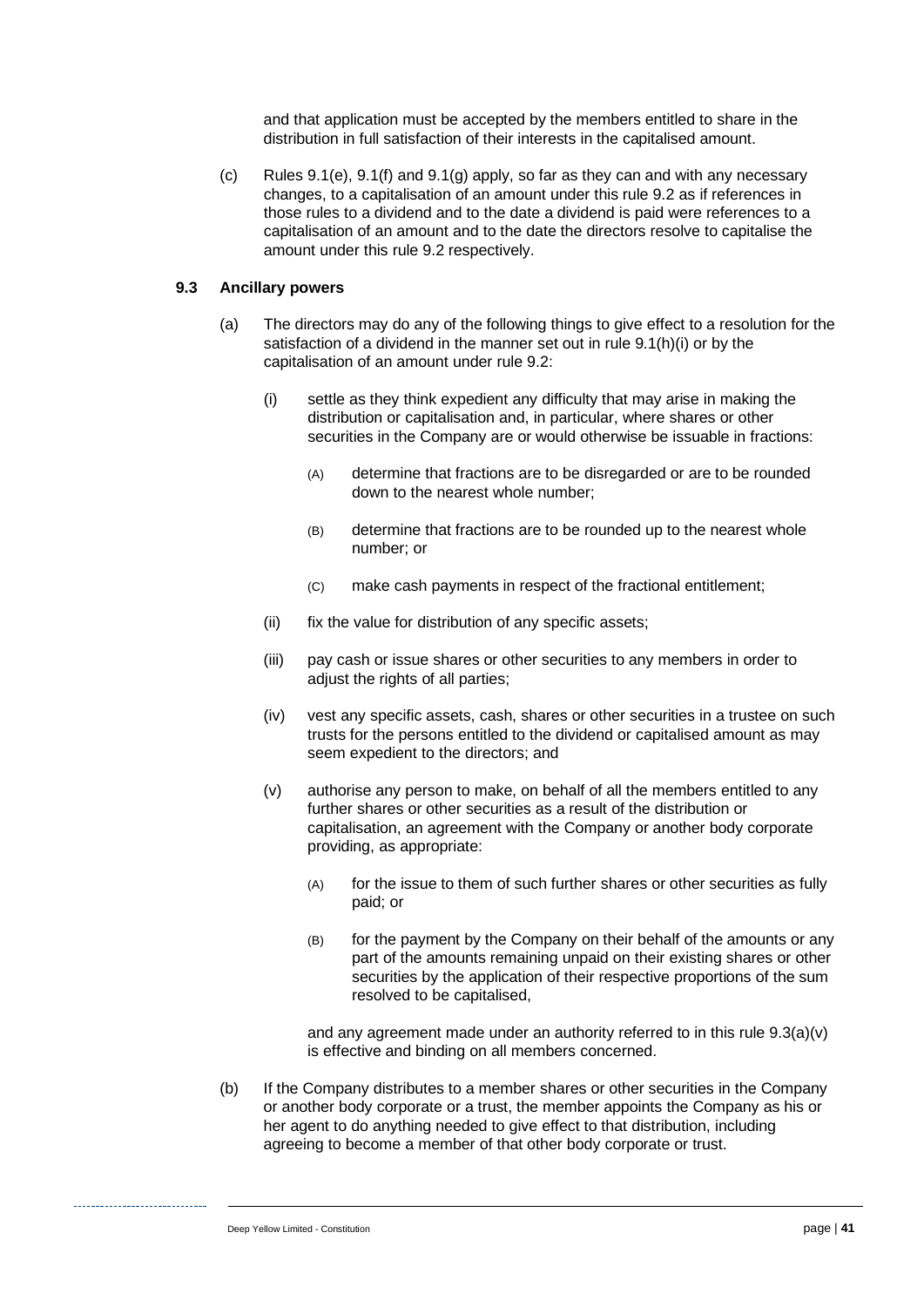#### **9.4 Reserves**

- (a) Subject to this constitution, the directors may set aside out of the profits of the Company reserves or provisions for any purpose as they think fit.
- (b) The setting aside of an amount as a reserve or provision does not require the directors to keep the amount separate from other assets of the Company or prevent the amount being used in the business of the Company or invested as the directors think fit or subsequently being distributed to members.

#### **9.5 Dividend reinvestment plans**

- (a) The directors may implement a dividend reinvestment plan on the terms they think fit under which the whole or any part of a dividend due to members who participate in the plan on their shares or any class of shares may be applied in subscribing for securities of the Company or of a related body corporate.
- (b) The directors may amend, suspend or terminate a dividend reinvestment plan implemented by them.

#### **9.6 Dividend selection plans**

- (a) The directors may implement a dividend selection plan on the terms they think fit under which participants may elect in respect of all, or part, of their shareholdings:
	- (i) to receive a dividend from the Company paid wholly or partly out of a particular fund or reserve or out of profits derived from a particular source; or
	- (ii) to forego a dividend from the Company in place of another form of distribution from the Company or another body corporate or a trust.
- (b) The directors may amend, suspend or terminate any dividend selection plan implemented by them.

# **10 Winding up**

#### **10.1 Distribution of surplus**

Subject to this constitution and to the rights or restrictions attached to any shares or class of shares:

- <span id="page-46-0"></span>(a) if the Company is wound up and the property of the Company is more than sufficient:
	- (i) to pay all of the debts and liabilities of the Company; and
	- (ii) the costs, charges and expenses of the winding up,

the excess must be divided among the members in proportion to the shares held by them, irrespective of the amounts paid or credited as paid on the shares;

(b) for the purpose of calculating the excess referred to in rule [10.1\(a\),](#page-46-0) any amount unpaid on a share is to be treated as property of the Company;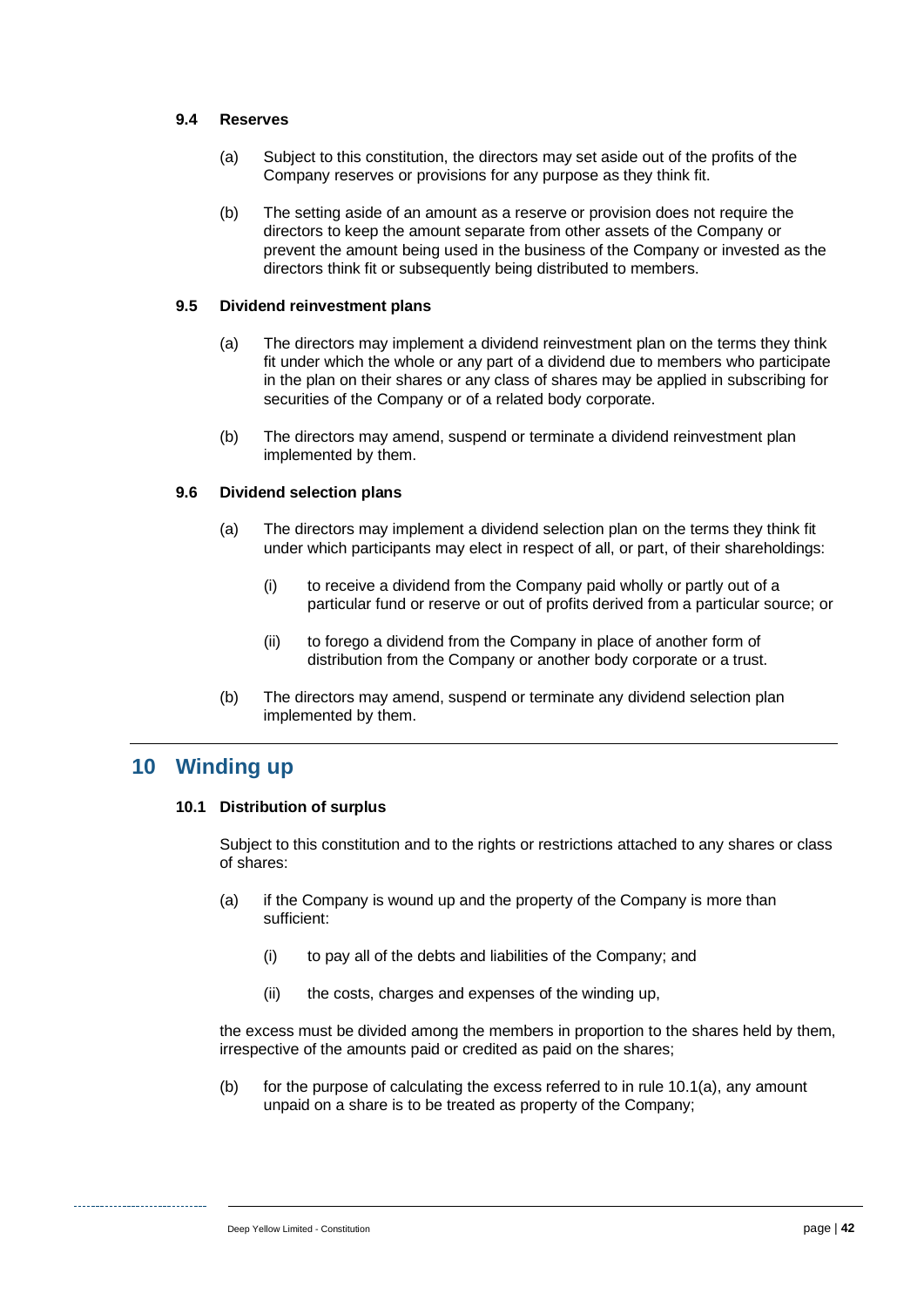- <span id="page-47-0"></span>(c) the amount of the excess that would otherwise be distributed to the holder of a partly paid share under rule [10.1\(a\)](#page-46-0) must be reduced by the amount unpaid on that share at the date of the distribution; and
- (d) if the effect of the reduction under rule [10.1\(c\)](#page-47-0) would be to reduce the distribution to the holder of a partly paid share to a negative amount, the holder must contribute that amount to the Company.

#### <span id="page-47-2"></span><span id="page-47-1"></span>**10.2 Division of property**

- (a) If the Company is wound up, the liquidator may, with the sanction of a special resolution:
	- (i) divide among the members the whole or any part of the property of the Company; and
	- (ii) determine how the division is to be carried out as between the members or different classes of members.
- (b) A division under rule [10.2\(a\)](#page-47-1) may be otherwise than in accordance with the legal rights of the members and, in particular, any class may be given preferential or special rights or may be excluded altogether or in part.
- (c) Where a division under rule [10.2\(a\)](#page-47-1) is otherwise than in accordance with the legal rights of the members, a member is entitled to dissent and to exercise the same rights as if the special resolution sanctioning that division were a special resolution passed under section 507 of the Corporations Act.
- (d) If any of the property to be divided under rule [10.2\(a\)](#page-47-1) includes securities with a liability to calls, a person entitled under the division to any of the securities may within 10 days after the passing of the special resolution referred to in that rule, by notice in writing direct the liquidator to sell the person's proportion of the securities and to account for the net proceeds and the liquidator must, if practicable, act accordingly.
- (e) Nothing in this rule [10.2](#page-47-2) adversely affects any right to exercise any statutory or other power which would have existed if this rule [10.2](#page-47-2) were omitted.
- (f) Rule [9.3](#page-45-1) applies, so far as it can and with necessary changes, to a division by a liquidator under rule [10.2\(a\)](#page-47-1) as if references in rule [9.3](#page-45-1) to the directors and to a distribution or capitalisation were references to the liquidator and to the division under rule [10.2\(a\)](#page-47-1) respectively.

## <span id="page-47-3"></span>**11 Minutes and records**

#### **11.1 Minutes**

The directors must cause minutes of:

- (a) all proceedings and resolutions of general meetings;
- (b) proceedings and resolutions of meetings of the directors and of committees of the directors; and
- (c) resolutions passed by directors without a meeting,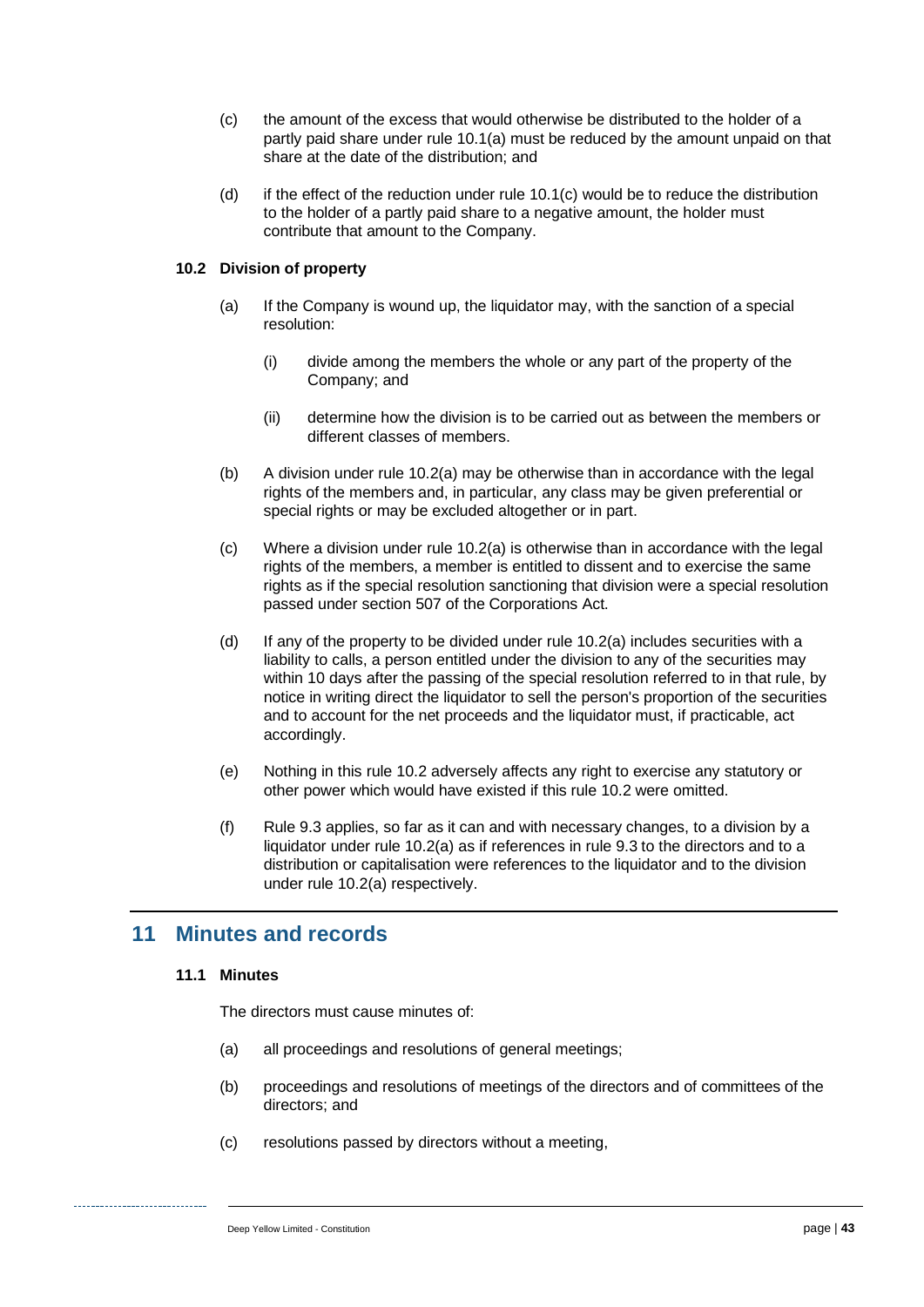to be recorded and entered in books kept for that purpose, within one month after the meeting is held or the resolution is passed.

#### <span id="page-48-0"></span>**11.2 Proxies**

The directors must ensure that the Company records in the minutes of a meeting in respect of each resolution in the notice of meeting:

- (a) the total number of proxy votes exercisable by all validly appointed proxies; and
- (b) how many proxy votes were for, against or abstained from the resolution or allowed the proxy to vote at the proxy's discretion.

#### <span id="page-48-1"></span>**11.3 Polls**

If a poll is taken on a resolution, in addition to the information in rules [11.1](#page-47-3) and [11.2,](#page-48-0) the minutes must also record the total number of votes cast on the poll, and the number of votes for, against and abstaining from that resolution.

#### <span id="page-48-2"></span>**11.4 Signing of minutes**

- (a) Minutes of a meeting must be signed by the chair of the meeting or the chair of the next meeting within a reasonable time after the meeting.
- (b) Minutes of the passing of a resolution without a meeting must be signed by a director within a reasonable time after the resolution is passed.

#### **11.5 Minutes as evidence**

A minute that is recorded and signed in accordance with rules [11.1,](#page-47-3) [11.2,](#page-48-0) [11.3](#page-48-1) and [11.4](#page-48-2) is evidence of the proceeding, resolution or declaration to which it relates, unless the contrary is proved.

#### **11.6 Inspection of records**

- (a) Subject to the Corporations Act, the directors may determine whether and to what extent, and at what time and places and under what conditions, the minute books, accounting records and other documents of the Company or any of them will be open to the inspection of members other than directors.
- (b) A member other than a director does not have the right to inspect any books, records or documents of the Company except as provided by law or authorised by the directors.

## <span id="page-48-3"></span>**12 Indemnity and insurance**

#### **12.1 Persons to whom rules [12.2](#page-49-1) and [12.4](#page-49-2) apply**

Rules [12.2](#page-49-1) and [12.4](#page-49-2) apply:

- (a) to each person who is or has been a director, alternate director or executive officer (within the meaning of rule [7.5\(a\)\)](#page-41-2) of the Company;
- (b) to such other officers or former officers of the Company or of its related bodies corporate as the directors in each case determine; and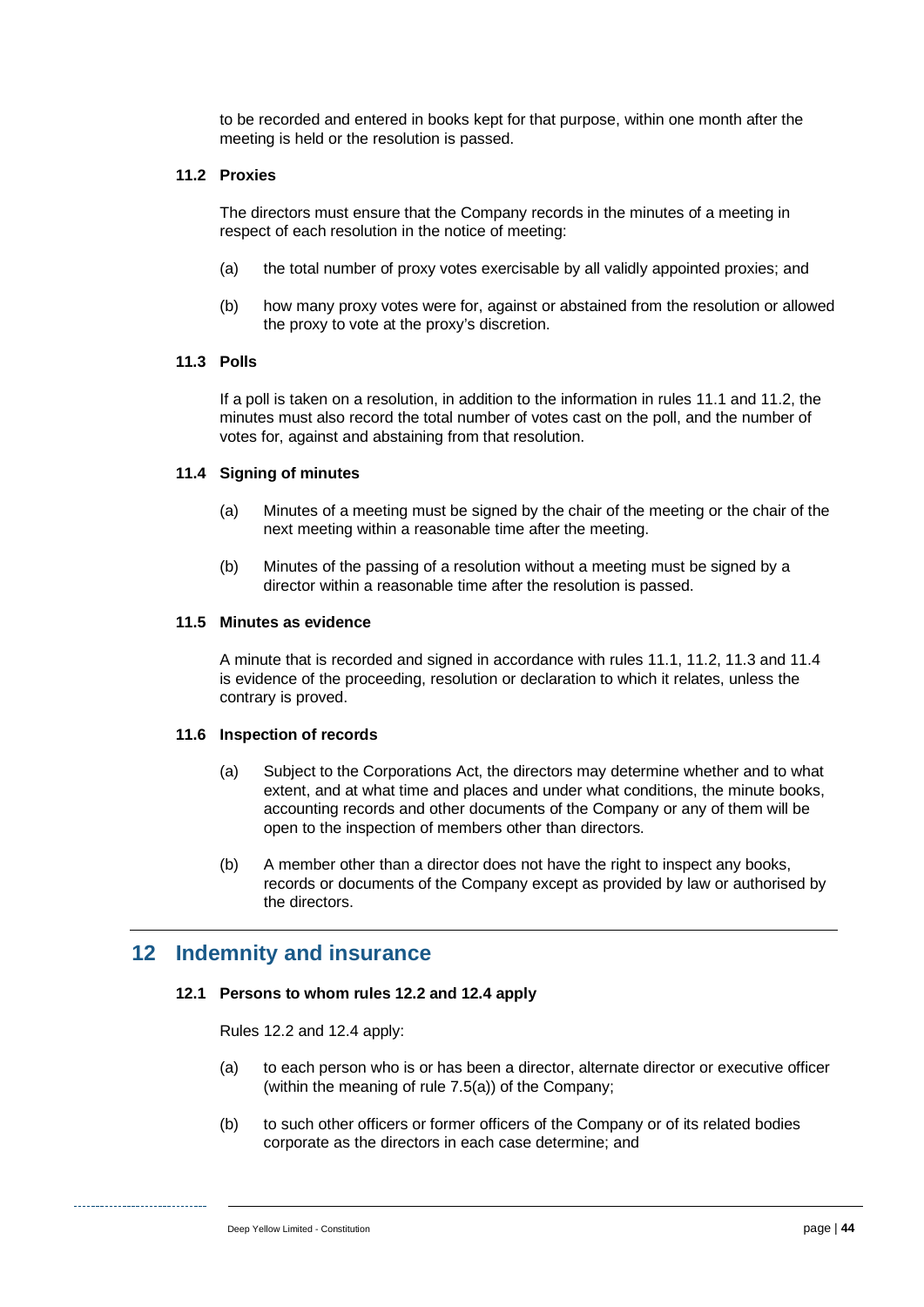(c) if the directors so determine, to any auditor or former auditor of the Company or of its related bodies corporate.

#### <span id="page-49-1"></span>**12.2 Indemnity**

The Company must indemnify, to the extent permitted by law, each person to whom this rule [12.2](#page-49-1) applies for all losses or liabilities incurred by the person as an officer or, if the directors so determine, an auditor of the Company or of a related body corporate including, but not limited to, a liability for negligence or for reasonable legal costs on a full indemnity basis.

#### **12.3 Extent of Indemnity**

The indemnity in rule [12.2:](#page-49-1)

- (a) is a continuing obligation and is enforceable by a person to whom rule [12.2](#page-49-1) applies even though that person may have ceased to be an officer or auditor of the Company or of a related body corporate;
- (b) applies to losses and liabilities incurred both before and after the date of adoption of that rule;
- (c) operates only to the extent that the loss or liability is not covered by insurance; and
- (d) is enforceable without the person to whom this rule [12](#page-48-3) applies first having to incur any expense or make any payment.

#### <span id="page-49-2"></span>**12.4 Insurance**

The Company may, to the extent permitted by law:

- (a) purchase and maintain insurance; or
- (b) pay or agree to pay a premium for insurance,

for any person to whom this rule [12.4](#page-49-2) applies against any liability incurred by the person as an officer or auditor of the Company or of a related body corporate including, but not limited to, a liability for negligence or for legal costs.

#### **12.5 Savings**

Nothing in rule [12.2](#page-49-1) or [12.4:](#page-49-2)

- (a) affects any other right or remedy that a person to whom those rules apply may have in respect of any loss or liability referred to in those rules; or
- (b) limits the capacity of the Company to indemnify or provide insurance for any person to whom those rules do not apply.

## <span id="page-49-0"></span>**13 Notices**

#### <span id="page-49-3"></span>**13.1 Notices by the Company to members**

(a) A notice may be given by the Company to a member: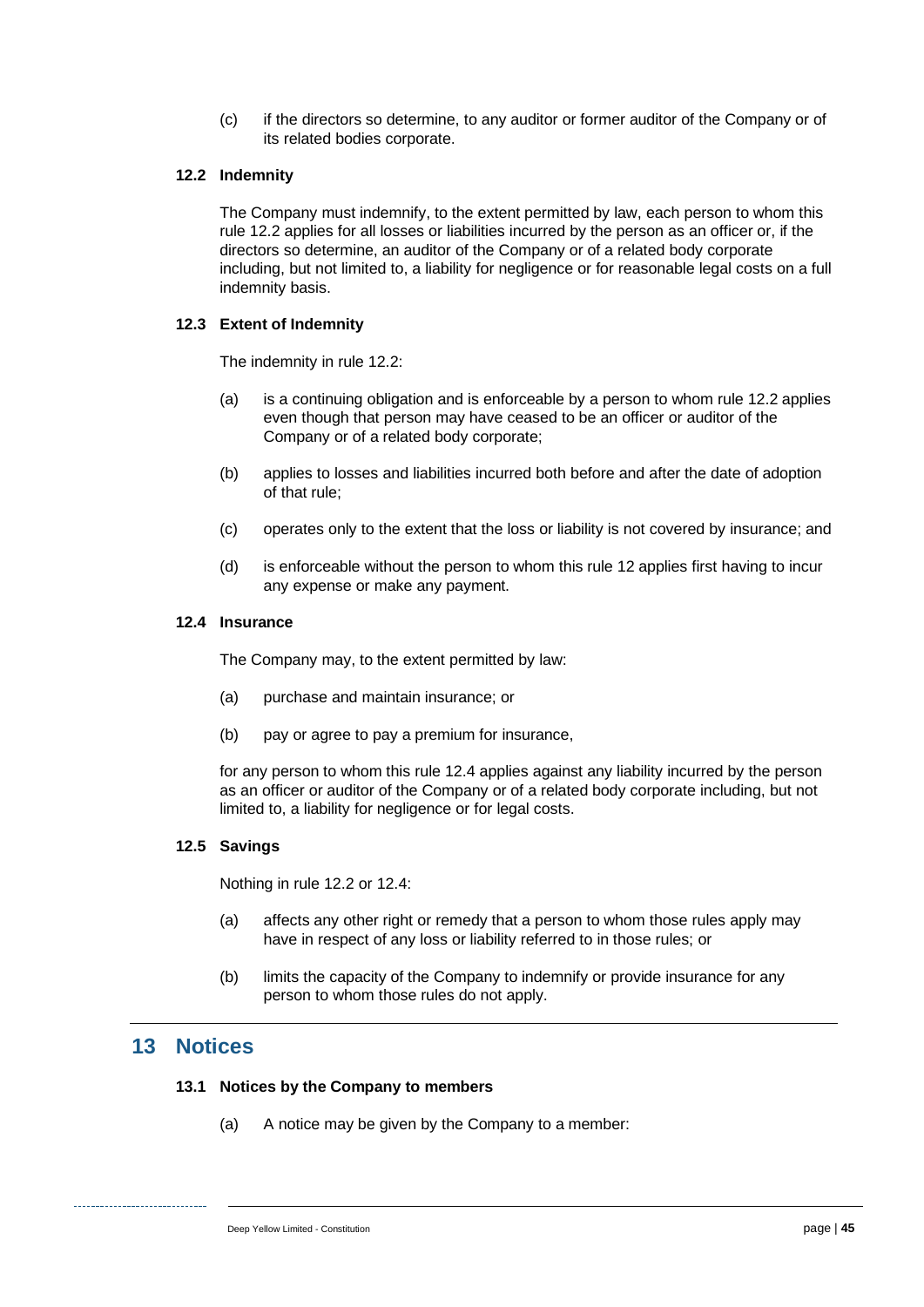- <span id="page-50-0"></span>(i) by serving it personally at, or by sending it by post in a prepaid envelope to, the member's address as shown in the register of members or any other address, or by fax or electronic mail to such fax number or electronic address as the member has supplied to the Company for the giving of notices; or
- (ii) if the member does not have a registered address and has not supplied another address to the Company for the giving of notices, by exhibiting it at the registered office of the Company.
- <span id="page-50-2"></span><span id="page-50-1"></span>(b) A notice may be given by the Company to the joint holders of a share by giving the notice in the manner authorised by rule [13.1\(a\)](#page-49-3) to the joint holder first named in the register of members in respect of the share.
- (c) A notice may be given by the Company to a person entitled to a share as a result of a Transmission Event by serving it or sending it in the manner authorised by rule [13.1\(a\)\(i\)](#page-50-0) addressed to the name or title of the person, at or to the address or fax number or electronic address supplied to the Company for the giving of notices to that person, or if no address, fax number or electronic address has been supplied, at or to the address, fax number or electronic address to which the notice might have been sent if the relevant Transmission Event had not occurred.
- (d) The fact that a person has supplied a fax number or electronic address for the giving of notices does not require the Company to give any notice to that person by fax or electronic mail.
- (e) A notice given to a member in accordance with rules  $13.1(a)$  or  $13.1(b)$  is, despite the occurrence of a Transmission Event and whether or not the Company has notice of that occurrence:
	- (i) duly given in respect of any shares registered in that person's name, whether solely or jointly with another person; and
	- (ii) sufficient service on any person entitled to the shares as a result of the Transmission Event.
- (f) A notice given to a person who is entitled to a share as a result of a Transmission Event is sufficient service on the member in whose name the share is registered.
- (g) Any person who, because of a transfer of shares, becomes entitled to shares registered in the name of a member is bound by every notice which, before that person's name and address is entered in the register of members in respect of those shares, is given to the member in accordance with this rule [13.1.](#page-49-0)
- (h) A certificate signed by a director or secretary of the Company to the effect that a notice has been given in accordance with this constitution is conclusive evidence of that fact.

#### **13.2 Notices by the Company to directors**

Subject to this constitution, a notice may be given by the Company to any director or alternate director either by serving it personally at, or by sending it by post in a prepaid envelope to, the director's or alternate director's usual residential or business address, or such other address, or by fax or electronic mail to such fax number or electronic address as the director or alternate director has supplied to the Company for the giving of notices.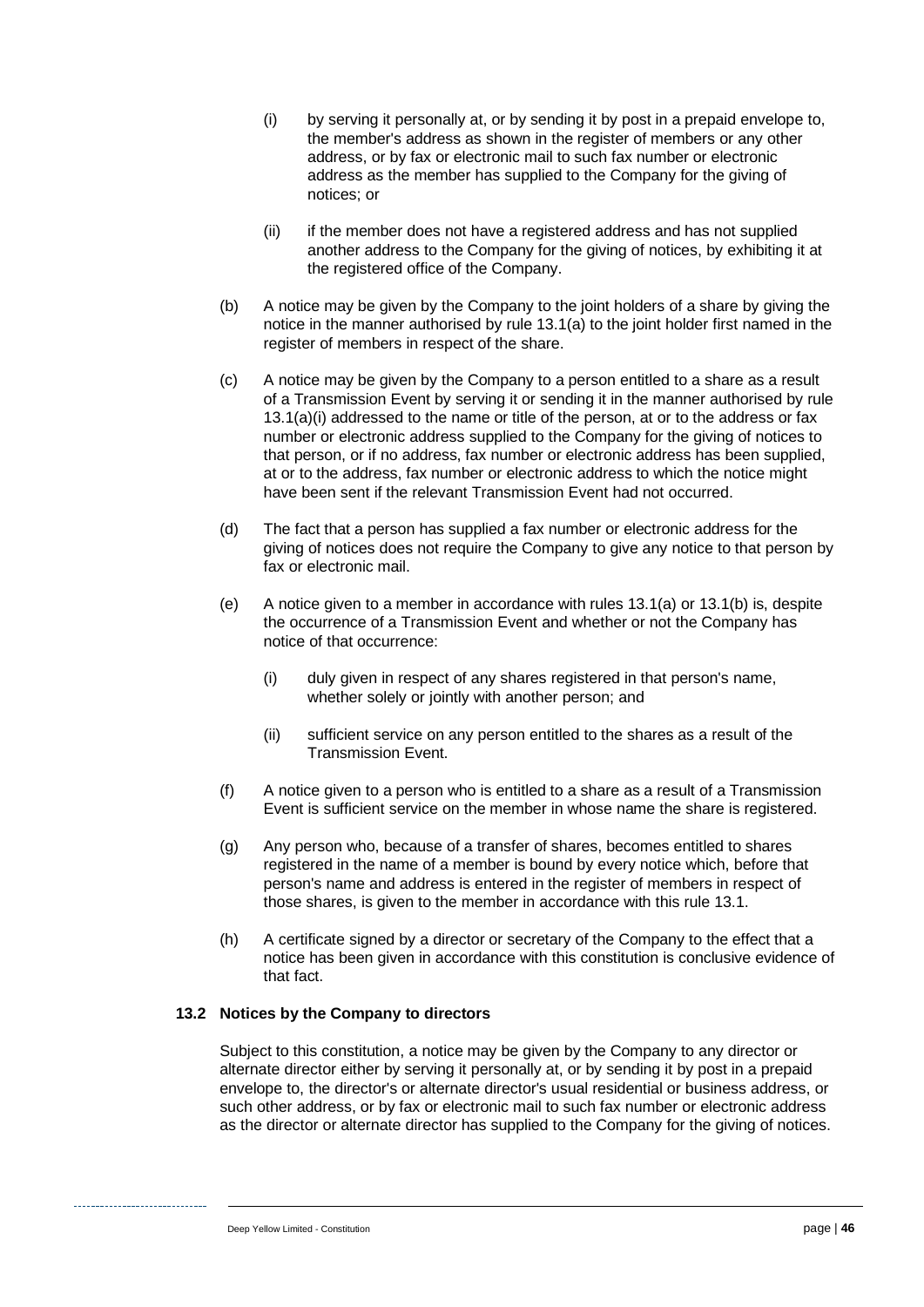#### **13.3 Notices by members or directors to the Company**

Subject to this constitution, a notice may be given by a member, director or alternate director to the Company by serving it on the Company at, or by sending it by post in a prepaid envelope to, the registered office of the Company or by fax or electronic mail to the principal fax number or a nominated electronic address at the registered office of the Company.

#### **13.4 Notices to members outside Australia**

A notice to be sent to a member outside Australia and its external territories must be sent by airmail, fax or electronic mail, or in another way that ensures it will be received quickly.

#### <span id="page-51-0"></span>**13.5 Time of service**

- (a) Where a notice is served personally, service of the notice is taken to be effected when delivered.
- (b) Where a notice is sent by post, service of the notice is to be taken to be effected if a prepaid envelope containing the notice is properly addressed and placed in the post and to have been effected:
	- (i) in the case of a notice of a general meeting, on the day after the date of its posting; or
	- (ii) in any other case, at the time at which the letter would be delivered in the ordinary course of post.
- (c) Where a notice is sent by fax, the notice is to be taken to be given on the Business Day after the day on which it is sent.
- (d) Where a notice is sent by electronic mail, service of the notice is taken to be effected if the sender receives a confirmation of delivery and is taken to be given on the Business Day after the day on which it is sent.
- (e) Where the Company gives a notice under rule [13.1\(a\)\(ii\)](#page-50-2) by exhibiting it at the registered office of the Company, service of the notice is to be taken to be effected when the notice was first so exhibited.

#### **13.6 Other communications and documents**

Rules [13.1](#page-49-0) to [13.5](#page-51-0) (inclusive) apply, so far as they can and with necessary changes, to the service of any communication or document.

#### **13.7 Notices in writing**

A reference in this constitution to a notice in writing includes a notice given by fax or another form of written communication.

# <span id="page-51-2"></span><span id="page-51-1"></span>**14 Approval of Proportional Takeover Bids**

#### **14.1 Definitions**

In this rul[e 14:](#page-51-1)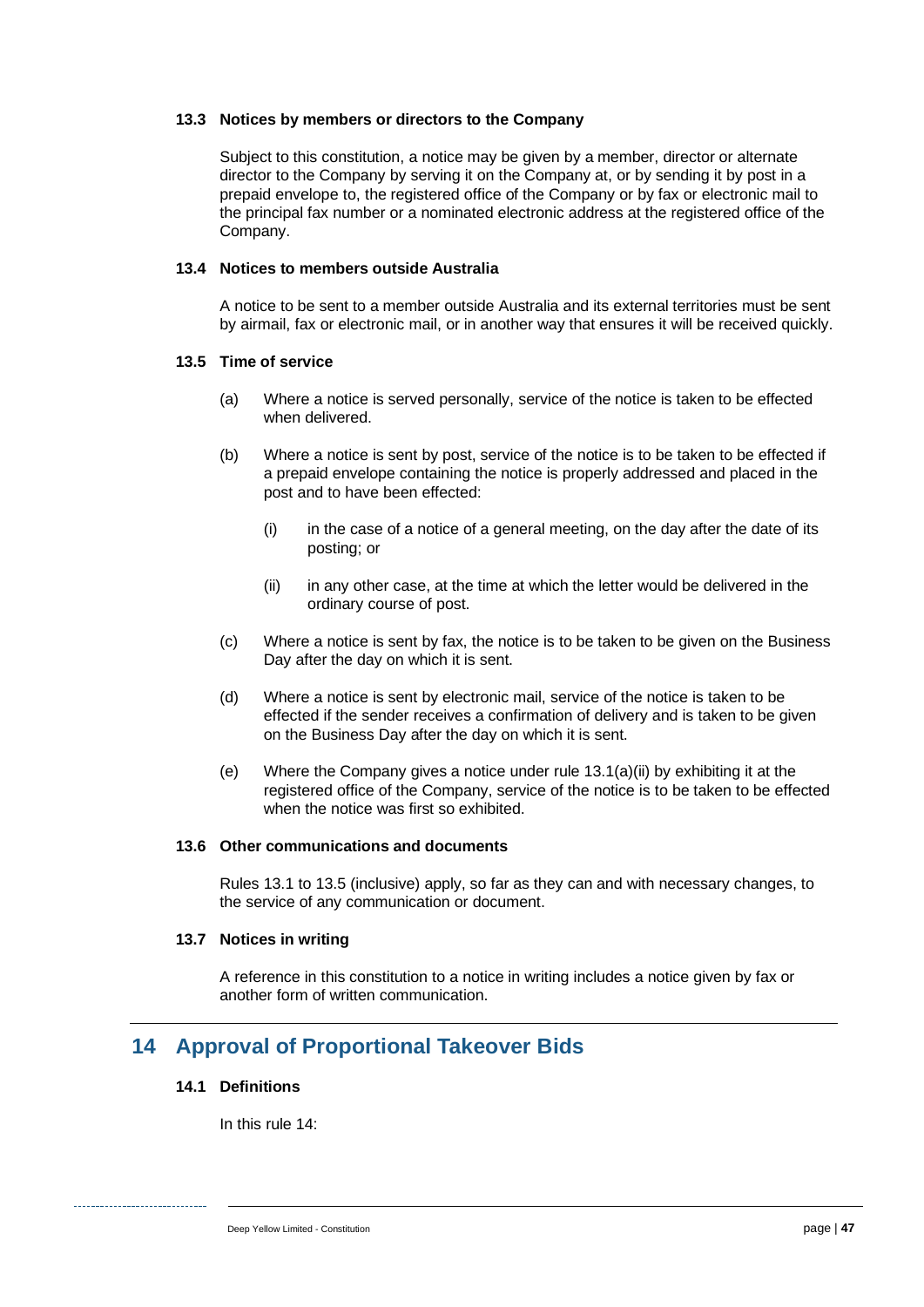- (a) **Approving Resolution**, in relation to a Proportional Takeover Bid, means a resolution to approve the Proportional Takeover Bid passed in accordance with rule [14.3](#page-52-0) (**Resolution**);
- (b) **Proportional Takeover Bid** means an off-market bid that is made or purports to be made under section 618(1)(b) of the Corporations Act in respect of a specified proportion of shares included in a class of shares in the Company; and
- (c) **Approving Resolution Deadline**, in relation to a Proportional Takeover Bid, means the day that is 14 days before the last day of the bid period in respect of the Proportional Takeover Bid.

#### <span id="page-52-3"></span>**14.2 Transfers not to be registered**

Despite rules [4.1\(g\)](#page-18-3) and [4.2,](#page-18-0) a transfer giving effect to a takeover contract resulting from the acceptance of an offer made under a Proportional Takeover Bid must not be registered unless and until an Approving Resolution to approve the Proportional Takeover Bid has been passed or is taken to have been passed in accordance with rule [14.3.](#page-52-0)

#### <span id="page-52-1"></span><span id="page-52-0"></span>**14.3 Resolution**

- (a) Where offers have been made under a Proportional Takeover Bid, the directors must:
	- (i) convene a meeting of the persons entitled to vote on the Approving Resolution for the purpose of considering and, if thought fit, passing an Approving Resolution to approve the Proportional Takeover Bid; and
	- (ii) ensure that such a resolution is voted on in accordance with this rule [14.3,](#page-52-0)
	- (iii) before the Approving Resolution Deadline in relation to that Proportional Takeover Bid.
- (b) The provisions of this constitution that apply to a general meeting of the Company apply:
	- (i) with any changes that the circumstances require, to a meeting convened under rule [14.3\(a\);](#page-52-1) and
	- (ii) as if the meeting convened under rule [14.3\(a\)](#page-52-1) were a general meeting of the Company.
- <span id="page-52-2"></span>(c) The bidder under a Proportional Takeover Bid and any associates of the bidder are not entitled to vote on the Approving Resolution relating to that Proportional Takeover Bid and, if they do vote, their votes must not be counted.
- (d) Subject to rule [14.3\(c\),](#page-52-2) a person who, as at the end of the day on which the first offer under the Proportional Takeover Bid was made, held bid class shares is entitled to vote on the Approving Resolution relating to the Proportional Takeover Bid.
- (e) An Approving Resolution is to be taken to have been passed if the proportion that the number of votes in favour of the resolution bears to the total number of votes on the resolution is greater than 50%, and otherwise is to be taken to have been rejected.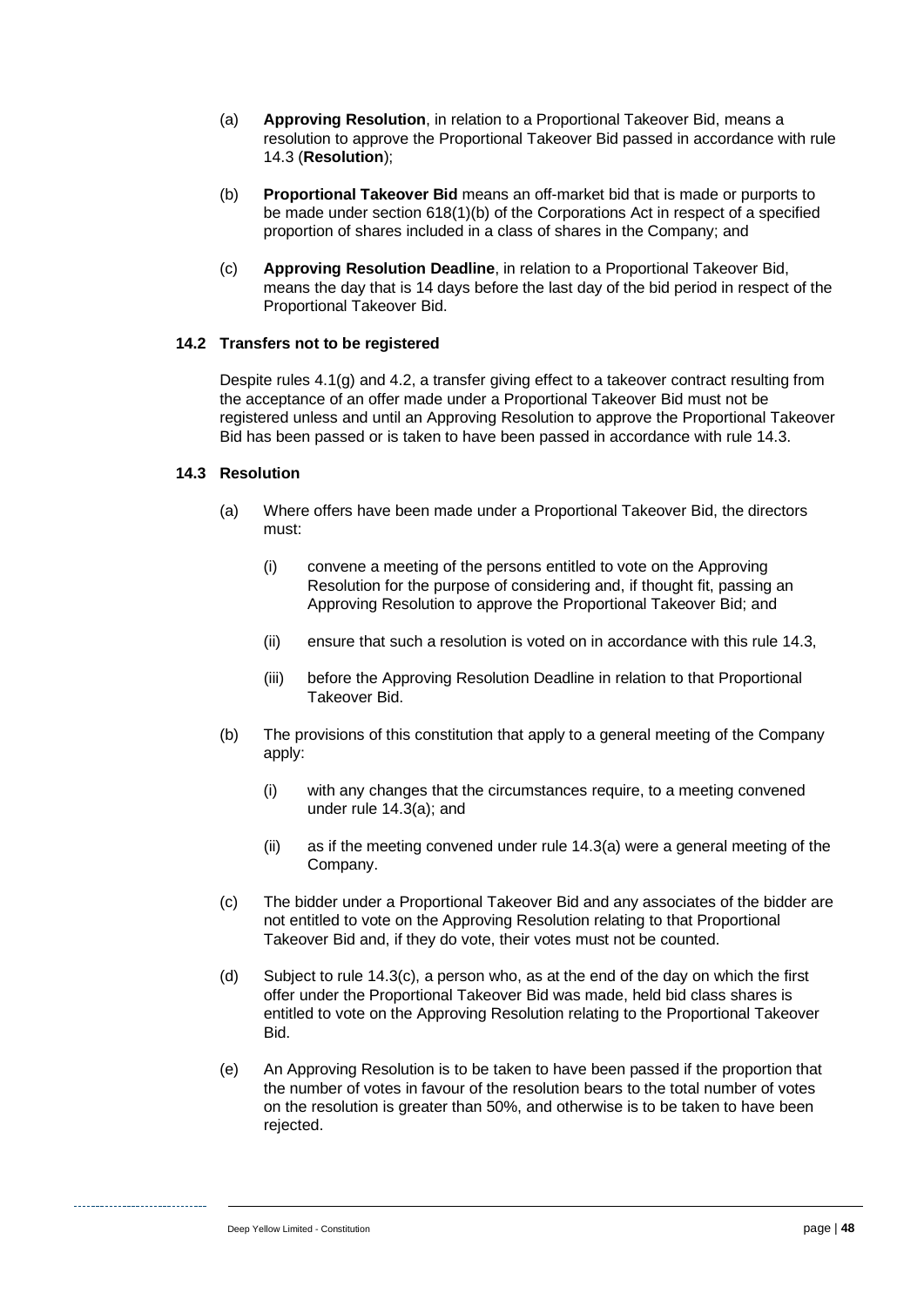(f) If an Approving Resolution to approve a Proportional Takeover Bid has not been voted on in accordance with this rule [14.3](#page-52-0) as at the end of the day before the Approving Resolution Deadline, an Approving Resolution to approve the Proportional Takeover Bid will be taken to have been passed in accordance with this rule [14.3.](#page-52-0)

#### **14.4 Sunset**

Rules [14.1,](#page-51-2) [14.2](#page-52-3) and [14.3](#page-52-0) cease to have effect at the end of three years beginning:

- (a) on the date this constitution is adopted by the Company; or
- (b) where those rules have been renewed in accordance with the Corporations Act, on the date those rules were last renewed.

## **15 General**

#### **15.1 Currency**

An amount payable to the holder of a share, whether by way of or on account of dividend, return of capital, participation in the property of the Company on a winding up or otherwise, may be paid, with the agreement of the holder or pursuant to the terms of issue of the share, in the currency of a country other than Australia and the directors may fix a date up to 30 days before the payment date as the date on which any applicable exchange rate will be determined for that purpose.

#### **15.2 Submission to jurisdiction**

Each member submits to the non-exclusive jurisdiction of the courts of the State or Territory in which the registered office of the Company is located.

#### **15.3 Prohibition and enforceability**

- (a) Any provision of, or the application of any provision of, this constitution which is prohibited in any place is, in that place, ineffective only to the extent of that prohibition.
- (b) Any provision of, or the application of any provision of, this constitution which is void, illegal or unenforceable in any place does not affect the validity, legality or enforceability of that provision in any other place or of the remaining provisions in that or any other place.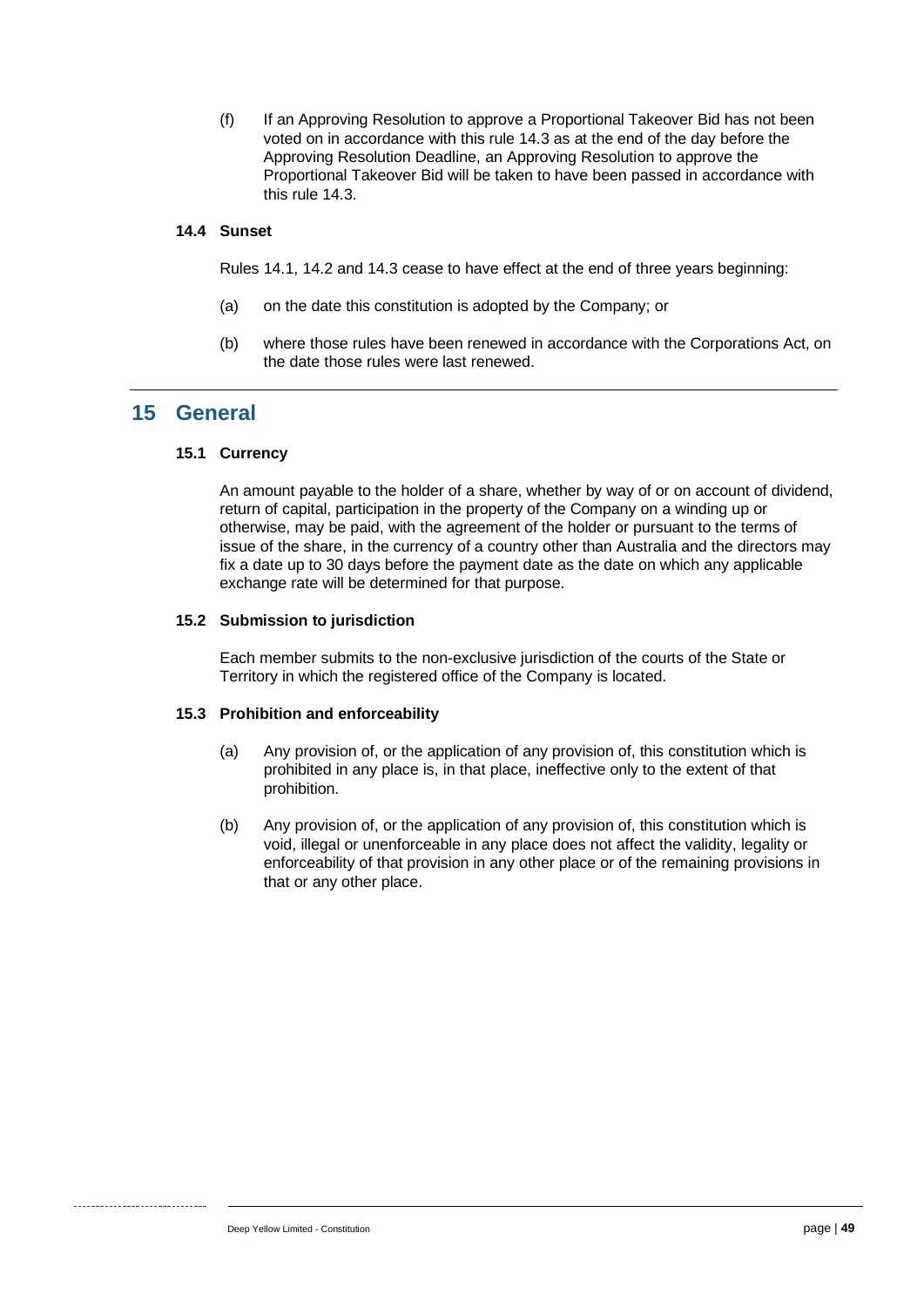## **1 Dictionary**

In this constitution:

**ASX** means ASX Limited ACN 008 624 691 and where the context permits the Australian Securities Exchange operated by the ASX;

**ASX Listed Company** means a company which is admitted to the official list of the ASX;

**ASX Listing Rules** means the listing rules of the ASX and any other rules of the ASX which are applicable while the Company is an ASX Listed Company, each as amended or replaced from time to time, except to the extent of any express written waiver by the ASX;

**ASX Settlement** means ASX Settlement Pty Ltd (ABN 49 008 504 532) or its successor as the operator of the clearing and settlement facility for the financial market operated by ASX;

**ASX Settlement Operating Rules** means the operating rules (however described) of ASX Settlement which are applicable while the Company is an ASX Listed Company, each as amended or replaced from time to time, except to the extent of any express written waiver by ASX Settlement;

**Business Day** means a day on which banks are open for business excluding Saturdays, Sundays and public holidays in Perth, Western Australia;

**Certificated Holding** means a share or shares for which the Company is required to issue a certificate, and for which the certificate has not been subsequently cancelled by the Company;

**Company** means Deep Yellow Limited ACN 006 391 948;

**Corporations Act** means Corporations Act *2001* (Cth);

**Corporations Regulations** means *Corporations Regulations 2001* (Cth);

**Dispose** has the meaning given to that term in the ASX Listing Rules;

**GST** means a goods and services tax, or a similar value added tax, levied or imposed under the GST Law;

**GST Law** has the meaning given to it in the *A New Tax System (Goods and Services Tax) Act 1999* (Cth);

**Marketable Parcel** has the meaning given to that term in the ASX Listing Rules;

**Market Transfer** means:

- (a) a Proper ASTC Transfer; or
- (b) is a valid transfer under a computerised or electronic system established or recognised by the Corporations Act, the ASX Listing Rules or the ASX Settlement Operating Rules for the purpose of facilitating dealings in shares;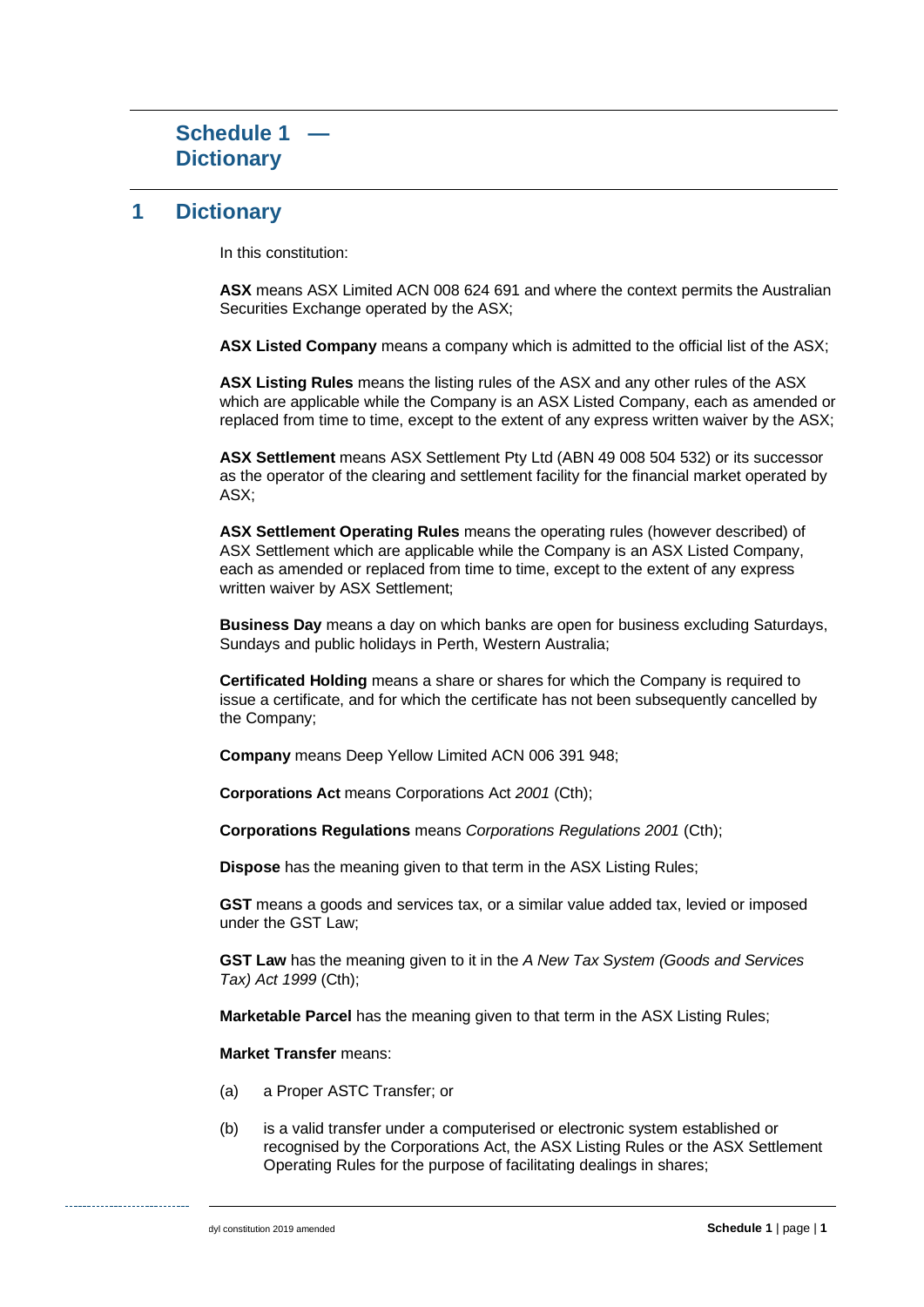**Proper ASTC Transfer** has the meaning given to that term in the Corporations Regulations;

**Representative**, in relation to a body corporate, means a representative of the body corporate appointed under section 250D of the Corporations Act or a corresponding previous law;

**Restricted Securities** has the meaning given to that term in the ASX Listing Rules;

**Seal** means any common seal, duplicate seal, share seal or certificate seal of the Company;

**Settlement Facility Provider** means the entity which provides the facility for the electronic settlement of transfers of the Company's securities and other services connected with the settlement of transfers of Shares, including, without limitation the CHESS settlement system operated by ASX Settlement;

**Takeover** has the meaning given to that term in the ASX Listing Rules;

#### **Transmission Event** means:

in respect of a member of the Company who is an individual:

- (a) the death of the member;
- (b) the bankruptcy of the member; or
- (c) the member becoming of unsound mind or a person who is, or whose estate is, liable to be dealt with in any way under the law relating to mental health; and

in respect of a member of the Company who is a body corporate, the dissolution of the member or the succession by another body corporate to the assets and liabilities of the member; and

**Uncertificated Holding** means a share or shares for which a certificate has not been issued by the Company, or in respect of which any certificate which was issued by the Company has been cancelled without the issue of a replacement certificate.

# **2 Interpretation**

- (a) A reference in a rule to a partly paid share is a reference to a share on which there is an amount unpaid.
- (b) A reference in a rule relating to partly paid shares to a call or an amount called in respect of a share includes a reference to a sum that, by the terms of issue of a share, becomes payable on issue or at a fixed date.
- (c) A member is to be taken to be present at a general meeting if the member is present in person or by proxy, attorney or Representative.
- (d) A director is to be taken to be present at a meeting of directors if the director is present in person or by alternate director.
- (e) A reference in a rule in general terms to a person holding or occupying a particular office or position includes a reference to any person who occupies or performs the duties of that office or position for the time being.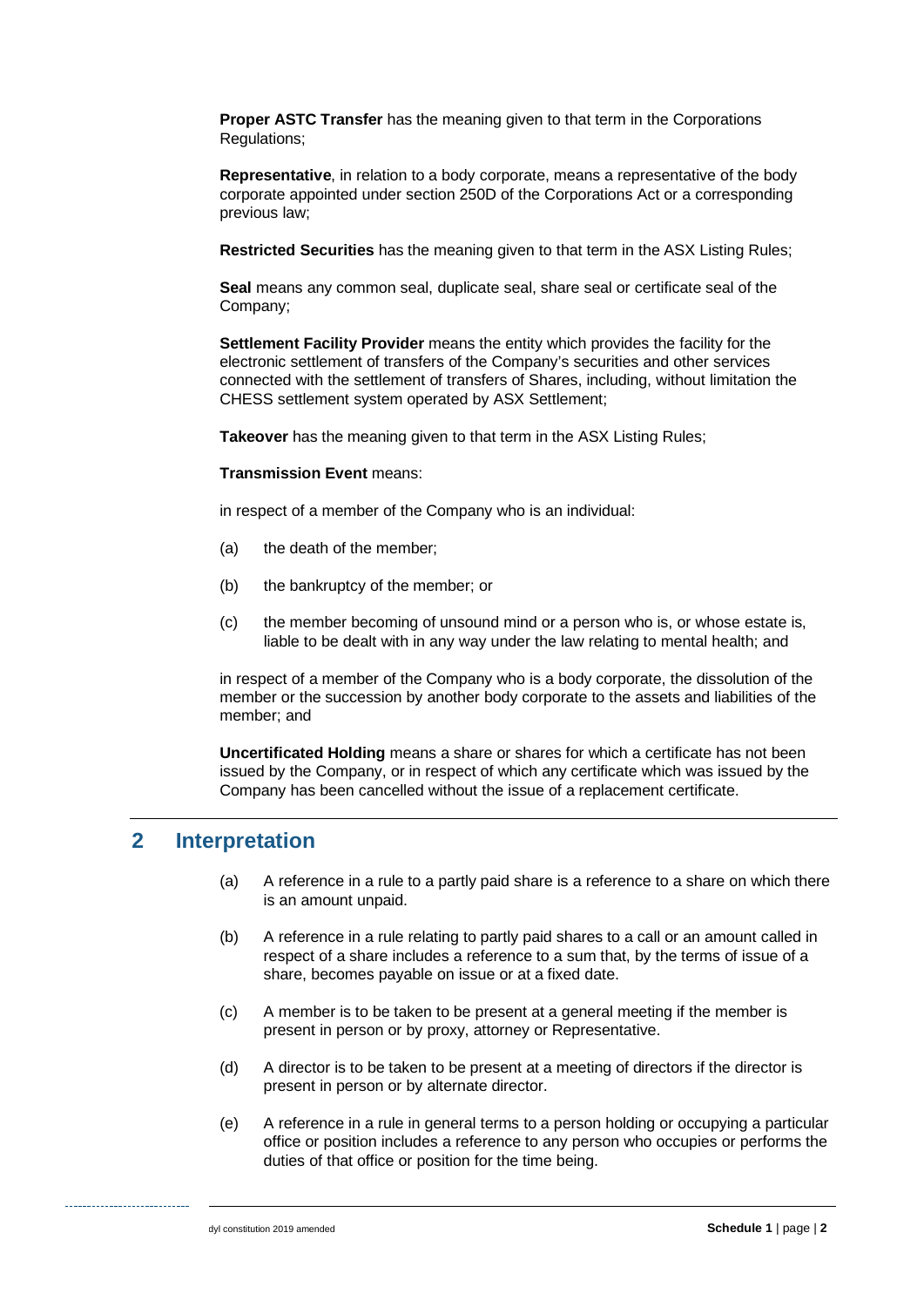- (f) In this constitution, headings are for convenience only and do not affect the interpretation of this constitution and, unless the contrary intention appears:
	- (i) words importing the singular include the plural and vice versa;
	- (ii) words importing a gender include every other gender;
	- (iii) words used to denote persons generally or importing a natural person include any company, corporation, body corporate, body politic, partnership, joint venture, association, board, group or other body (whether or not the body is incorporated);
	- (iv) a reference to a person includes that person's successors and legal personal representatives;
	- (v) a reference to any statute, regulation, proclamation, ordinance or by-laws includes all statutes, regulations, proclamations, ordinances or by-laws varying, consolidating or replacing them and a reference to a statute includes all regulations, proclamations, ordinances and by-laws issued under that statute;
	- (vi) a reference to the ASX Listing Rules or the ASX Settlement Operating Rules includes any amendment or replacement of those rules from time to time; and
	- (vii) where a word or phrase is given a particular meaning, other parts of speech and grammatical forms of that word or phrase have corresponding meanings.

# **3 Application of the Corporations Act, ASX Listing Rules and ASX Settlement Operating Rules**

- (a) This constitution is to be interpreted subject to the Corporations Act and (while the Company is an ASX Listed Company) the ASX Listing Rules and the ASX Settlement Operating Rules.
- (b) While the Company is an ASX Listed Company, the Company and the directors must comply with the obligations respectively imposed on them under the ASX Listing Rules and the ASX Settlement Operating Rules.
- (c) Unless the contrary intention appears, an expression in a rule that deals with a matter dealt with by a provision of the Corporations Act, the ASX Listing Rules or the ASX Settlement Operating Rules has the same meaning as in that provision.
- (d) Subject to paragraph (c), unless the contrary intention appears, an expression in a rule that is defined in section 9 of the Corporations Act has the same meaning as in that section.

## **4 Effect of the ASX Listing Rules**

While the Company is an ASX Listed Company, the following provisions apply:

(a) notwithstanding anything contained in this constitution, if the ASX Listing Rules prohibit an act being done, the act must not be done;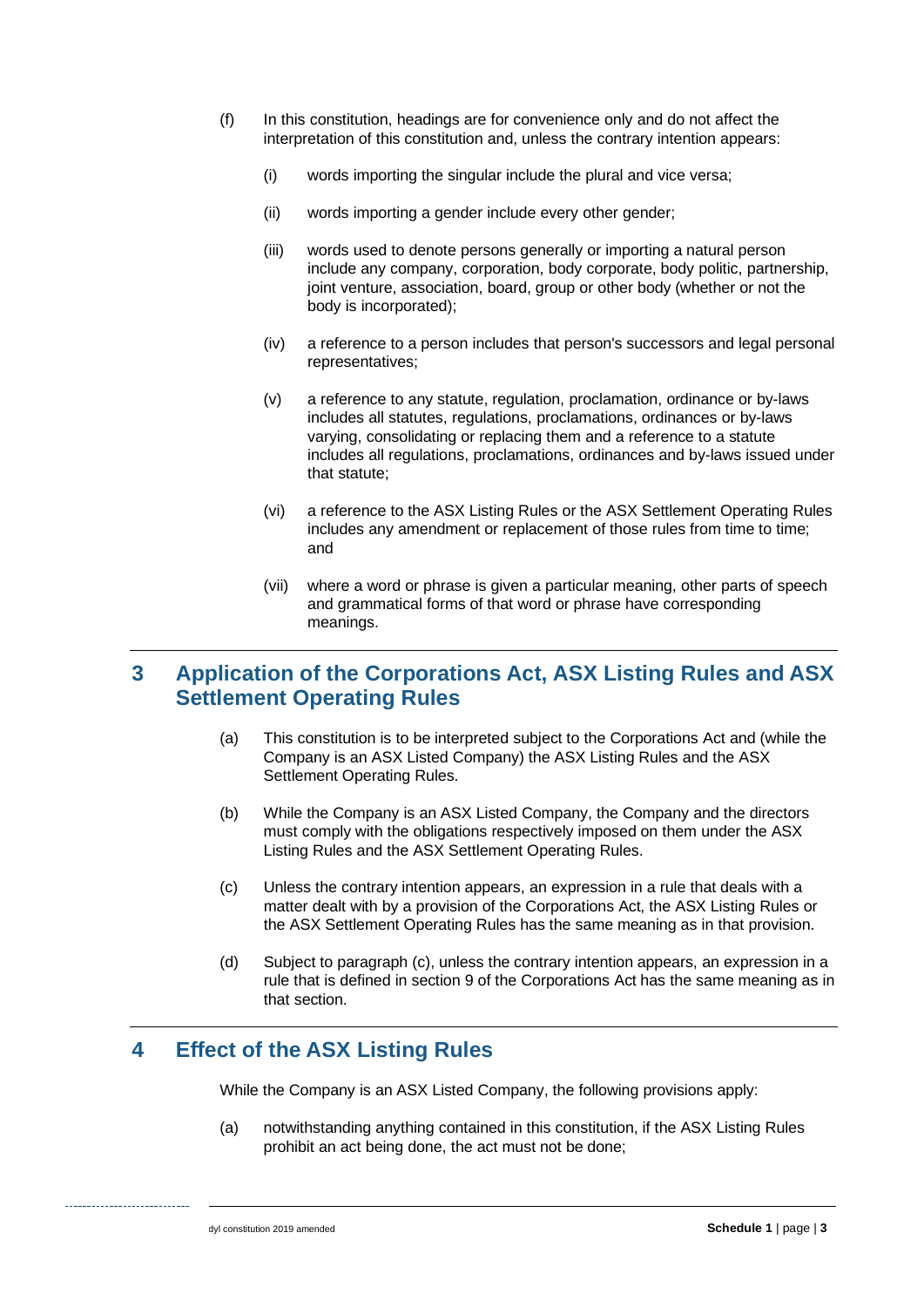- (b) nothing contained in this constitution prevents an act being done that the ASX Listing Rules require to be done;
- (c) if the ASX Listing Rules require an act to be done or not to be done, authority is given for that act to be done or not to be done (as the case may be);
- (d) if the ASX Listing Rules require this constitution to contain a provision and it does not contain such a provision, this constitution is deemed to contain that provision;
- (e) if the ASX Listing Rules require this constitution not to contain a provision and it contains such a provision, this constitution is deemed not to contain that provision;
- (f) if any provision of this constitution is or becomes inconsistent with the ASX Listing Rules, this constitution is deemed not to contain that provision to the extent of the inconsistency.

## **5 Exercise of powers**

- (a) The Company may exercise in any manner permitted by the Corporations Act any power which under the Corporations Act a company limited by shares may exercise.
- (b) Where this constitution provides that a person or body may do a particular act or thing and the word "may" is used, the act or thing may be done at the discretion of the person or body.
- (c) Where this constitution confers a power to do a particular act or thing, the power is, unless the contrary intention appears, to be taken as including a power exercisable in the like manner and subject to the like conditions (if any) to repeal, rescind, revoke, amend or vary that act or thing.
- (d) Where this constitution confers a power to do a particular act or thing with respect to particular matters, the power is, unless the contrary intention appears, to be taken to include a power to do that act or thing with respect to some only of those matters or with respect to a particular class or particular classes of those matters and to make different provision with respect to different matters or different classes of matters.
- (e) Where this constitution confers a power to make appointments to any office or position, the power is, unless the contrary intention appears, to be taken to include a power:
	- (i) to appoint a person to act in the office or position until a person is appointed to the office or position;
	- (ii) subject to any contract between the Company and the relevant person, to remove or suspend any person appointed, with or without cause; and
	- (iii) to appoint another person temporarily in the place of any person so removed or suspended or in place of any sick or absent holder of such office or position.
- (f) Where this constitution confers a power or imposes a duty then, unless the contrary intention appears, the power may be exercised and the duty must be performed from time to time as the occasion requires.